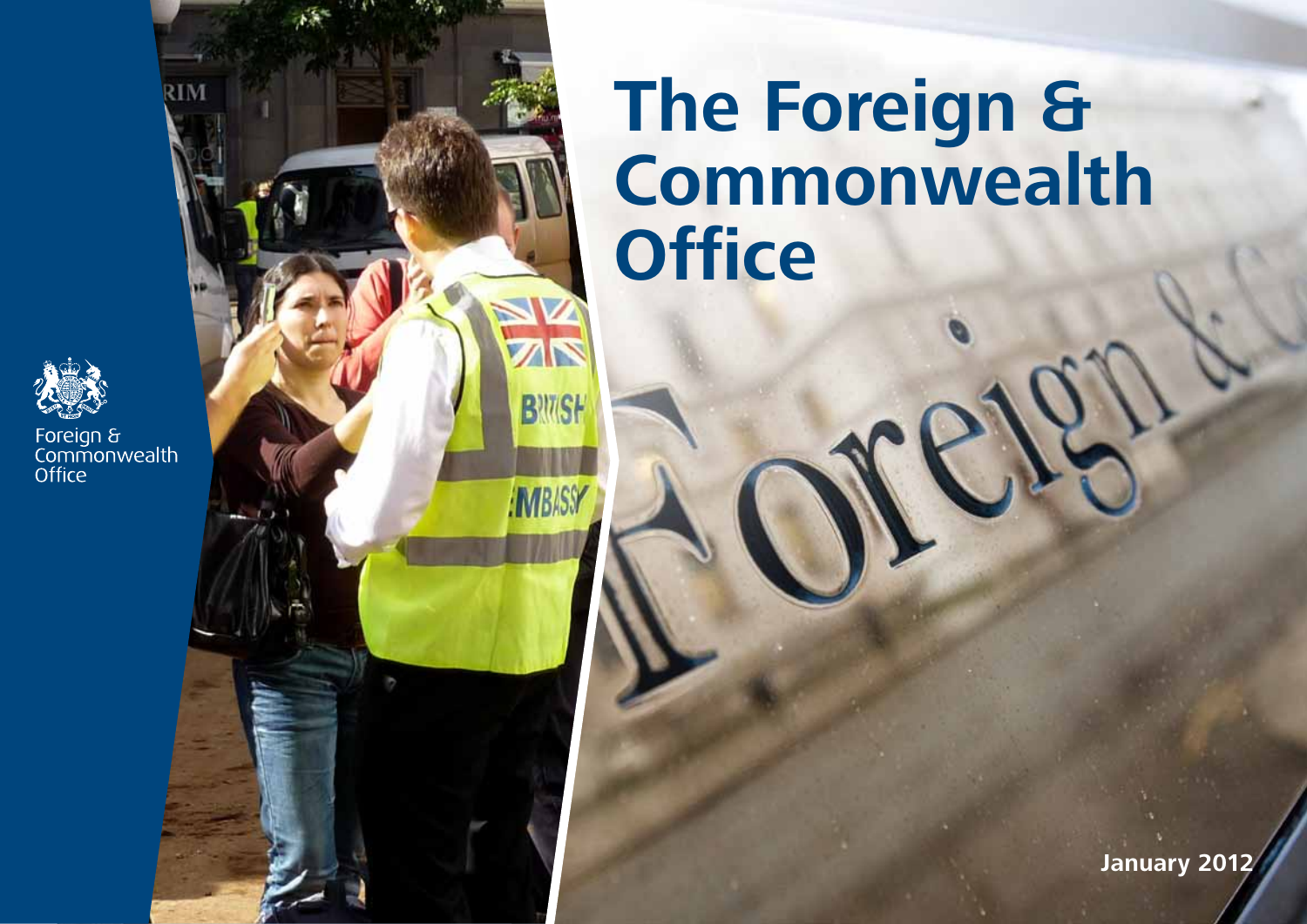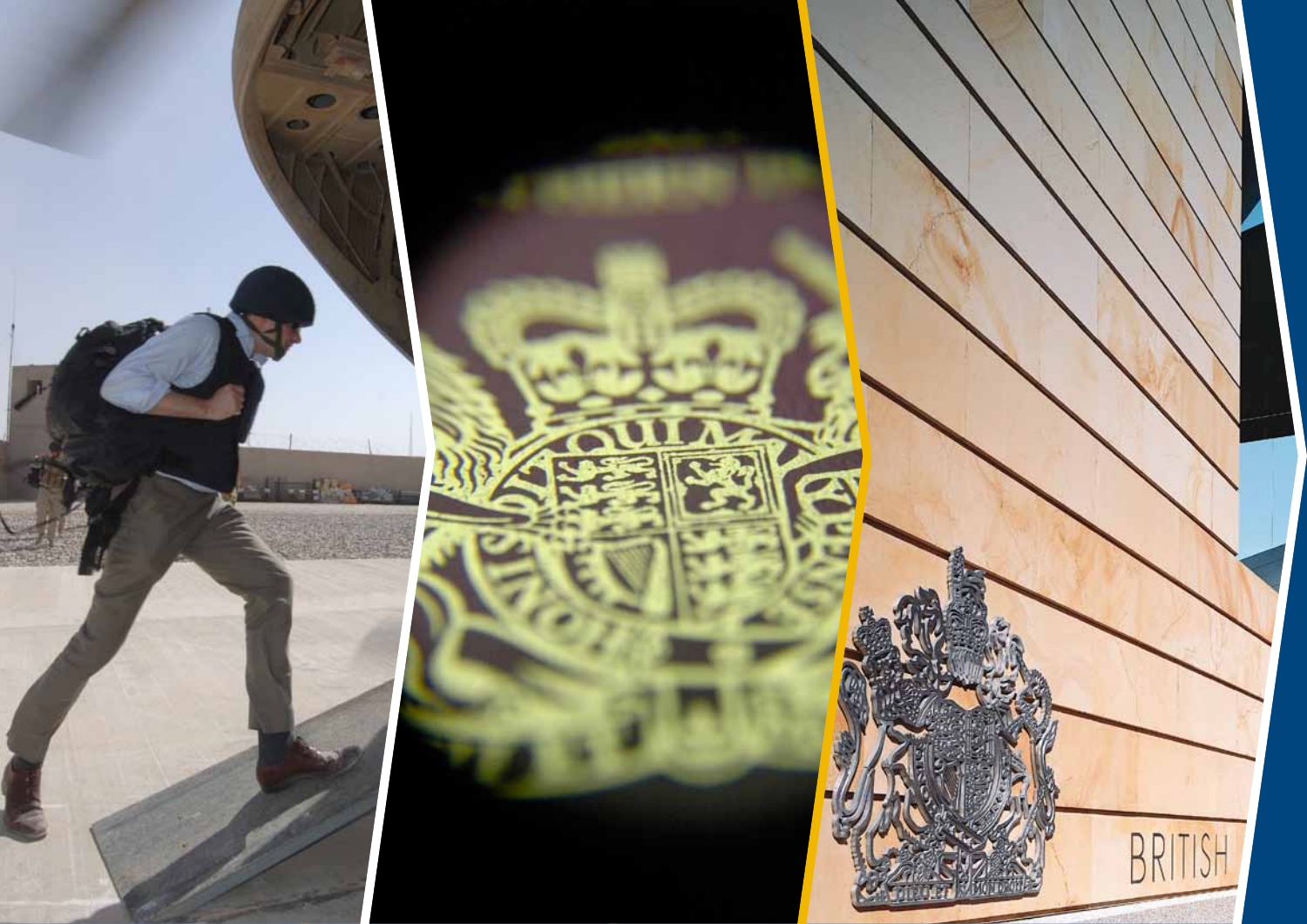### **Introduction**

### **Who we are**

>> We work at home and overseas to safeguard Britain's national security and build Britain's prosperity, as well as support British citizens overseas. We do this through a skilled team of over 13,000 people in nearly 270 diplomatic offices. <<

### **What we are aiming to achieve**

Our work has at its heart the Foreign Policy Priorities agreed by the Prime Minister and the Foreign Secretary in July 2010 of promoting Britain's enlightened national interest.

We will pursue an active and activist foreign policy, working with other countries and strengthening the rules-based system in support of our values to:

**Keep Britain safe:** we tackle new threats effectively and at source. By acting beyond our borders, we are better able to defeat the terrorism that threatens our homeland, prevent nuclear proliferation, and prevent the harm to the British people and our economy caused by conflict.

**Make Britain prosperous:** we promote growth and jobs at home by pursuing export and investment opportunities abroad, especially with the powers that will shape the world economy in the 21st century.

**Support British nationals overseas:** the work that often grabs the headlines is our crisis response. But much of the work of the FCO is assisting with individual tragedies out of the glare of media attention. We help British nationals keep themselves safe and focus our assistance on the most vulnerable in the greatest distress.

#### **How we are organised**

We operate nearly 270 places across the world. Our network is our greatest asset. We are embarking on a large-scale shift in network resources announced by the Foreign Secretary to shape a future network that reflects the shifting power dynamics in today's world. We will retain all of our 140 sovereign posts and will significantly increase our presence in India and China and work to transform Britain's relationship with their fastest growing cities and regions. In addition, we will open new posts in Kyrgyzstan, South Sudan, El Salvador and, when local circumstances permit, in Madagascar and Somalia. We will also strengthen our small and medium size posts across the Asia-Pacific region, in Latin America and in parts of Africa, the Middle East and Central and South Asia.

Our global diplomatic network protects and promotes UK interests, shaping a distinctive British foreign policy geared to the national interest. So we have maintained a strong, close and frank relationship with the United States that delivers concrete benefits for both sides. We will maintain our active and substantial Embassy in Washington, our network of consulates across the US and our network of Embassies in Europe.

We have worked to deliver more effective and modernised international institutions, and to strengthen the Commonwealth as a focus for promoting democratic values, human rights, conflict prevention and trade.

This is because in a networked world, we can only safeguard our people and our national security and build prosperity by acting internationally. We continue to do this as openly as we can, and in a way that provides the best possible service, value and return to the British taxpayer.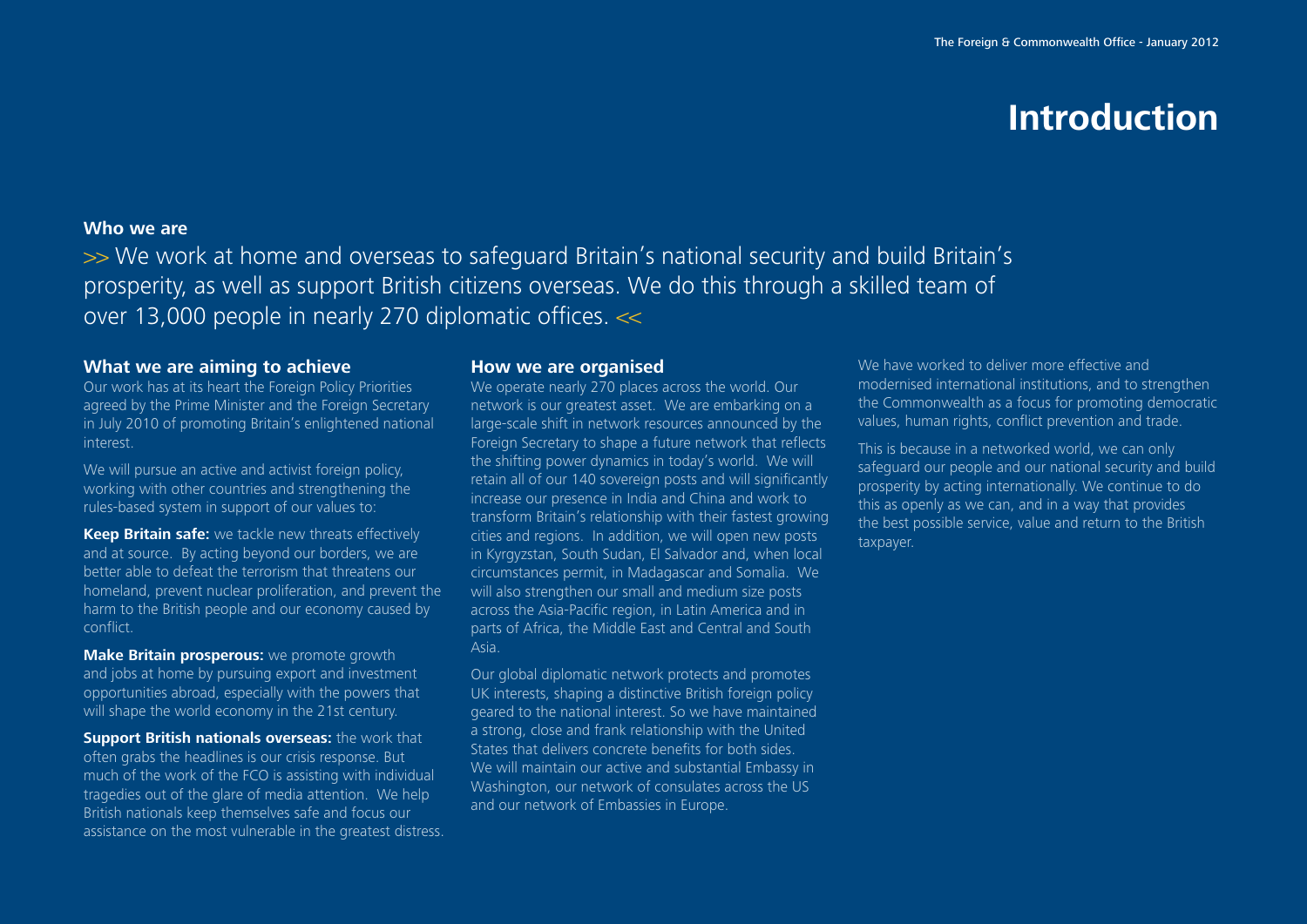

# Foreign &<br>Commonwealth Office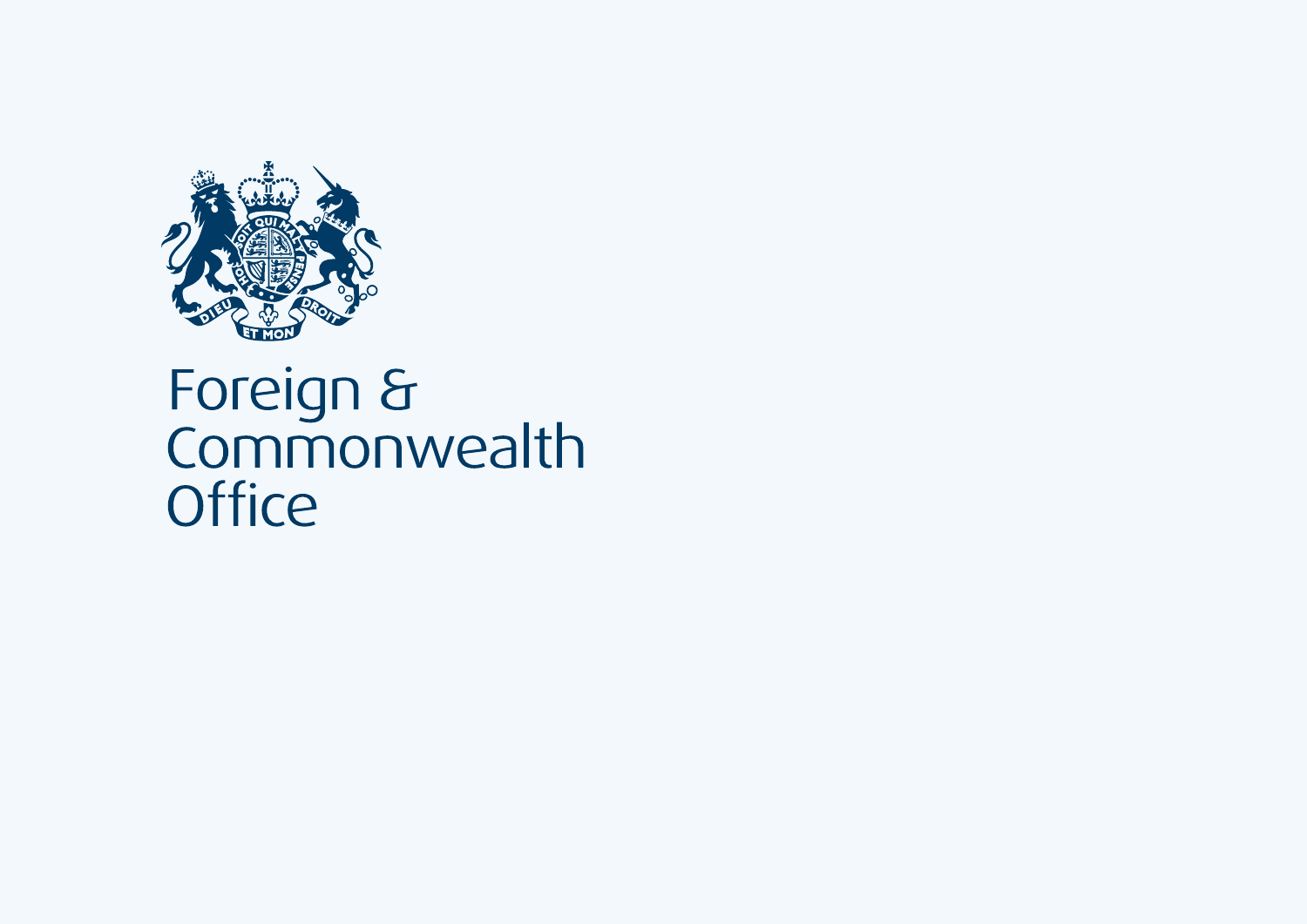### **Contents**

| u |  |
|---|--|
|   |  |
|   |  |

| FCO properties in the UK and overseas | Page - $1$  |
|---------------------------------------|-------------|
|                                       |             |
| Consular work                         | Page - $11$ |
|                                       |             |
| Information and Technology            | Page - $21$ |
|                                       |             |
| Protocol                              | Page - $23$ |
|                                       |             |
| <b>Human Resources</b>                | Page - 27   |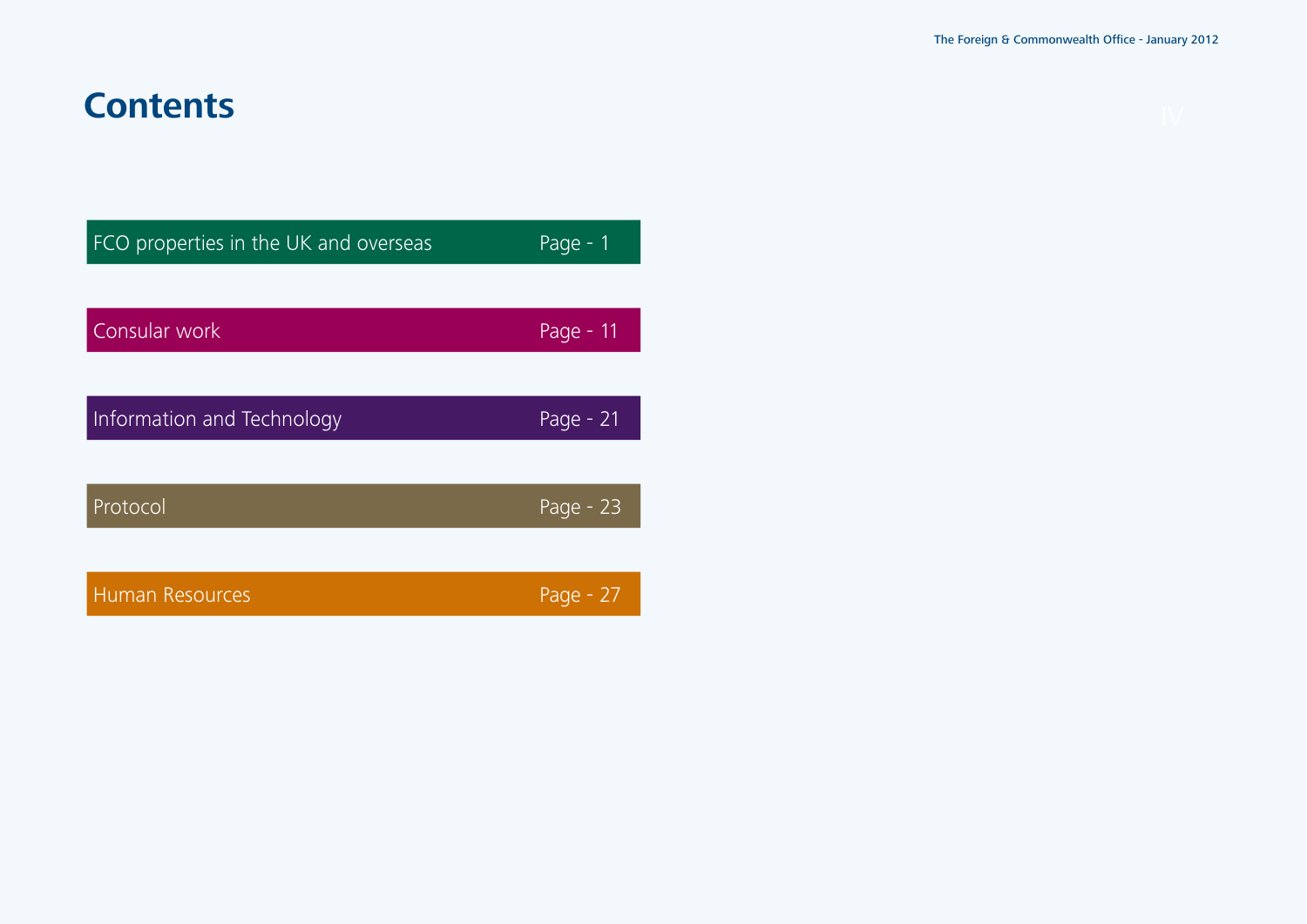### **FCO properties in the UK and overseas**

>>The FCO estate is valued annually by professional chartered surveyors. The FCO estate was most recently valued in May 2011. A breakdown of the estimated £1.87bn sterling value for accounts purposes as at 30th September 2010 of owned office buildings, residences, staff residential accommodation and other ancillary accommodation is set out in the table opposite. Leasehold properties have a nil book value to the FCO, and are therefore not included.  $\lt\lt$ 

In the United Kingdom, The FCO owns three properties:

- **Find Foreign and Commonwealth Office,** King Charles Street, London SW1A 2AH (value for accounts purposes as at 30th September 2010: £105 million)
- **Old Admiralty Building,**

London SW1A 2PA (value for accounts purposes as at 30th September 2010: £57 million)

**Hanslope Park,** 

Milton Keynes MK19 7BH (value of whole site for accounts purposes as at 30th September 2010: £75 million)

The FCO has successfully moved staff from our London offices to the Milton Keynes area in line with the recommendations of the Lyons Review. As of March 2010, 442 roles had been moved from central London.

Overseas, the FCO owns or leases c.5,000 properties as at 30th September 2010, including compounds and the properties within those compounds. The names and addresses of all public FCO buildings are available on the FCO website at: www.fco.gov.uk/en/travel-and-livingabroad/find-an-embassy

The names and addresses of our other properties (e.g. staff residential properties overseas) are generally not disclosed, since putting such addresses into the public domain may put staff at greater risk of terrorism or other criminal activity.

*Summary of FCO property valuations for accounts purposes as at 30th September 2010*

| Region                        | Property cost  |
|-------------------------------|----------------|
| Africa                        | £144,672,360   |
| Americas                      | £256,269,457   |
| Asia & Pacific                | £266,915,878   |
| Eastern Europe & Central Asia | £76,723,226    |
| Europe                        | £521,234,365   |
| United Kingdom                | £240,415,858   |
| Middle Fast & NorthAfrica     | £160,568,520   |
| South Asia & Afghanistan      | £204,511,701   |
| <b>Grand Total</b>            | £1,871,311,366 |

The FCO does not publish its current valuations of individual buildings, since this information is commercially sensitive and could prejudice the FCO's ability to gain best value for the UK taxpayer in negotiations with third parties.

The FCO does, however, recognise that the sensitivity of such valuations diminishes over time, and the department contributes to centrally published asset values produced by HM Government. The latest figures can be found in the 2007 National Asset Register Chapter 10, pages 417- 421, where a list of all FCO owned properties valued in excess of £1 million was last published.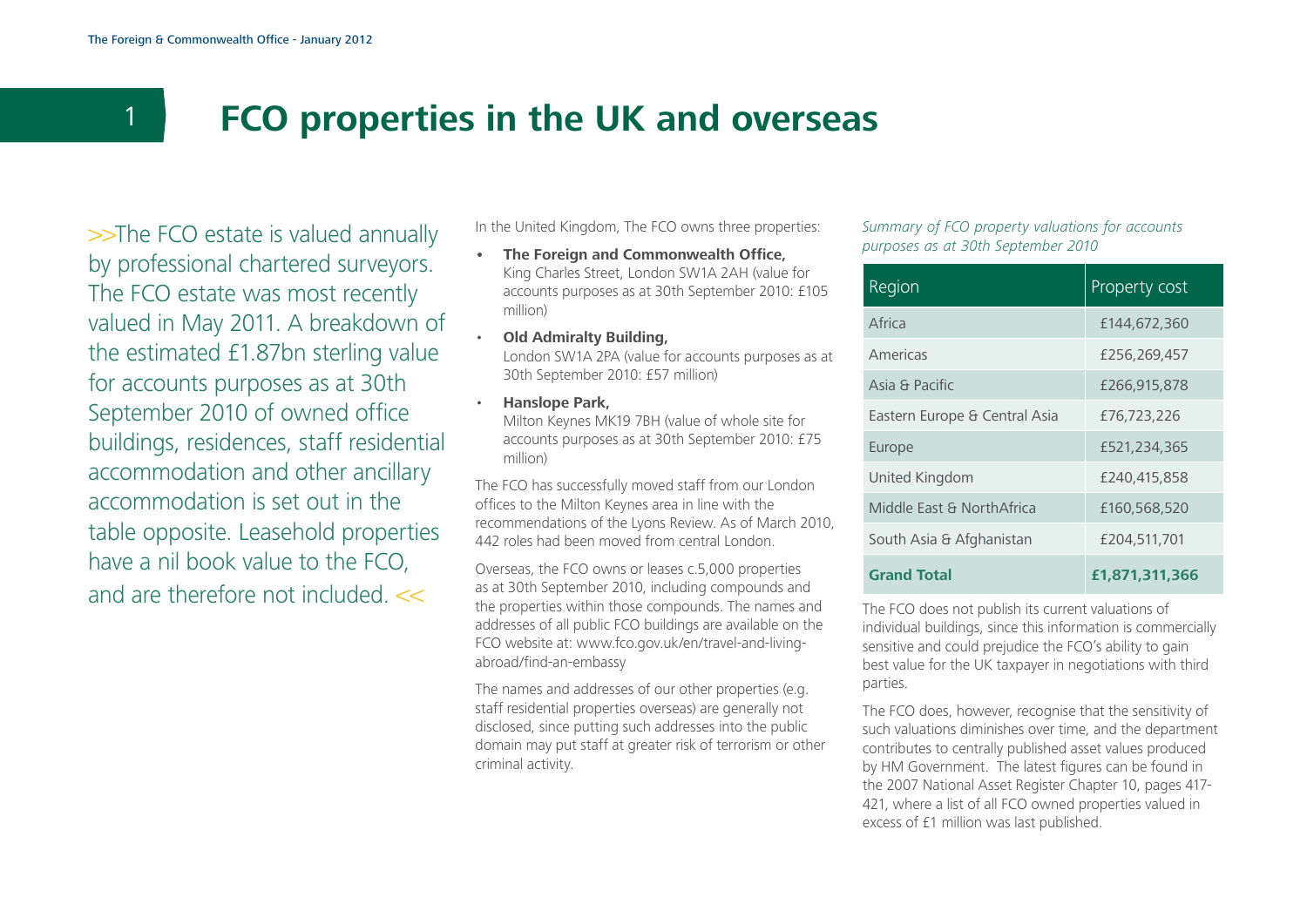### **FCO properties in the UK and overseas** and the set of the set of the set of the set of the set of the set of the set of the set of the set of the set of the set of the set of the set of the set of the set of the set of th

### **Opening and closure of UK embassies and diplomatic posts**

Our diplomatic network of nearly 270 Posts is the essential infrastructure for our foreign policy and our influence overseas. It enables us to deliver a distinctive British foreign policy that extends our global reach and influence, that is agile and energetic in a networked world, that uses diplomacy to secure our prosperity, that builds up significantly strengthened bilateral relations for Britain, that harnesses the appeal of our culture and heritage to promote our values, and that sets out to make the most of the abundant opportunities of the 21st century systematically and for the long-term.

In 1997-2007, seven embassies, four embassy offices, one office and six consulates opened. Three consulates were also upgraded to embassies. In 2007-09 the FCO opened embassy offices in Goma, Democratic Republic of Congo; Juba, Sudan; and a British Interests Section in Antananarivo, Madagascar.

Our network allows us to use our bilateral relationships to achieve multilateral outcomes in relation to specific countries.

Sometimes our network concentrates on a global rather than specific bilateral issue. For example, because of our global reach, we were able to lobby successfully to build a consensus which got international climate change negotiations at Cancun back on track. There is growing international recognition of the approach we have

been pioneering in the FCO to strengthen the political conditions for success on climate. We are now working closely with Germany to replicate this with like minded partners including the European External Action Service. As part of this effort we have opened a debate with partners in the EU, East Asia, Latin America and elsewhere on the economic benefits, at a time of rising resource stresses, of low carbon growth.

The changes to the shape of our network announced by the Foreign Secretary during 2011 demonstrate the way the FCO is adapting to the changing world and represent the biggest strategic diplomatic advance by the UK in decades. For example, we have opened an Embassy in Juba, which will give us a footprint in a country rich in untapped resources, where we and our partners are leading to secure a smooth transition of power in a poor country which suffered from conflict. Our post in Benghazi puts us where we need to be to provide humanitarian, logistical and policy support to the interim government in Libya.

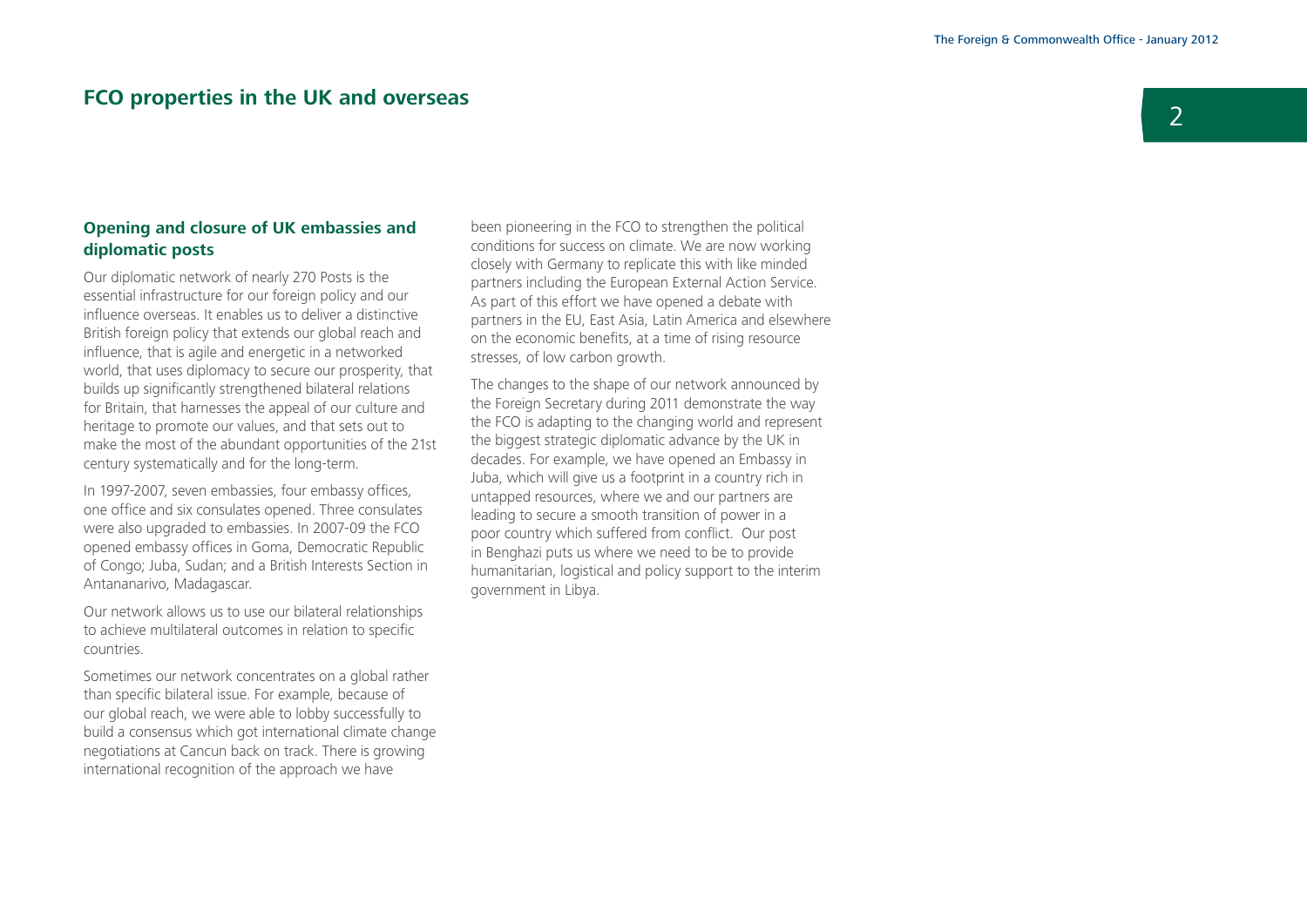

#### *Details of missions closed since 1997-2007*

| <b>FY</b> | Country        | Post name                 | <b>Status</b> | Comments                                        |
|-----------|----------------|---------------------------|---------------|-------------------------------------------------|
| 1997-98   | Colombia       | Barranquilla              | <b>BC</b>     |                                                 |
| 1997-98   | Switzerland    | Zurich                    | <b>BCG</b>    |                                                 |
| 1998-99   | Malaysia       | Kuching                   | <b>BC</b>     |                                                 |
| 1998-99   | Thailand       | Chiang Mai                | <b>BC</b>     |                                                 |
| 1999-2000 | <b>USA</b>     | Cleveland                 | <b>BC</b>     |                                                 |
| 2000-01   | Spain          | Seville                   | <b>BC</b>     | Reopened as a UKTI<br>Commercial Office in 2005 |
| 2003-04   | Mali           | Bamako(1)                 | Embassy       |                                                 |
| 2003-04   | El Salvador    | San Salvador              | Embassy       |                                                 |
| 2003-04   | Honduras       | Tegucigalpa               | Embassy       |                                                 |
| 2003-04   | Nicaragua      | Managua                   | Embassy       |                                                 |
| 2004-05   | Cameroon       | Douala                    | <b>BC</b>     |                                                 |
| 2004-05   | Portugal       | Oporto                    | <b>BC</b>     |                                                 |
| 2005-06   | Lesotho        | Maseru                    | <b>BHC</b>    |                                                 |
| 2005-06   | Madagascar     | Antananarivo              | Embassy       |                                                 |
| 2005-06   | Swaziland      | Mbabane                   | <b>BHC</b>    |                                                 |
| 2005-06   | Cote d'Ivoire  | Abidjan                   | Embassy       |                                                 |
| 2005-06   | <b>Bahamas</b> | Nassau                    | <b>BHC</b>    |                                                 |
| 2005-06   | Paraguay       | Asuncion                  | Embassy       |                                                 |
| 2005-06   | <b>USA</b>     | <b>Dallas</b>             | <b>BC</b>     |                                                 |
| 2005-06   | <b>USA</b>     | San Juan (Puerto<br>Rico) | <b>BC</b>     |                                                 |

| <b>FY</b> | Country       | Post name   | <b>Status</b> | Comments |
|-----------|---------------|-------------|---------------|----------|
| 2005-06   | Japan         | Fukuoka     | BC.           |          |
| 2005-06   | Vanuatu       | Port Vila   | <b>BHC</b>    |          |
| 2005-06   | Germany       | Frankfurt   | <b>BCG</b>    |          |
| 2005-06   | Germany       | Stuttgart   | <b>BCG</b>    |          |
| 2005-06   | Yemen         | Aden        | <b>BCG</b>    |          |
| 2005-06   | Cote d'Ivoire | Abidjan     | Embassy       |          |
| 2005-06   | Tonga         | Nuku' alofa | <b>BHC</b>    |          |
| 2006-07   | Australia     | Adelaide    | <b>BC</b>     |          |
| 2006-07   | East Timor    | <b>Dili</b> | Embassy       |          |
| 2006-07   | Germany       | Hamburg     | <b>BCG</b>    |          |
| 2006-07   | Sweden        | Gothenberg  | <b>BCG</b>    |          |
| 2006-07   | <b>USA</b>    | Seattle     | <b>BC</b>     |          |

*In 2007, three High Commission offices (Kingstown, St. Vincent and the Grenadines), the Consulate in Nagoya, Japan, and the Trade Office in Aleppo, Syria were closed.*

*In 2008, two High Commission offices (St. John's, Antigua and St. George's, Grenada) were closed.* 

*The British Trade and Cultural Office in Taipei closed its Southern Taiwan office in Kaohsiung in April 2009.*

*The Consulate General in Lille closed in August 2011.*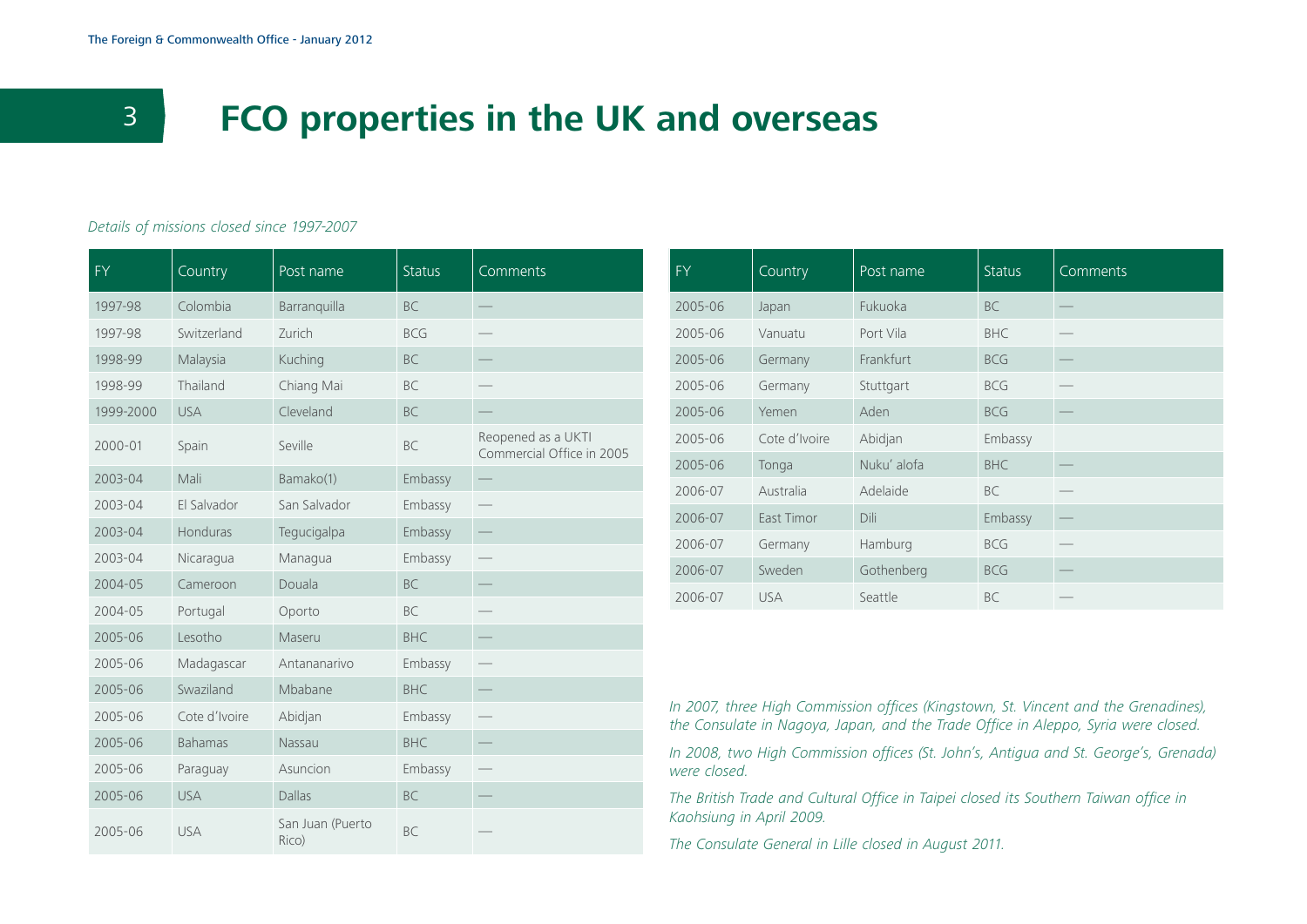

### **Opening and closure of UK embassies and diplomatic posts**

The FCO constantly reviews its global Estate in the light of changing operational needs. As a consequence the FCO regularly acquires and disposes of its property assets.

A list of sales of FCO properties from April 2007 to September 2011 is set out below. Details of earlier FCO sales, and property sales by agencies and NDPBs, are not held centrally.

It was agreed in the 1997 Comprehensive Spending Review settlement that the FCO should retain 100 per cent of the proceeds from property sales for reinvestment, up to an agreed ceiling for each spending review period, which has not been exceeded. Funds generated from the sale of FCO estate assets have been recycled into the Department's capital budget for reinvestment in the estate. The FCO always ensures best value for money in all asset sales.

In 2009 the Treasury set the FCO an asset sales target of £25 million for the financial years 2010-11.

Between 2011-12 and 2013-14 we have identified 71 properties for disposal with a total book value of £131.25 million.

#### *Property Asset Sales*

| Sale Price                     | £          |
|--------------------------------|------------|
| Sales April 2007 to March 2008 | 14,756,098 |
| Sales April 2008 to March 2009 | 57,314,126 |
| Sales April 2009 to March 2010 | 9,193,847  |
| Sales April 2010 to March 2011 | 19,467,277 |

| Sales from<br>April 2011 | Post       | Property<br>Type      | Sale Price £ |
|--------------------------|------------|-----------------------|--------------|
| 13/04/2011               | Seoul      | Residential           | 1,211,045    |
| 25/05/2011               | Kampala    | Residential           | 396,393      |
| 31/05/2011               | Oporto     | Office &<br>Residence | 6,069,910    |
| 10/06/2011               | Washington | Residential           | 212,029      |
| 20/06/2011               | Lusaka     | Residential           | 819,673      |
| 20/06/2011               | Lusaka     | Residential           | 495,473      |
| 30/06/2011               | Seoul      | Residential           | 1,921,384    |
| 29/07/2011               | Belmopan   | Residential           | 86,233       |
| 02/08/2011               | Lilongwe   | Residential           | 182,580      |
| 26/08/2011               | Seoul      | Residential           | 1,570,575    |

In order to maximise the price received for the sale of our assets, it is not our policy to provide exact details of our sales programme, nor the price we expect to receive in advance of formal marketing. The timing of any sales will suit operational requirements and in some cases will be dependent on a replacement property being secured either on lease terms or as purchases where this represents an overall capital gain and represents value for money.

Details of sales completed are reported quarterly to the Foreign Affairs Committee. Book value for each property is based on value as assessed by independent Chartered Surveyors commissioned to undertake the rolling programme of revaluations.

Like other departments, we liaise closely with the Government Property Unit to determine the level of operational demand for working space in the UK, and to ensure value for money.

>>...we liaise closely with the Government Property Unit to determine the level of operational demand for working space in the UK, and to ensure value for money.<<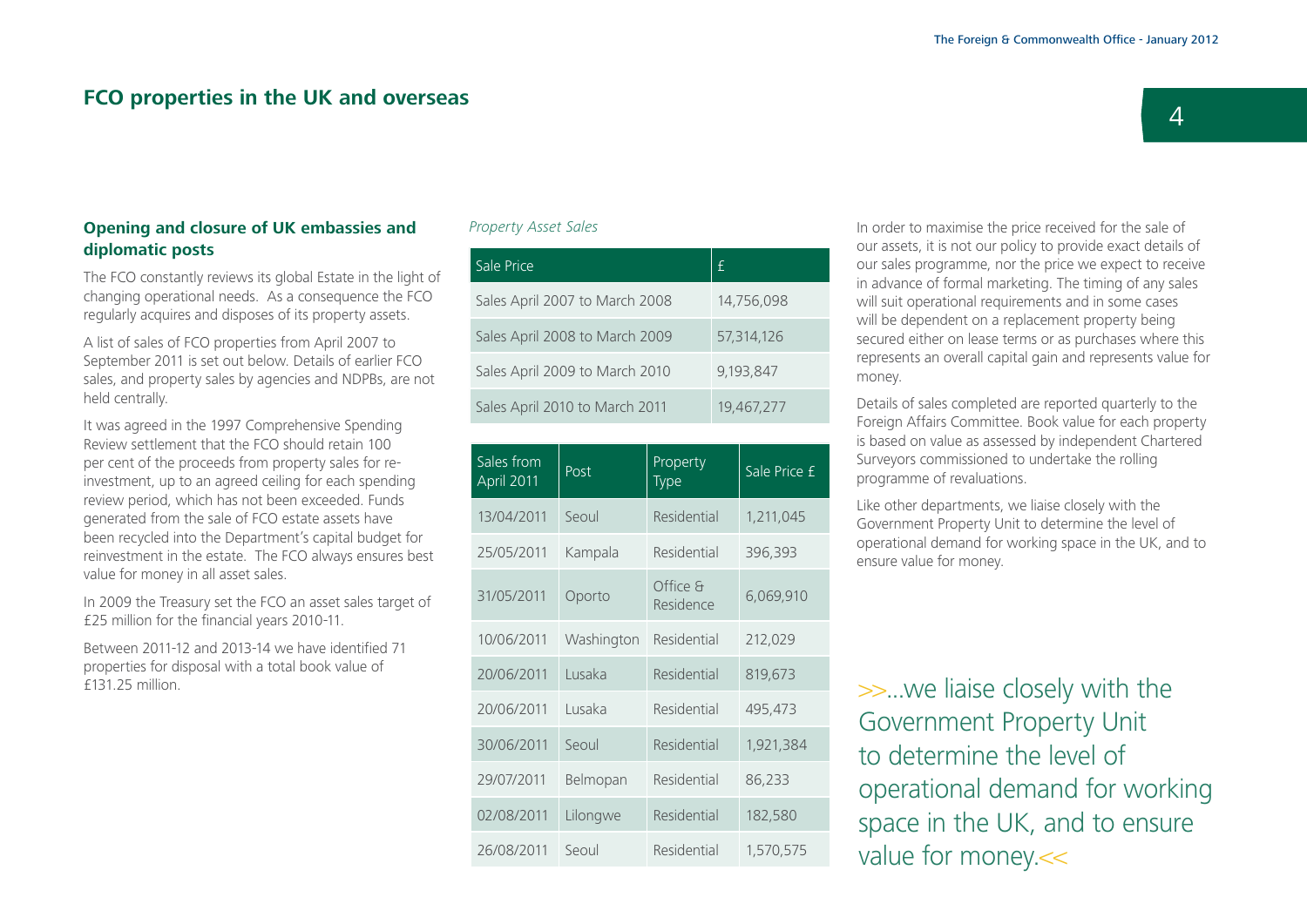### **Vacant buildings and land**

The FCO has no vacant buildings in the United Kingdom. There is one plot of 18 acres of agricultural land adjacent to our site at Hanslope Park, North Buckinghamshire that has been declared vacant and is likely to be sold in 2012.

Day-to-day management of our overseas estate is devolved to our overseas posts and it is not possible to provide accurate information on vacant properties or land parcels without incurring disproportionate cost. The FCO does not publish valuations of individual properties as this can prejudice the prices achieved on disposal.

### **Cost to the public purse of residences used by Ministers**

Chevening House in Sevenoaks is owned and administered by a private trust. Some residual costs are met by the public purse. These total £3,694 per annum.

The flat that constitutes the Foreign Secretary's official residence at 1 Carlton Gardens cost a total of £65,448 for the financial year 2010/11, a saving of £1406 on the previous financial year.

Since the Foreign Secretary's occupation of 1 Carlton Gardens on 28 June 2010, Council Tax and utility costs have been met by him personally.

We are required under the terms of the fully Repairing Lease of 1 Carlton Gardens to "as often as necessary, well and substantially to repair, renew, uphold, clean and keep in repair the demised premises." Therefore, in accordance with Lease obligations and as a result of the Quadrennial Inspection of 2009, the FCO has undertaken some required refurbishment and redecoration of the

non-residential areas since the appointment of the Foreign Secretary. This includes maintenance work to some ceilings and walls to repair identified cracks and damage caused by significant water ingress and previous repairs. A number of window frames identified as rotten have also been repaired. The cost of this maintenance work to the FCO was £3437.

The cost of other redecoration and refurbishment work, aside from this essential maintenance, undertaken in the residential accommodation as a result of the Foreign Secretary's occupancy has been met by him personally.

### **Sharing overseas properties with other United Kingdom departments and foreign governments.**

The Foreign and Commonwealth Office shares its overseas office accommodation with many other UK government departments, including - UKTI, UK Borders Agency, HM Revenue and Customs, the Ministry of Defence. The British Council also share accommodation with us in a number of countries.

The main users of the FCO overseas platform are the UK Border Agency; the Department for International Development, the Ministry of Defence, the Serious Organised Crime Agency, the British Council, HM Revenue and Customs, the Metropolitan Police and the Department for Work and Pensions.

### *Office accommodation shared with foreign governments can be broken down into the following three categories:*

#### **Space sublet by the FCO to foreign governments:**

- > Baghdad (Canadian Embassy, Danish Embassy, Delegation of the European Union to Iraq)
- > Chisinau (Dutch Honorary Consul)
- > Freetown (French Consulate)
- > Goma (French Diplomatic Representative)
- > Kabul (New Zealand Embassy)
- > Lashkar Gah (Delegation of the European Union to Afghanistan)
- > Helsinki (US Embassy)

### **Space sublet by foreign governments to the FCO:**

- > Antananarivo (German Embassy)
- > Monrovia (US Embassy)
- > Nouakchott (Delegation of the European Union to Mauritania)
- > Pyongyang (German Embassy).

### **Co-located office space governed by separate lease agreements, or jointly owned:**

- > Bamako (Canadian Embassy)
- > Dar Es Salaam (Dutch Embassy, German Embassy, Delegation of the European Union to Tanzania)
- > Quito (German Embassy)
- Reykjavik (German Embassy).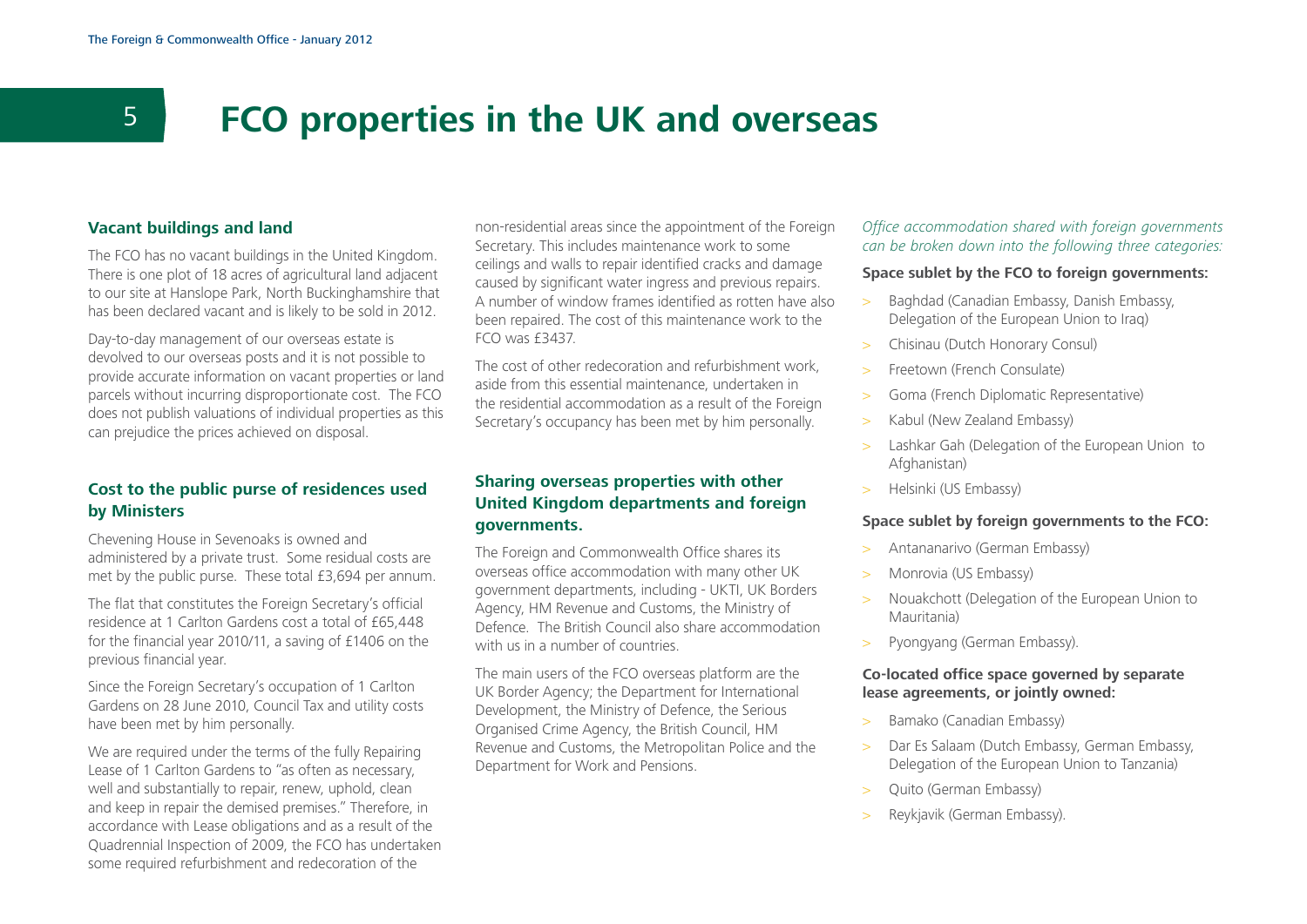### **Co-location of posts with the Department for International Development.**

The Foreign and Commonwealth Office and the Department for International Development (DFID) are strongly committed to identifying opportunities for co-location which make operational sense and can save taxpayers' money.

Specific opportunities for co-location agreed between the two departments include:

- > Barbados: plans are in place for DFID to move into the High Commission offices in Bridgetown
- > Bangladesh: Plans are in place to be co-located in our office in Dhaka by 2nd quarter 2013
- > India: DFID are planning co-location by 2nd quarter 2012 following a refit of the High Commission offices in New Delhi;
- > Mozambique: discussions are underway on the viability for co-location in Maputo
- > Nepal: discussions are underway on the viability for co-location in Nepal
- > South Africa: Plans are in place to be co-located into our High Commission offices by March 2012
- > Jerusalem:. Design work on a joint DFID/FCO building is progressing. However building work cannot start until land ownership is established for the site.

 *DFID are co located in the same building in the following overseas Posts:*

| <b>Brazil</b>   | <b>Brasilia</b>  | Malawi          | Lilongwe        |
|-----------------|------------------|-----------------|-----------------|
| <b>Burma</b>    | Rangoon          | Montserrat      | Manjack         |
| <b>Burundi</b>  | <b>Bujumbura</b> | Rwanda          | Kigali          |
| Ghana           | Accra            | Sudan           | Juba            |
| Guyana          | Georgetown       | Tajikistan      | <b>Dushanbe</b> |
| India (Kolkata) | Kolkata          | Tanzania        | Dar Es Salaam   |
| Iraq (Baghdad)  | <b>Baghdad</b>   | Thailand        | <b>Bangkok</b>  |
| Jamaica         | Kingston         | Yemen           | Sana'a          |
| Jordan          | Amman            | <b>Zambia</b>   | Lusaka          |
| Kenya & Somalia | Nairobi          | <b>Zimbabwe</b> | Harare          |

*DFID are on the same compound in a standalone building in the following posts:*

| Afghanistan | Kabul              |
|-------------|--------------------|
| DR Congo    | Kinshasa           |
| Ethiopia    | <b>Addis Ababa</b> |
| Indonesia   | Jakarta            |
| Liberia     | Monrovia           |
| Pakistan    | Islamabad          |
| Rwanda      | Kigali             |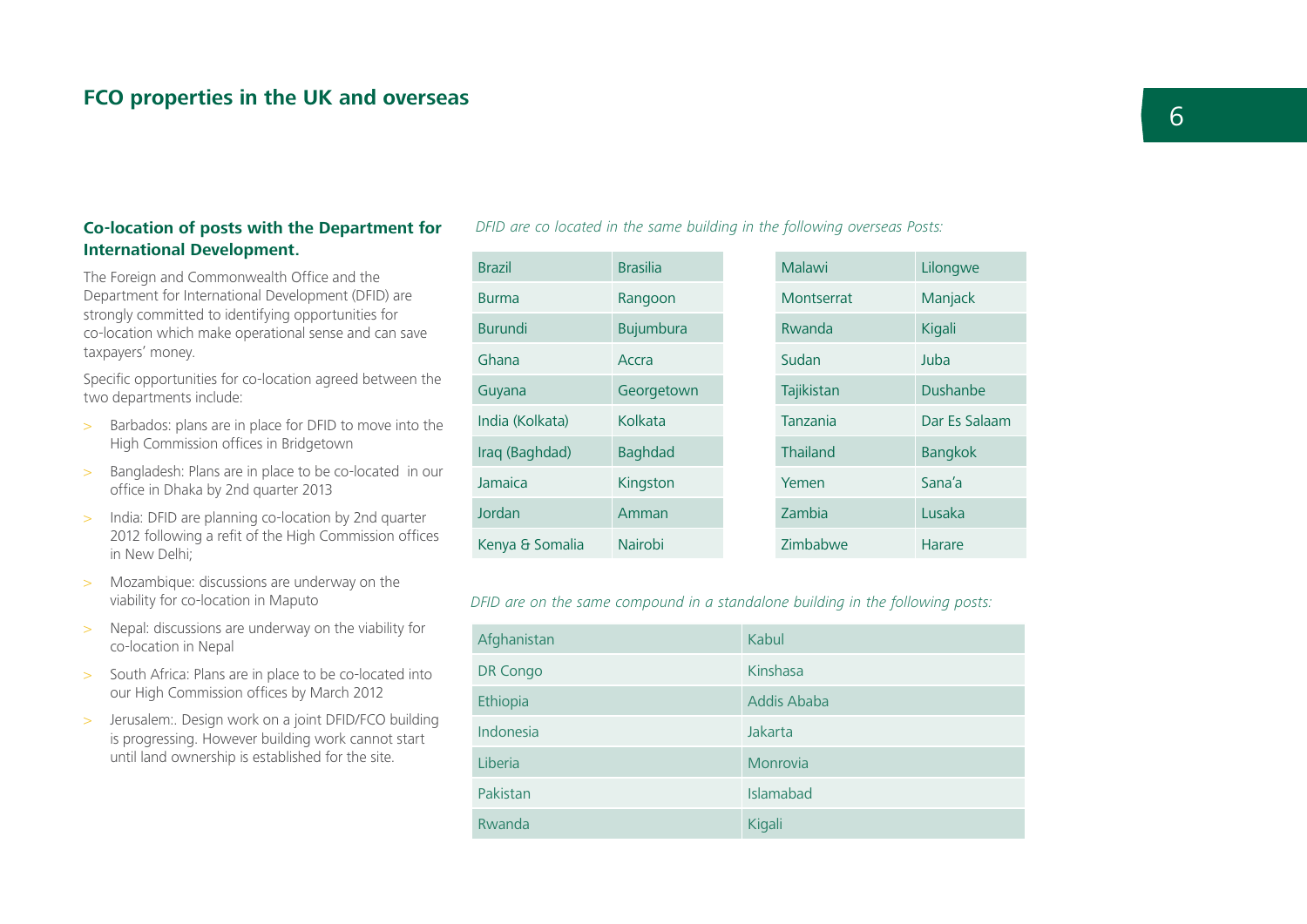### **Space provided per employee, and our policies on home working and hot desking**

The FCO seeks to apply the space guidelines laid down centrally by the Government Property Unit (GPU) wherever possible. The current guidelines are 10 sq m per full time employee (FTE). For any new fit-out or refurbishment, a ratio of 8 sq m per FTE is applied.

The FCO's policy on flexible working is that everyone has the right to request it. Flexible working is granted where the business need allows. Home working is one of a range of flexible working arrangements available to staff; there are approximately 30 home workers in the FCO.

In newly refurbished and fitted out areas provision is made for hot desking. On average there are 1.2 FTEs per workstation. Given the heritage and listed building status of the FCO's buildings in London it is not always possible to achieve the GPU standards; for example, the average space per employee as reported in the latest benchmarking exercise is currently 14.3 sq m.

The space occupied per employee of The FCO in the UK was:

### 2008/09 - 24.7m2 NIA (Net Internal Area)

#### 2009/10 - 14.3m2 NIA

Information is not available for previous years.

Since 2008 the FCO has been improving the quality of data relating to space utilisation on the estate. Better data allows for more accurate reporting, that along with more open planning of new offices have helped bring down the amount 0f space occupied per person.

### **Reducing emissions**

Between 14 May 2010 and 13 May 2011 the FCO delivered a reduction of 18.1% in carbon dioxide emissions from its office estate. Under the Green Government Commitments it is now committed to delivering a 25% reduction in green house gases by 2014/15.

The FCO's non-weather corrected office emissions in June 2010 amounted to 760 tonnes carbon dioxide. In June 2011, the figure was 705 tonnes carbon dioxide.

The FCO has taken the following steps since May 2010 to reduce its carbon emissions to meet the government's carbon emissions target:

- Activated power saving settings on our operating system to put Desktops into a very low energy mode when not in use.
- > Installed voltage regulation equipment in two sites, with plans to instal in a third.
- Converted Hanslope Park boilers to run off biodiesel
- > Installed automatic energy meters.
- Reduced office heating temperatures by two degrees to 19-20C.
- > Decommissioned an energy inefficient pre-fabricated building.
- Conducted energy audits of the UK estate and will implement the key recommendations.
- > Conducted a lighting survey and will instal more energy efficient lighting.

Display Energy Certificates have been awarded to the Foreign and Commonwealth Office building at King Charles Street in each of the last three years as follows:

2008 DEC: Rating D, Score 92

2009 DEC: Rating E, Score 110

2010 DEC: Rating D, Score 94

A lower rating/score means a more efficient energy performance. 100 is a typical score for the type of building that the Foreign and Commonwealth Office uses in King Charles Street, London.

Energy consumption data for our main building is published online at data.gov.uk.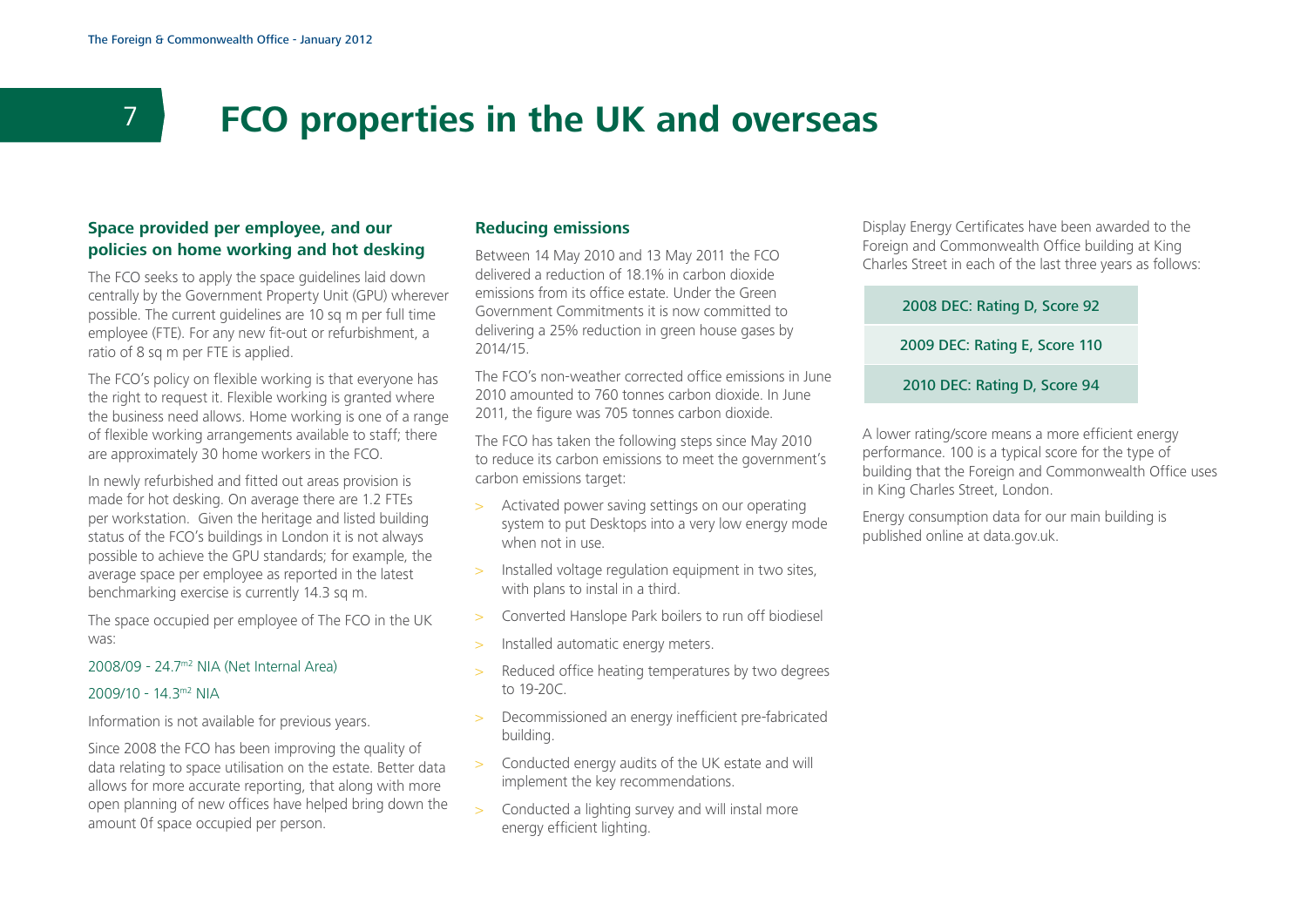

### **Art**

Works of art displayed in FCO buildings in the UK and throughout the network are from the Government Art Collection (GAC), which publishes an annual list of acquisitions, available at: http://www.gac.culture.gov.uk/ information/publications.asp.

The FCO spent the following amounts on works of art:

|         | £       |
|---------|---------|
| 2004-05 | £3,658  |
| 2005-06 | £19,121 |
| 2006-07 | £55,551 |
| 2007-08 | £0      |
| 2008-09 | £5,288  |
| 2009-10 | £74,887 |
| 2010-11 | £746    |

On 13 May 2010 the Foreign and Commonwealth Office (FCO) spent £746 on posters/artwork for the Paris Embassy. Since then no artwork has been purchased for the diplomatic estate by the FCO.

The value of the Antiques and Works of Art held by the FCO is stated in our Annual Reports. The FCO does not hold information about purchases and sales of art and antiques in previous financial years in a format that enables us to identify individual items.

Records of the renovation and restoration of works of art are not kept centrally.

### **Spend on plants and trees**

Indoor and outdoor plants and trees in the UK are purchased via the Facilities Management contract with Interserve FM. These plants are for public areas and once in situ are maintained and replaced at no additional cost to the FCO. From 11 May 2010 to the end of March 2011 the FCO has spent £2,720 on additional plants.

In addition, £3,795 was spent on plants and plant stands for high profile international events at Lancaster House between 11 May 2010 and the end of March 2011.

Maintaining existing indoor and outdoor plants and trees in the FCO in the UK is covered by the Grounds Maintenance element of the Facilities Management contract with Interserve FM.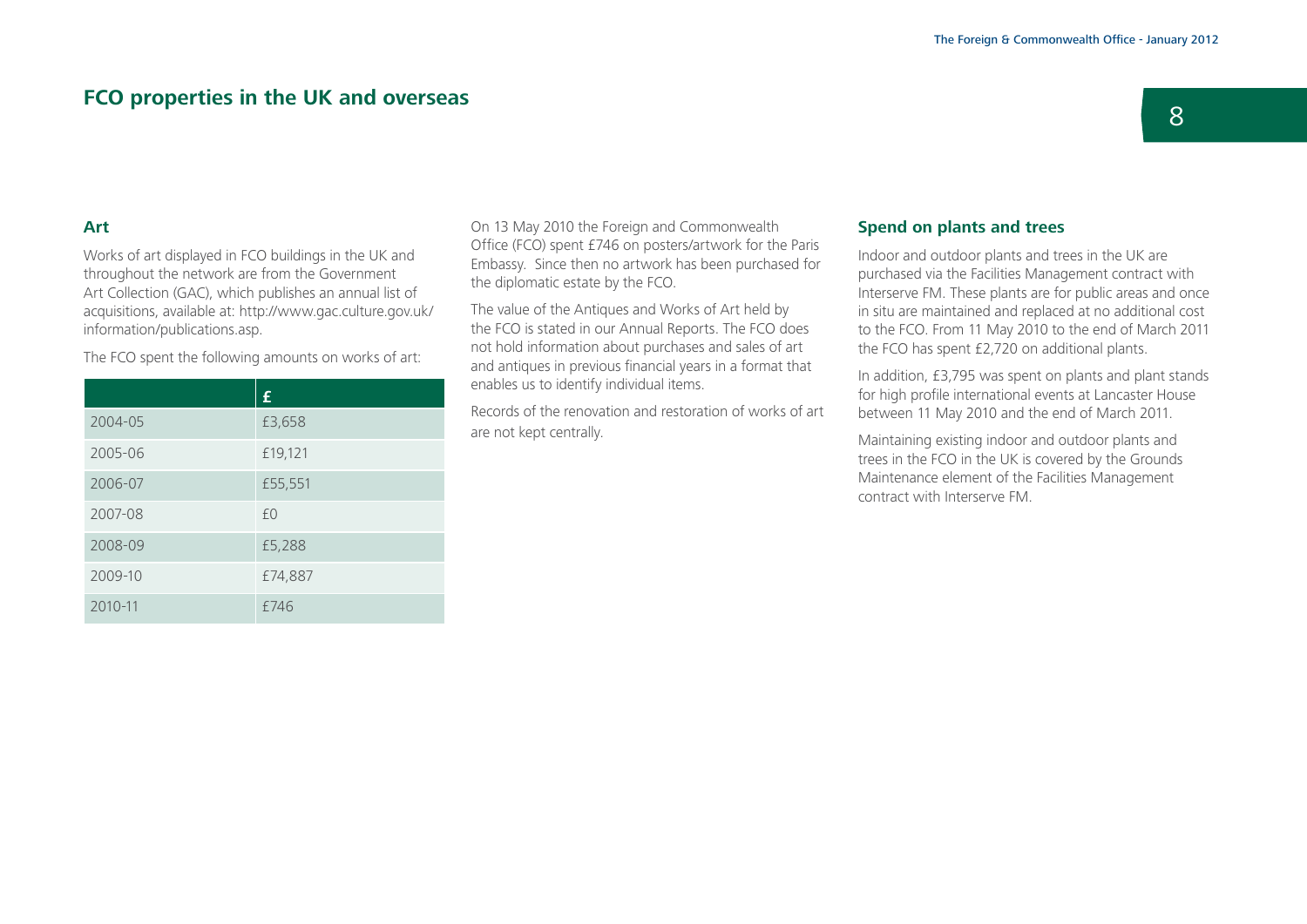### **Displaying the portrait of HM the Queen in our buildings overseas**

A colour reproduction of a portrait of Her Majesty the Queen, painted by William Narraway in 1977, has been approved by Her Majesty for display at Diplomatic Service establishments abroad. We expect all major Foreign and Commonwealth Office buildings to display this.

### **Christmas**

The Foreign and Commonwealth Office did not purchase any Christmas trees or decorations in the UK in 2010- 11. Three Christmas trees were donated to the office by Facilities Management Client Unit (FMCU) contractors (Compass, Interserve and G4S).

The Foreign and Commonwealth Office does not give staff any additional leave for Christmas shopping, nor does it pay a Christmas bonus.

Statistics on the purchase and postage costs of Christmas cards are not collected.

### **Food**

The FCO in the UK currently meets the Government's commitment, as detailed in the Coalition Agreement, to 'ensure that food procured by government departments, and eventually the whole public sector, meets British standards of production wherever this can be achieved without increasing overall cost.'

Data relating to food procurement is published annually on the FCO website (www.fco.gov.uk/publications/ transparency and data/food procurement). Provision of information for the FCO's global network is not held centrally.

We adopt the guidance produced by the Department for Food and Rural Affairs (DEFRA) which encourages wherever possible the local and seasonal sourcing of food. The FCO's catering contractors are required to support the FCO in response to the Government's "Strategy for Sustainable Farming and Food" and follow guidelines within the "Public Sector Food Procurement Initiative". This means that the Contractor seeks to source seasonal food from local supplies wherever this is commercially viable. This is set against the background that, under EC procurement rules, an organisation cannot legitimately stipulate a particular country of origin as a criterion for evaluation.

The percentage of the total food procured for the FCO Catering Contract, produced in Britain, was 54% in 2009/10 and 59% in 2010/11.

The FCO engaged a Catering contractor to provide an unsubsidised staff catering service in December 2008. Therefore nothing was spent directly by the FCO on food procurement for this contracted service during the period 2009-10 and 2010-11. Our Catering Contractor has advised however that the total value of food procured by them for the FCO Catering Contract was £879,200 in 2009/10 and £728,600 in 2010/11.

>> We adopt the guidance produced by the Department for Food and Rural Affairs (DEFRA) which encourages wherever possible the local and seasonal sourcing of food. <<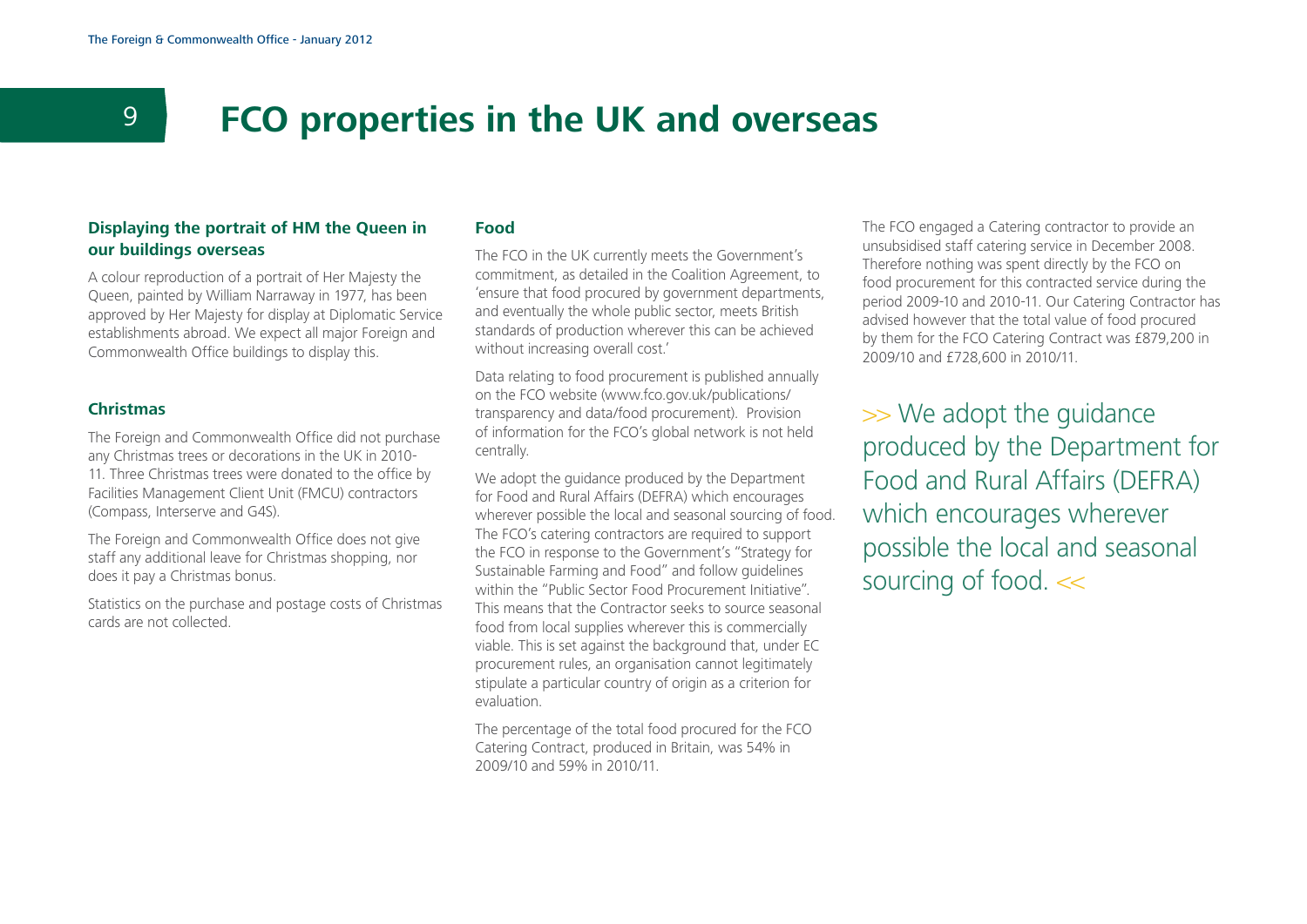### **FCO properties in the UK and overseas** and the UK and  $\frac{10}{10}$

### **Business Hospitality**

We use our buildings and people to foster better relationships across the world. This means that sometimes we spend money on hospitality, including receptions and events in our buildings in support of our priorities. We are often asked how much we spend on catering costs. We also hire out some of our buildings to help recoup some of the running costs.

Many of the events we run are in support of the prosperity agenda and result in deals for British businesses that far outweigh the costs of running them. Often, the money that we spend is matched or covered by commercial sponsorship. The table below shows the top fifteen Posts by spend, how many events were held on FCO premises, and the number of people these events reached.

>> Many of the events we run are in support of the prosperity agenda and result in deals for British businesses that far outweigh the costs of running them. Often, the money that we spend is matched or covered by

commercial sponsorship.<<

| Post                  | Expenditure | Events held on FCO premises | Number of quests |
|-----------------------|-------------|-----------------------------|------------------|
| Paris                 | £151,692.00 | 354                         | 8,882            |
| Washington D.C        | £188,903.00 | 519                         | 8,359            |
| Moscow                | £113,681.00 | 192                         | 11,371           |
| Rome                  | £57,462.00  | 87                          | 4,669            |
| Ottawa                | £61,782.00  | 114                         | 3,682            |
| <b>Berlin</b>         | £104,567.00 | 78                          | 4,791            |
| Madrid                | £125,365.00 | 133                         | 2,428            |
| New Delhi             | £13,048.00  | 279                         | 12,545           |
| Tokyo                 | £133,424.00 | 303                         | 14,894           |
| Mexico City           | £91,613.00  | 132                         | 3,908            |
| <b>Brussels Ukrep</b> | £46,952.00  | 315                         | 8,000            |
| Sydney                | £71,472.00  | 45                          | 3,334            |
| Pretoria              | £77,979.32  | 78                          | 2,366            |
| Kabul                 | £67,680.69  | 455                         | 5,406            |
| Ankara                | £30,407.00  | 112                         | 9,500            |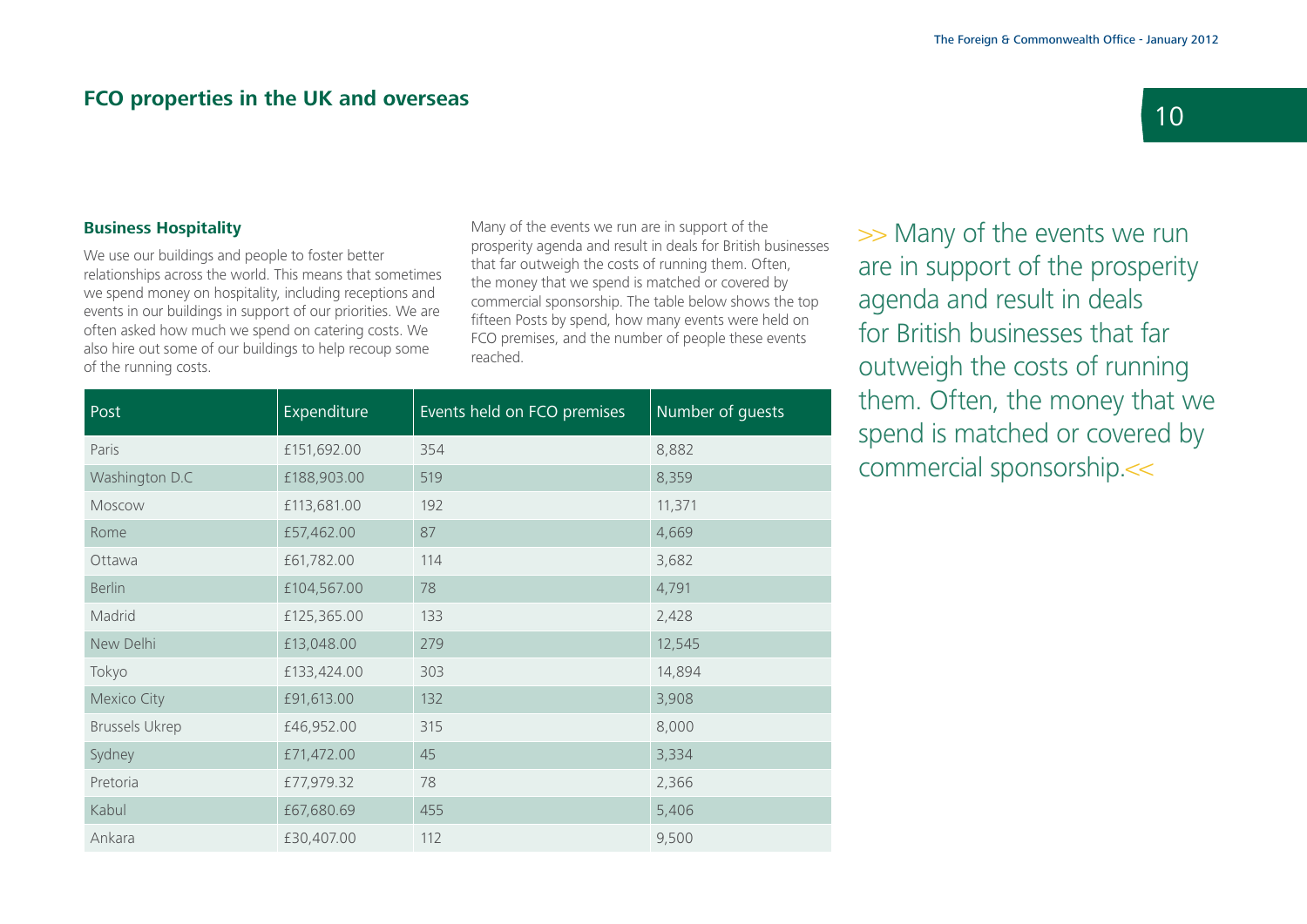### **Consular work**

>>The Consular Service has continued to deliver high quality services to British Nationals overseas, dealing with nearly half a million face to face enquiries and helping in over 16,000 assistance cases, including distressing situations such as deaths or murders overseas, forced marriage or child abduction.<<

In the latter part of 2010-11 the world faced an unprecedented number of natural disasters and civil unrest. We responded quickly and effectively to support British Nationals. We set up 24 hour crisis centres to help British nationals caught up in the unrest in Tunisia, Egypt, Libya and Bahrain. We ensured that British nationals had access to the latest travel advice (including through use of social media) and answered thousands of calls. We also sent Rapid Deployment Teams to help people directly on the ground and reinforced neighbouring staging posts and land border crossings with Regional Resilience Teams. In Libya, working closely with the MOD, UKBA and international partners, we evacuated 790 British Nationals and 373 people from EU and other countries.

We are continuing to work, with partners, in other countries facing unrest in the region and to review our emergency and civil contingency plans. We set up crisis centres after the earthquakes in New Zealand and Japan, answering over 4,000 and 9,000 calls respectively, and again sent Rapid Deployment Teams to track details of missing people and help British Nationals with issues such as travelling away from the affected areas. We have reviewed our work during these crises and have implemented lessons learned so that we can continue to improve our response.

In June 2010 we launched our new "Strategy 2010-13" to continue to improve the quality of our consular services and the performance of our network. On 1 April 2011

we successfully transferred the overseas passport issuing operation to the Identity & Passport Service. This was a key milestone in a process which will reduce duplication of systems and produce considerable cost savings. This change, along with others such as streamlining our notarial services, will enable us to concentrate on our core assistance and crisis work, and improve the package of support we provide to the most vulnerable.

To support this we are making changes to our consular network, strengthening the 'regional' approach. For example in South East Asia last year, over 40 consular staff were redeployed around the region to bolster our response during peak demand, such as the political crises in Bangkok and flooding in Brisbane. We are improving our use of technology to provide services and to communicate our travel advice, for example by providing a number of digital feeds which have encouraged the launch of travel advice Smartphone applications. We also set up a contact centre in Malaga to handle all consular telephone enquiries in Spain and Portugal and free up consular staff to focus on those in the most difficult situations.

Between February 2010 and February 2011, there were 9 million hits on the Travel and Living Abroad pages of the FCO website, from 7.2 million visitors.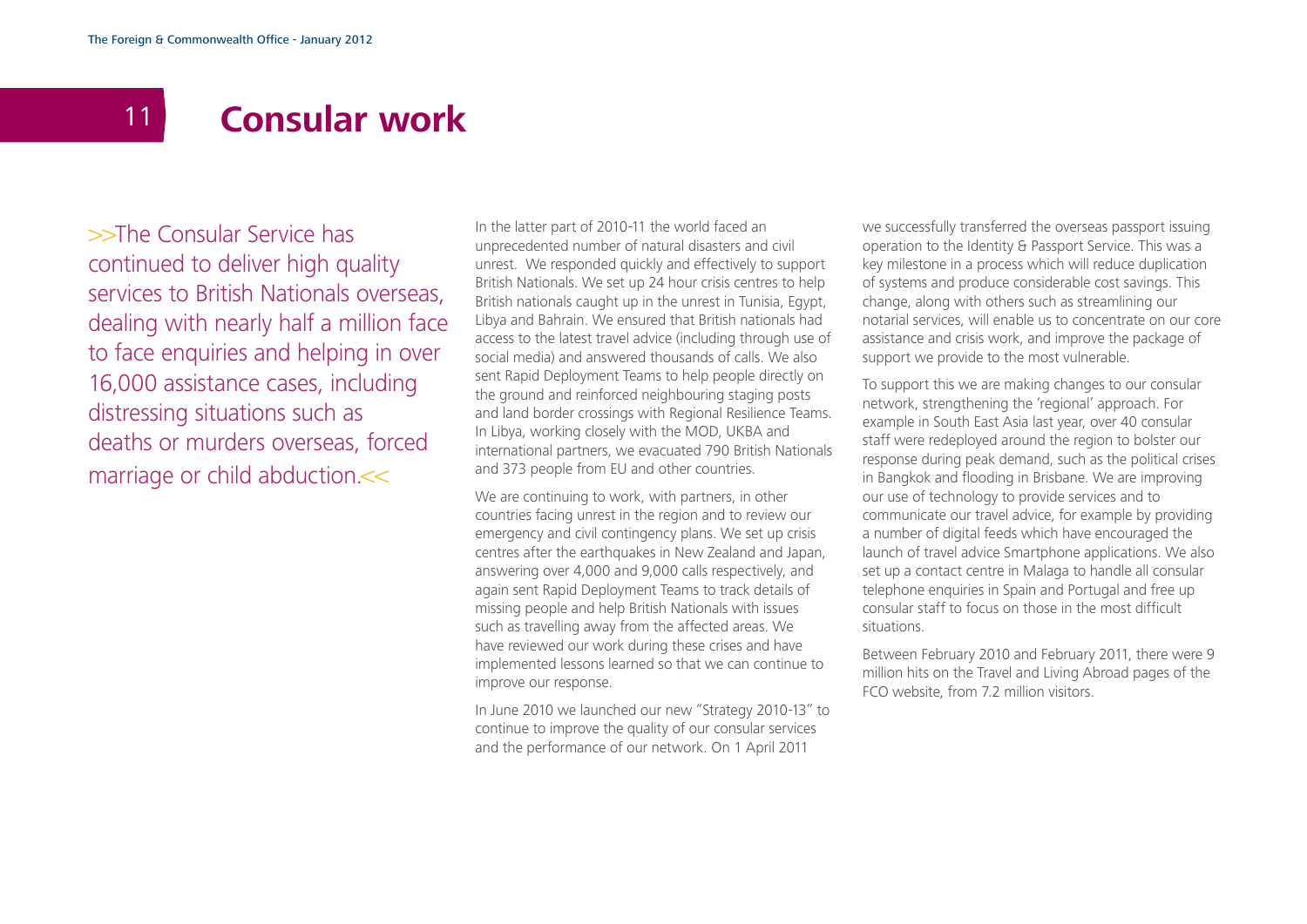### **Numbers of British nationals travelling and living abroad**

During 2010/11 there were over 55 million trips overseas by British nationals.

British nationals resident overseas are not obliged to inform our Embassies or Consulates of their presence. Therefore, our estimates are based on the number of those nationals who we understand have been issued resident permits, or made themselves known to the Embassies, and from publicly available research.

The number of British nationals living overseas is estimated at 5,657,000. This estimate is taken from the Institute for Public Policy Research 2010 "Global Brit – Making the most of the British diaspora".

#### **Helping British nationals abroad**

The Guide: Support for British Nationals sets out what help we can and cannot provide for British Nationals overseas. (reissued in autumn 2011).

Over 43,400 British nationals needed some form of Consular assistance during 2010/11. This included 19,228 assistance cases and 17,847 people who were issued Emergency Travel Documents.

For the full breakdown, please see our British Behaviour Abroad report.

During the various natural disasters and political unrest in early 2011, the FCO helped over 6300 people with assisted departures or evacuations and handled 21,500 enquiries to its hotline.

During 2010/11 over 5.3 million people visited our Travel Advice web pages and we received almost 105,000 calls and over 2,500 emails seeking information on going abroad.

>>Over 43,400 British nationals needed some form of Consular assistance during 2010/11. This included 19,228 assistance cases and 17,847 people who were issued Emergency Travel Documents.<<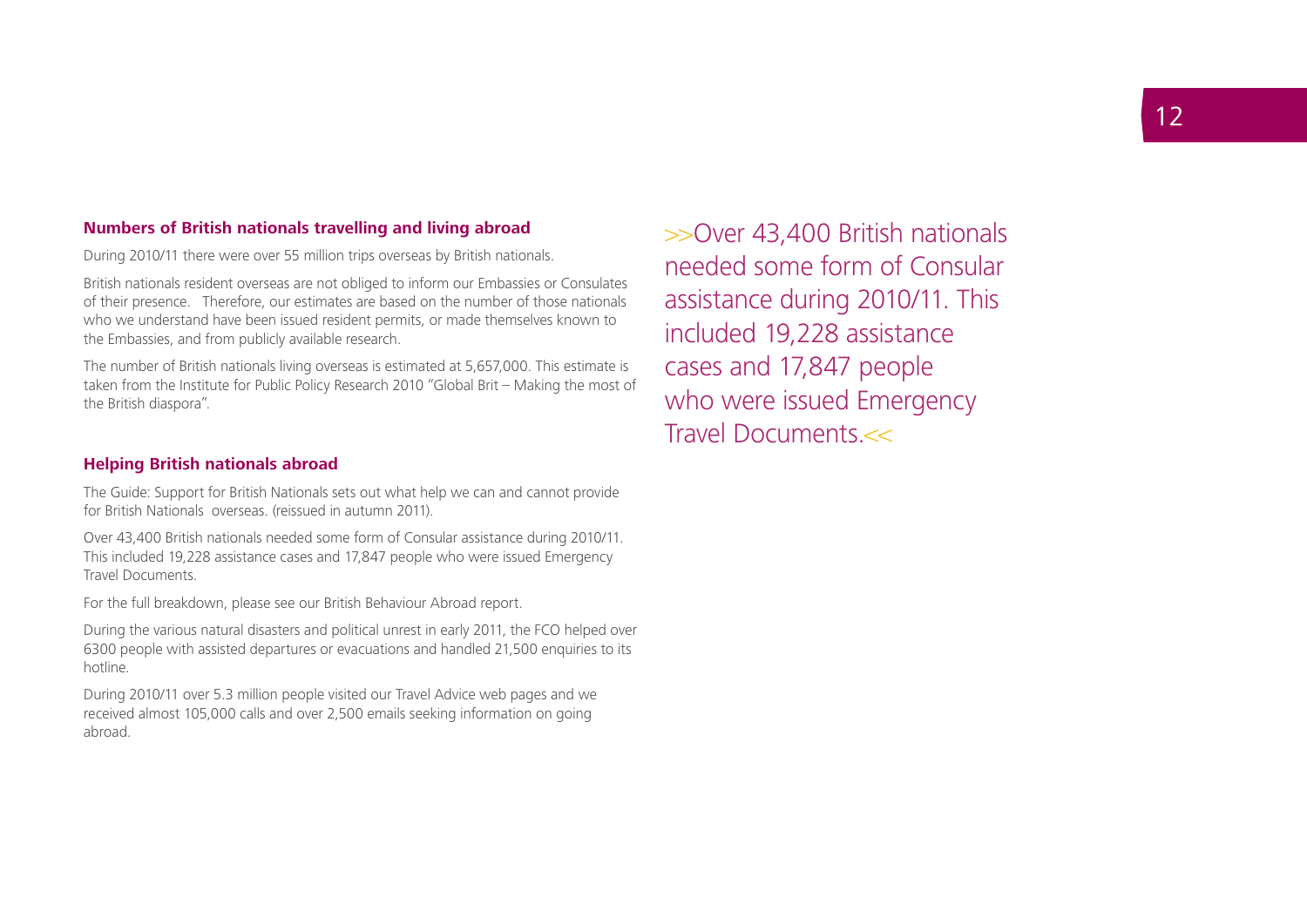



During 2010/11 there were over 55 million trips overseas by British nationals.

Over 43,400 British nationals needed some form of Consular assistance during 2010/11. This included 19,228 assistance cases and 17,847 people who were issued Emergency Travel Documents.

During the various natural disasters and political unrest in early 2011, the FCO helped over 6,300 people with assisted departures or evacuations and handled 21,500 enquiries to its hotline.

During 2010/11 over 5.3 million people visited our Travel Advice web pages and we received almost 105,000 calls and over 2,500 emails seeking information on going abroad.

Since 1 June 2011, over 2,800 customers have given us feedback through our customer satisfaction survey and we have an average of 92% rating our services as either excellent or good.

The total cost of Consular for 2010-11 was £101,888,130.

This equates to £2 for every trip made by a British traveller during the year.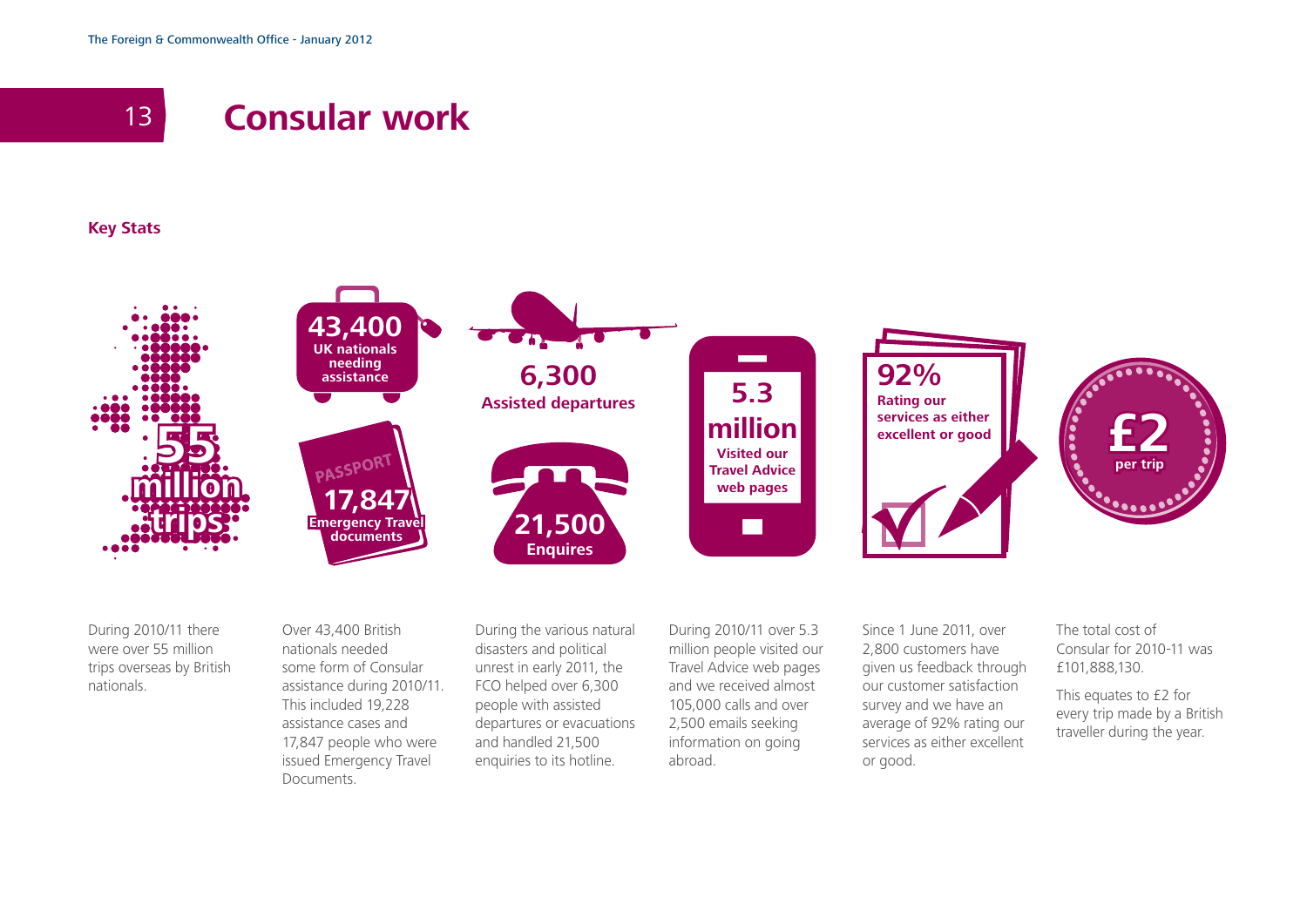### 14

### **British nationals who have died abroad**

The figures below are the total numbers of deaths of British nationals overseas, of which we have been notified, for the financial years 2006-11.

For 2006-08 these figures are the number of deaths that required consular action, taken from the Consular Annual Return submitted by overseas missions. The figures for 2008-11 are all deaths as recorded on Compass, the FCO consular assistance database.

| <b>Financial year</b> | <b>Number of deaths</b> |
|-----------------------|-------------------------|
| 2006/07               | 4,527                   |
| 2007/08               | 4,134                   |
| 2008/09               | 5,629                   |
| 2009/10               | 5,930                   |
| 2010/11               | 5,972                   |

The table below shows the number of British nationals recorded by the FCO as having been murdered overseas since 2002. Prior to 2002 we used a different database which recorded only cases handled in London.

| <b>Calendar Year</b> | <b>Number Of Cases</b> |
|----------------------|------------------------|
| 2002                 | 54                     |
| 2003                 | 33                     |
| 2004                 | 77                     |
| 2005                 | 115                    |
| 2006                 | 86                     |
| 2007                 | 81                     |
| 2008                 | 65                     |
| 2009                 | 64                     |
| 2010                 | 64                     |

We do not hold information centrally on the number of those individuals whose death or injury was specifically caused by terrorism.

### **British Nationals arrested or detained overseas**

The FCO measures the number of British nationals in detention overseas twice a year. At 31 March 2011 the FCO was aware of 2,076 British nationals detained overseas (both in custody pending trial or deportation, and serving custodial sentences).

Nine British nationals have been sentenced to death: four in the USA, one in Ghana, one in Pakistan, one in the Democratic Republic of Congo, one in Kenya and one in Bangladesh. In addition, a number of British nationals are facing charges that potentially carry the death penalty. The government is committed to using all appropriate influence to prevent the execution of any British national.

#### **International Child Abduction**

During 2010/11, the Child Abduction Section dealt with 161 new cases, this is a 10% increase in the number of child abduction cases from the previous year.

### **Forced Marriage**

Between January to December 2010, there were 1,735 instances where our Forced Marriage Unit (FMU) gave advice or support related to a possible forced marriage. During this period FMU dealt with 469 cases of forced marriage, an increase of 92 cases from the previous year.

### **Emergency Travel Documents**

We issued 17,847 Emergency Travel Documents (ETDs) in 2010/11.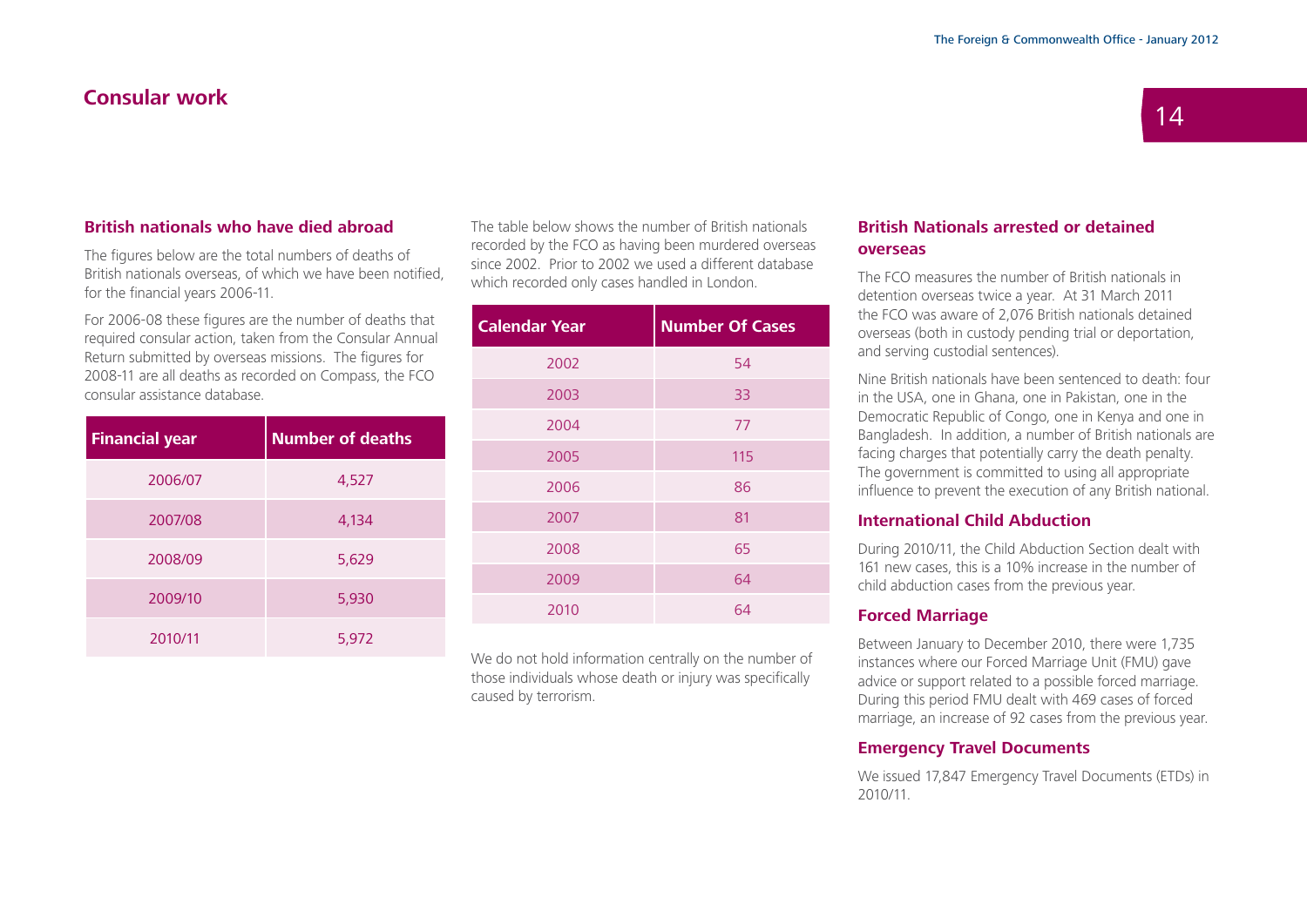### **Crisis Response**

15

If British nationals are involved in a large-scale emergency overseas, a Rapid Deployment Team (RDT) may be deployed to the affected region.

Between January and August 2011 we deployed 21 RDTs made up of 113 staff.

### **Tunisia:**

- > RDT deployments: 1 team comprising 6 staff.
- Other staff/team deployments: 2 staff from Regional Resilience
- > Number of BNs we helped leave: FCO worked closely with tour operators and ABTA, to enable more than 3,000 British nationals to leave the country within 48 hours.

### **New Zealand:**

- > RDT deployments: 2 teams comprising 11 staff.
- > Other staff/team deployments: UK USAR (Urban Search and Rescue) and UK police DVI.
- Number of calls to FCO hotline: over 4,000.
- Number of BNS assisted: Christchurch field team assisted over 400 at the scene and issued over 80 Emergency Passports. Wellington team deployed to the airport to meet BNs on flights from Christchurch and issued 24 emergency passports and 219 full validity passports.

### **Egypt**:

- > RDT deployments: 4 teams comprising 30 staff (including 2 members of the Red Cross).
- > Other staff/team deployments: 62 staff deployed in total. In addition to RDT detailed above, 17 staff from Regional Resilience Network, and 5 staff from UKBA.
- > Number of calls to FCO hotline: over 5,500.
- Number of BNs we helped leave: We helped over 2,000 British nationals leave Egypt by commercial means. The FCO also organised two charter flights, for around 200 British nationals and their dependants wanting to leave Cairo, on 3 and 5 February, to complement the capacity of commercial flights. This was an assisted departure and the BNs were charged.

### **Bahrain:**

- > RDT deployments: 1 team comprising 8 staff.
- Number of calls to FCO hotline: over 600.
- > Number of BNS we helped leave: 4 British nationals left on FCO charter flight. This was an assisted departure and the BNs were charged. A second charter flight was cancelled due to no take up by BNs.

### **Japan:**

- > RDT deployments: 4 teams comprising 18 staff.
- > Other staff/team deployments: Regional resilience, British Search and Rescue team deployed by DFID
- > Number of calls to FCO hotline: over 9,000.
- > Number of BNs assisted: over 170.

### **Libya:**

- > RDT deployments: 6 teams comprising 28 staff (to Tripoli and Valetta).
- > Other staff/team deployments: over 50 staff deployed in total to Libya and Valetta, including RDT detailed above, UKBA and regional resilience.
- > Number of calls to FCO hotline: over 2400.
- > Number of BNs we helped leave: working closely with MoD, UKBA and international partners we evacuated 790 British nationals and 373 EU/other nationals from Libya.

### **Morocco:**

> RDT deployments: 1 team comprising 4 staff.

### **Cote D'Ivoire:**

RDT deployments: 1 team comprising 4 staff.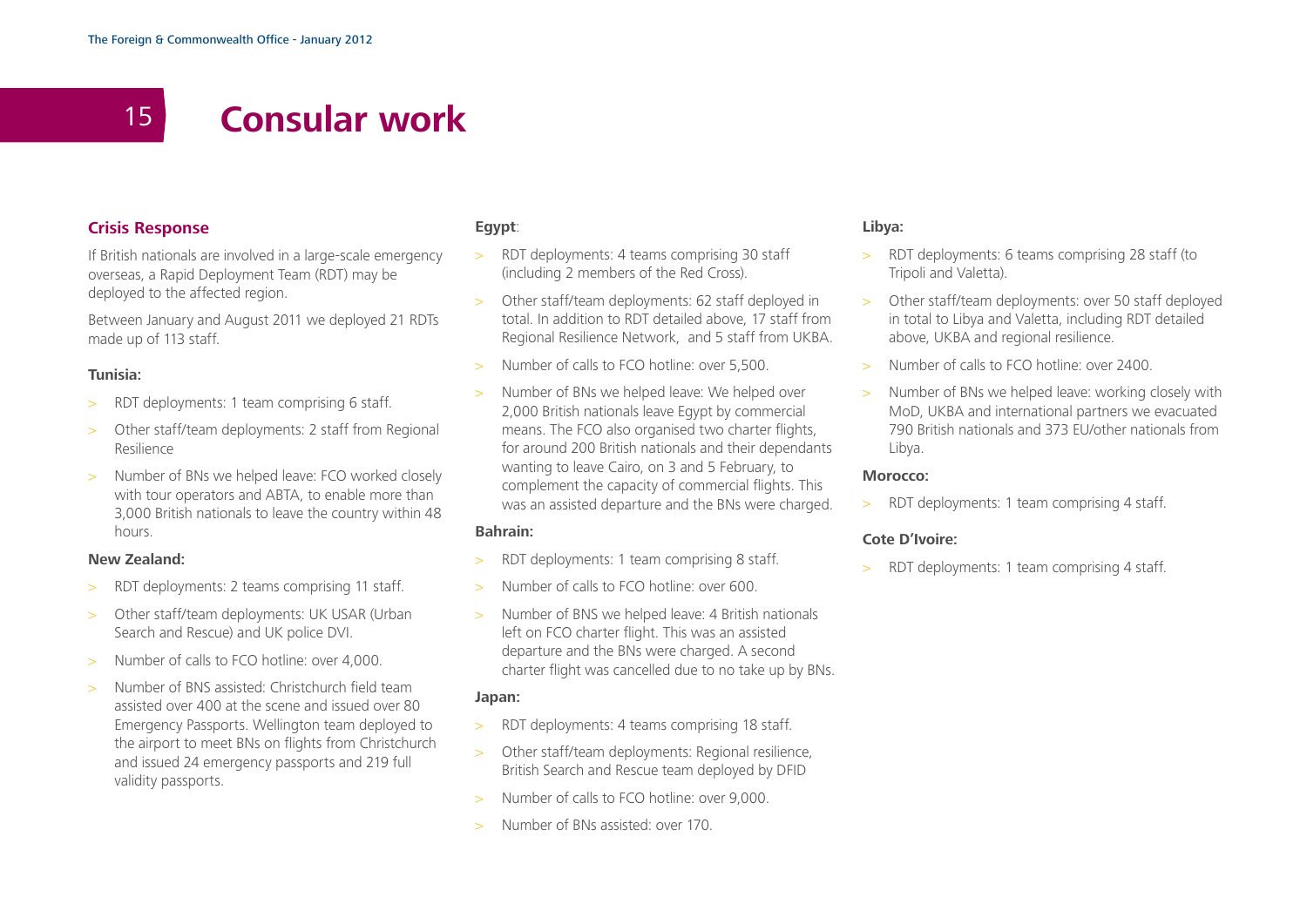### **Know Before You Go Campaign**

The Know Before You Go campaign provides information to targeted groups to try to reduce the number of consular cases each year. In the last six months the team has completed successful campaigns on Forced Marriage, Child Abduction, the Rugby World Cup and the British Behaviour Abroad report, which alone generated almost 300 radio\ TV, 16 national and regional press, 107 online pieces of media coverage.

### Benchmarking Survey Results Summer 2011\12

As part of the ongoing evaluation of the campaign every 6 months we commission a benchmarking survey which looks at travel trends and behavioural change. The last four sets of yearly summer figures have shown a marked change in the behaviour and attitudes of travellers.

These indicate that this campaign continues to make people think and act differently.

| <b>Activity \ Behavioural Change</b> | <b>June</b><br>2008 | $\frac{9}{6}$<br>increase | <b>June</b><br>2009 | $\frac{9}{6}$<br>increase | <b>June</b><br>2010 | $\%$<br>increase | <b>June</b><br>2011 |
|--------------------------------------|---------------------|---------------------------|---------------------|---------------------------|---------------------|------------------|---------------------|
| Travelling insured                   | 72%                 | $+3%$                     | 75%                 | $+7%$                     | 82%                 | $+4%$            | $86\%$              |
| Researched destination               | 20%                 | $+2\%$                    | 22%                 | $+10%$                    | 32%                 | $+9%$            | 41%                 |
| Copied passport                      | 13%                 | $+1\%$                    | 14%                 | $+7%$                     | 21%                 | $+4%$            | 25%                 |
| Recorded key info                    | 14%                 | $+4%$                     | 18%                 | $+11%$                    | 29%                 | $+9%$            | 38%                 |
| Checked \ applied for an EHIC        | 15%                 | $+7%$                     | 22%                 | $+4%$                     | 26%                 | 11%              | 37%                 |
| Checked local laws                   | <b>NA</b>           | <b>NA</b>                 | 4%                  | $+8%$                     | 12%                 | $+0\%$           | 12%                 |

\**new record high*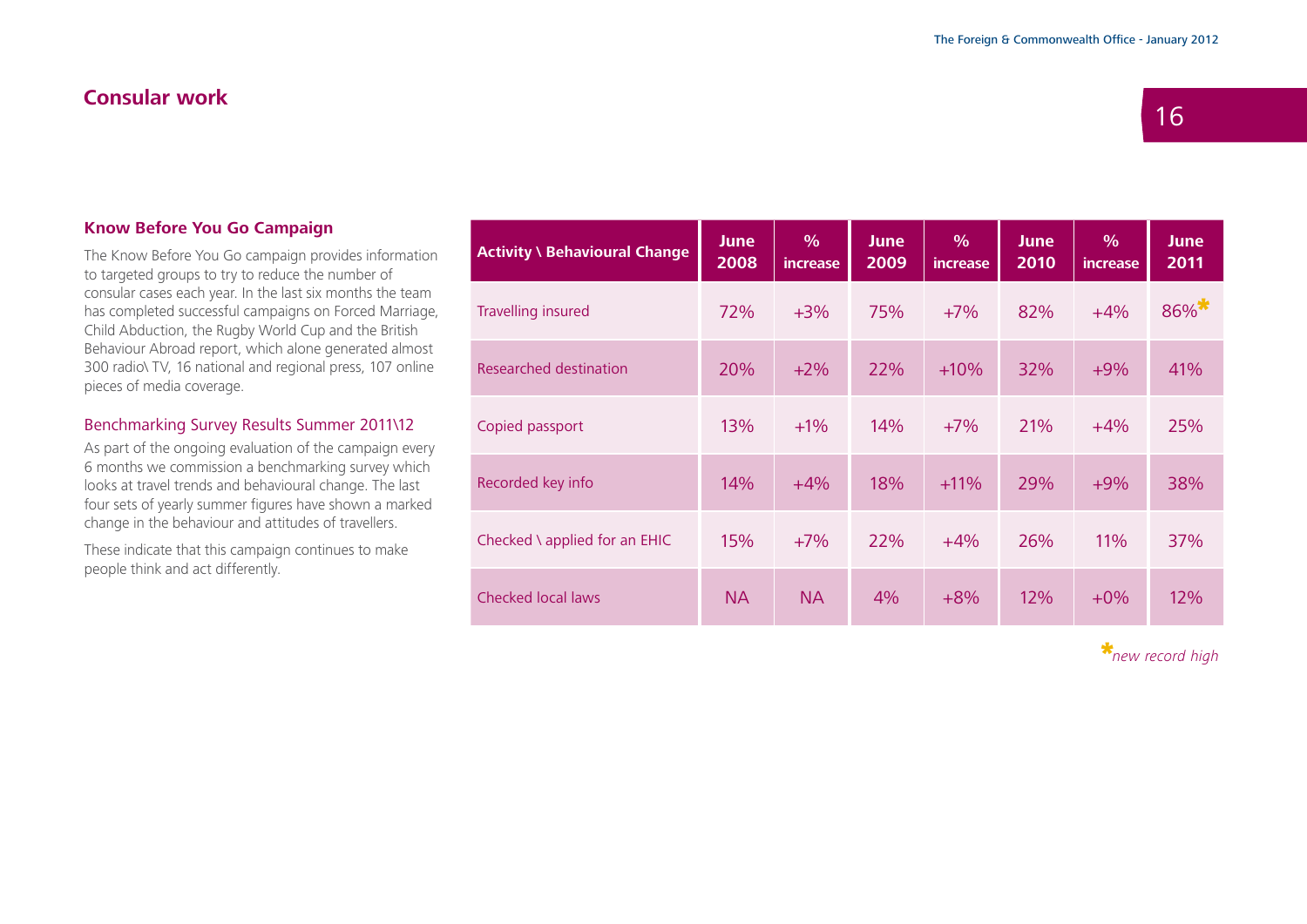### **Consular work**

### **Meeting our targets**

#### **In July 2011:**

We contacted 86% of British nationals in hospital within 24 hours (target 95%)

We contacted 72% of British nationals who had been arrested or detained within 24 hours (target 95%).

### **Since April 2011, we have responded to:**

82.5% consular enquiries and complaints within our 20 day deadline (target 95%)

84% letters from members of the public within the 20 day deadline (target 95%)

91% Member of Parliament letters within the 20 day deadline.

>>Since 1 June 2011, over 2800 customers have given us feedback and we have an average of 92% rating our services as excellent or good.<<

### Legalisation Office

### **Centre Point Premium Business Service**

April 2011 to August 2011: 100% delivery of the same day service (90 minute target) for all straightforward applications.

#### **Milton Keynes Postal Service (2011)**

- April: 100% delivery of our next day turnaround for all straightforward applications
- May: 98% delivery of next day turnaround target for all straightforward applications
- June: 86% delivery of next day turnaround target for all straightforward applications
- July: 99.5% delivery of next day turnaround target for all straightforward applications
- August: 100% delivery of our next day turnaround for all straightforward applications

### Customer Feedback (target 80% excellent or good)

Since 1 June 2011, over 2800 customers have given us feedback and we have an average of 92% rating our services as excellent or good:

- June 92% rated our service as either excellent or good
- July 92% rated our service as either excellent or good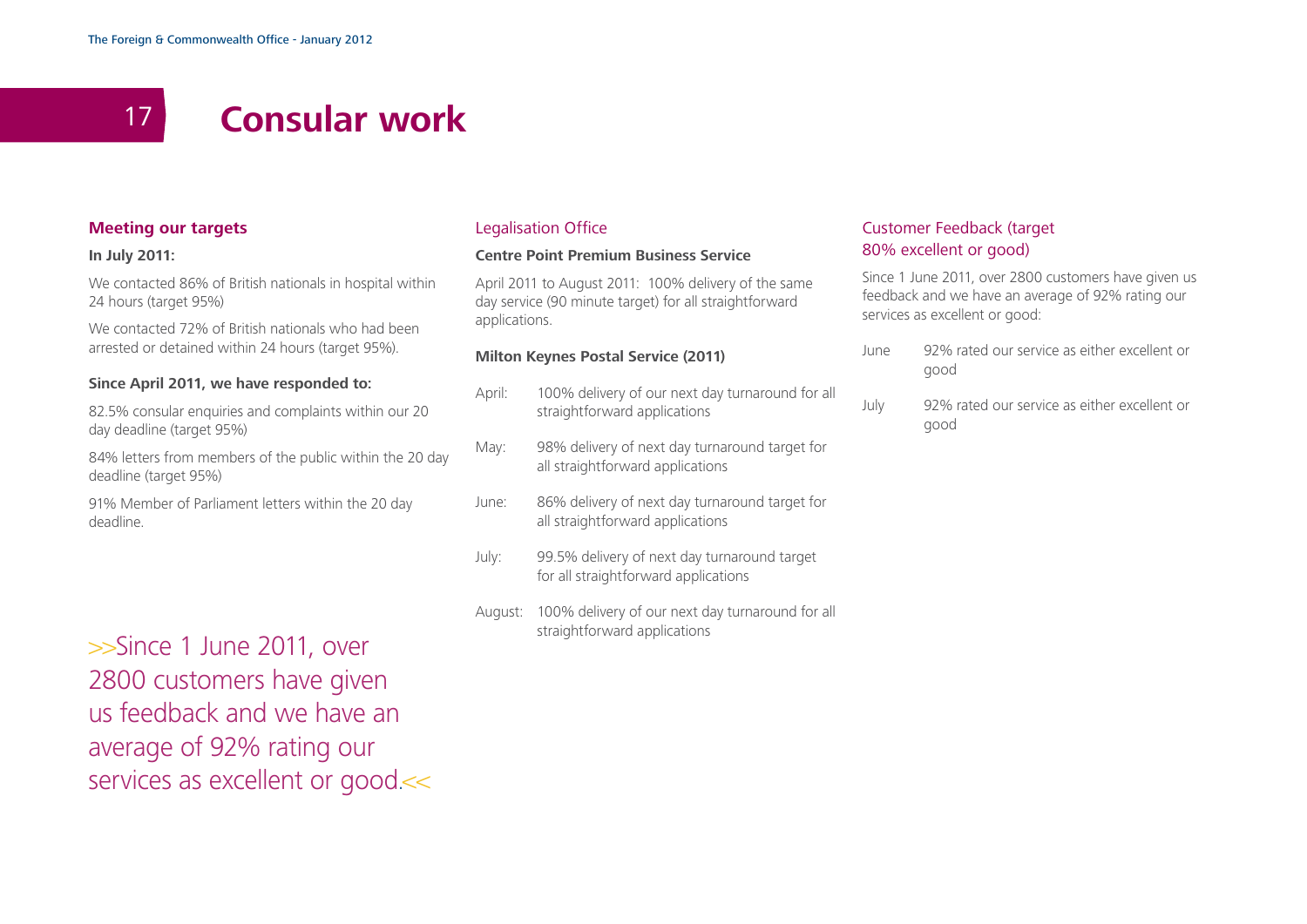### 18

>>Consular is fee funded. As a public organisation this means that there is a Treasury requirement on us to set fees and budgets such that our income matches our costs  $<<$ 

### **How is Consular funded and the annual cost for 2010/11**

Consular is fee funded. As a public organisation this means that there is a Treasury requirement on us to set fees and budgets such that our income matches our costs.

### Income

Income can be grouped into four categories: Premiums on Passports, Legalisations, Emergency Travel Documents (ETD's) and Consolidated Funds Extra Receipts (CFER's).

### Consular Premium

There is a Consular Premium on each passport sold that is set aside to fund Consular operations. As of March 2011 all passport operations (including passports sold overseas) are the responsibility of the Identity and Passport Service (IPS), an agency of the Home Office. For 2010/11 income from the Consular Premium came to £67,056,376.

(Up to 31/03/2011 passports issued overseas were the responsibility of the FCO and the FCO kept this income. In 2010/11 this came to a figure of £38,069,683 net of Consular Premium which was used to fund passport operations only).

### **Legalisations**

Legalisations are the official confirmation that a signature, seal or stamp on a UK public document is genuine. They do not authenticate the content of the document.

They can be carried out by the Legalisation Offices in the UK or overseas. In the UK there is a Premium and a Standard service. For 2010/11 income came to £15,331,598.

### Emergency Travel Document

An ETD is a form of temporary passport, valid for a specified period. A fee of £95 is charged. In 2010/11 income totalled £1,728,565.

### CFER's

This covers all other fees and ranges from Notarial work to registration of births, marriages and deaths. In 2010/11 income came to £5,953,306.

Total income for Consular in 2010/11 came to £92,481,268 and included £2,411,423 of income allocated to Consular from the rest of the FCO. This figure excludes the £38,069,683 income that was taken for passports issued overseas.

### Costs

The total cost of Consular Directorate in 2010/11 was £101,888,130. This figure excludes £38,069,683 worth of costs that were allocated against the passport operation overseas which has become the responsibility of IPS since March 2011.

### Deficit

Due to difficulties in estimating the demand for the services listed about and the costs that will be allocated to Consular it is usual for income to not equal cost. Therefore Consular can generate a surplus or deficit. For 2010/11 Consular generated a deficit of £9,714,248.

This figure includes passport operations which will not be a part of the Consular accounts going forwards. The deficit excluding passport operations was £9,406,862.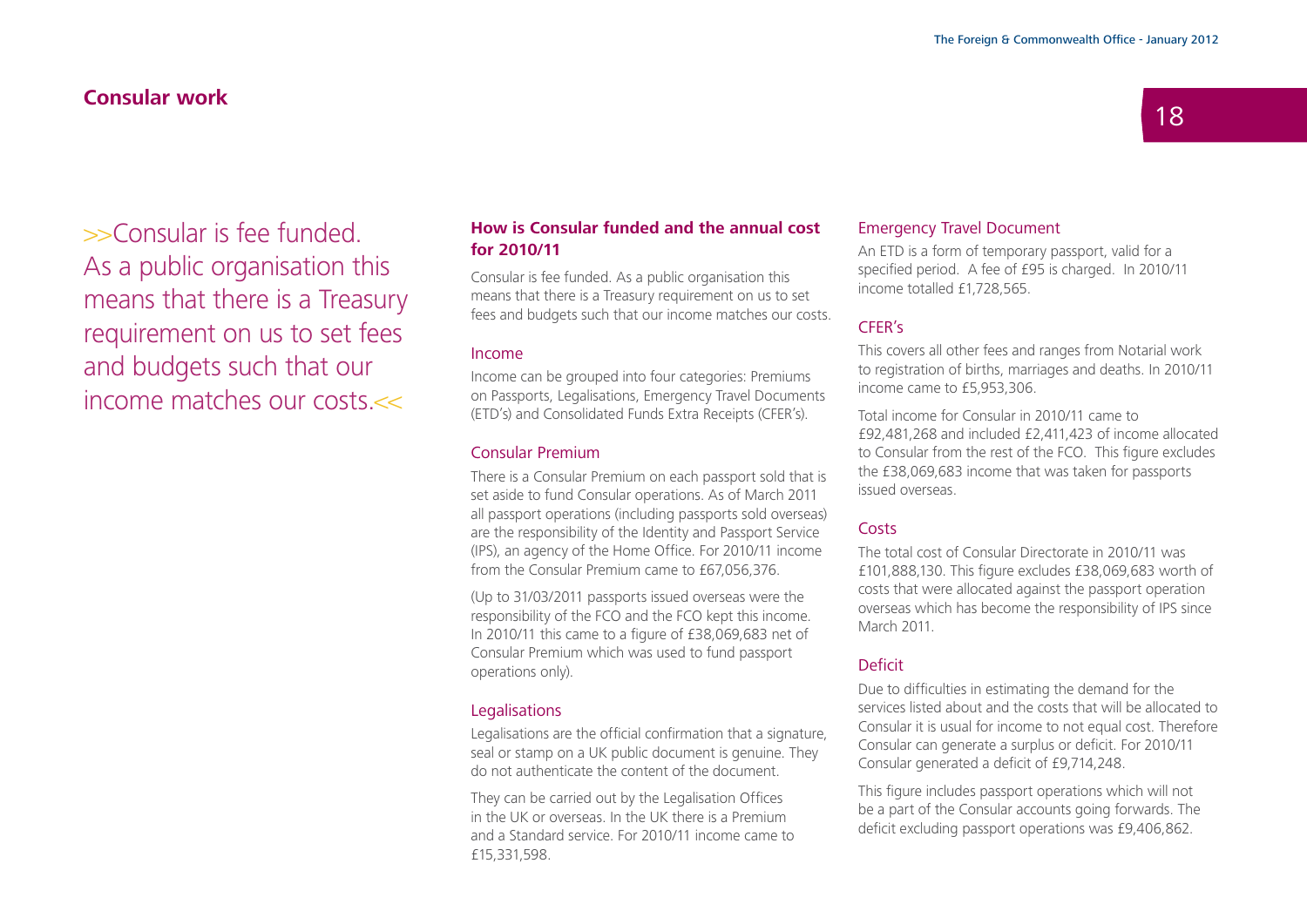### **Telephone helplines**

19

Consular staff in London and overseas regularly answer phone calls from British nationals seeking our help, including through our 24 hour Global Response Centre. Consular Directorate also provides the following telephone helplines:

#### > **Travel Advice telephone line**

This service offers access to the FCO's travel advice to those who are unable to view it online, or who wish to enquire in person. The service is currently provided by a commercial partner and we have budgeted £180,000 for 2011-12. We continue to improve our online travel advice, and hope to reduce this cost by making online advice easier to use.

#### > **Overseas Crises**

In a crisis affecting British nationals overseas the FCO may activate a call handling capacity to take calls from affected members of the public, either in-house or outsourced to a commercial partner or the Police. This depends on the scale of the incident. These call handlers usually respond to calls to a dedicated emergency hotline number. Funding for operational costs is not allocated in advance, but these costs can be claimed for from the Treasury held Emergency Disaster Reserve should the total costs of our crisis response surpass £150,000.

### > **Legalisation, and Births, Deaths and Marriages Enquiries**

This service is currently being provided by a commercial partner, to enable the Legalisation Office staff to process documents as efficiently as possible and ensure calls are always answered promptly. The budget for 2011-12 is £80,000. Within the same contract, there is an enquiry line for British nationals looking to register a birth or death or with questions about getting married or arranging a civil partnership overseas.

#### **Passport Enquiry line**

Between 1 June 2009 and 1 April 2011, Consular Directorate employed Careline, a UK based company, to provide a telephone enquiry and tracking service for customers applying for passports overseas. Careline continue to provide this service but the contract is now managed by the Identity & Passport Service, an executive agency of the Home Office. The FCO did not pay for this service; customers are charged direct by Careline. Exceptionally, the FCO covered the cost of calls to Careline, from 15 July to 31 July 2011 for customers served by the Regional Passport Processing Centre in Dusseldorf and from 15 July until 31 August for customers served by the Processing Centre in Washington because of delays in passport production.

Consular Directorate provides specific telephone numbers for certain customers requiring FCO support. These are regular FCO phone lines manned by Consular staff during normal working at no additional cost:

- > The Child Abduction Section helpline to answer urgent questions from British nationals involved in a parental child abduction, residence or contact dispute overseas;
- The Forced Marriage Unit helpline offers support to British nationals overseas and anyone in the UK who is worried about being forced into a marriage. This is a joint initiative with the Home Office;
- > A helpline for MPs wishing to speak to a member of Consular Directorate about constituency cases.

>>We continue to improve our online travel advice, and hope to reduce its cost by making online advice easier to use  $<<$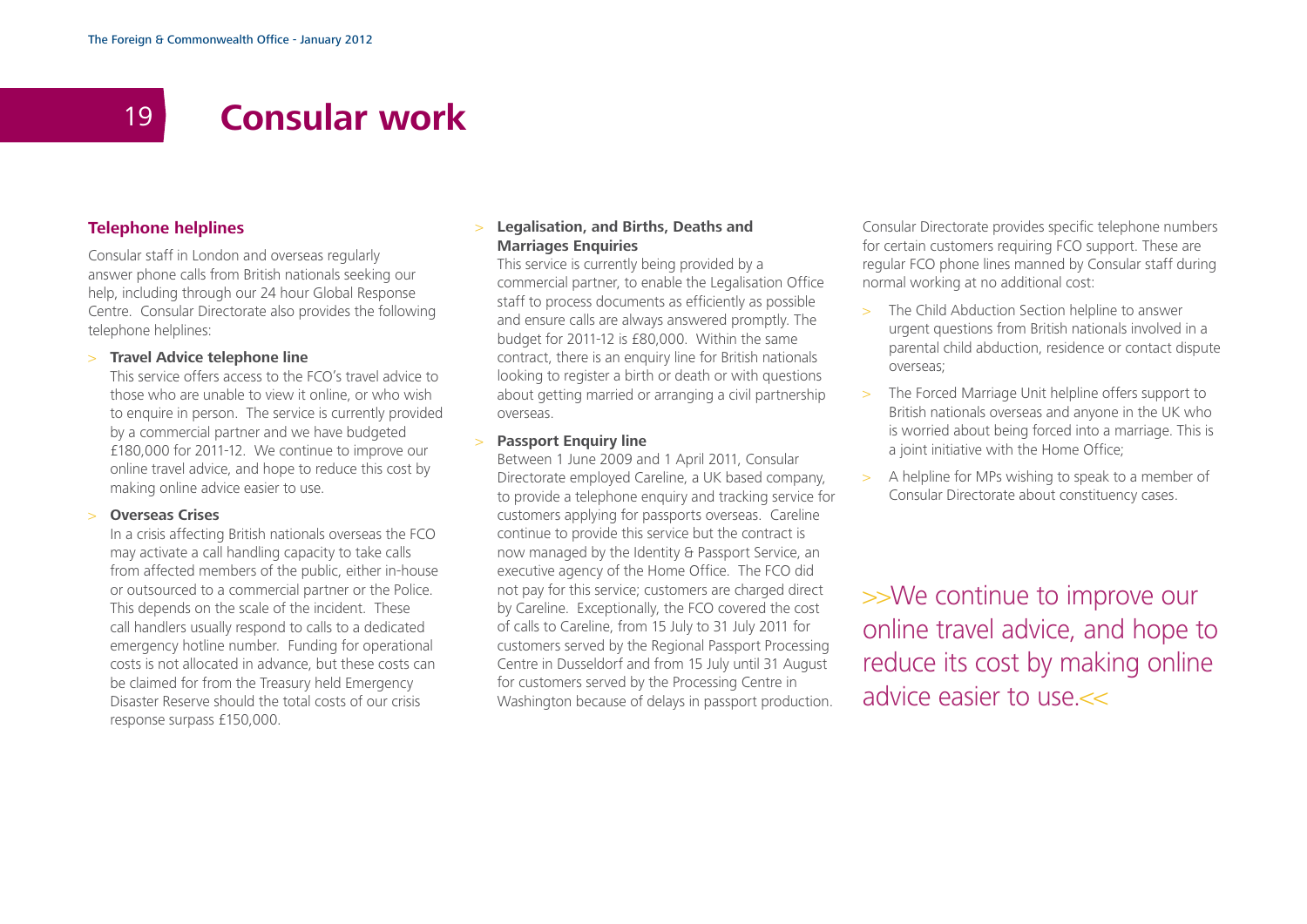### **Costs of evacuating British nationals**

### Spending on private charter aircraft to evacuate British nationals

The following expenditure has been incurred in 2011 in respect of charter planes used for evacuations of British nationals and eligible persons: Egypt £178,894, Libya £1,107,462, Japan £780,121 and Bahrain £175,546 (total £2,251,624).

Prior to 2011, £213,400 was paid for charter flights for the repatriation of tsunami victims on 30 and 31 December 2004, and £52,998 was paid to transport staff to assist evacuation from Lebanon on 20 July 2006. Further figures are not held centrally.

### Spending on chartered boats to evacuate British nationals

The FCO incurred costs of £9,600 in respect of evacuation by ship from Libya in 2011. Complete figures for previous years are not held centrally, and are only available at disproportionate cost.

>>Consular staff in London and overseas regularly answer phone calls from British nationals seeking our help, including through our 24 hour Global Response Centre.<<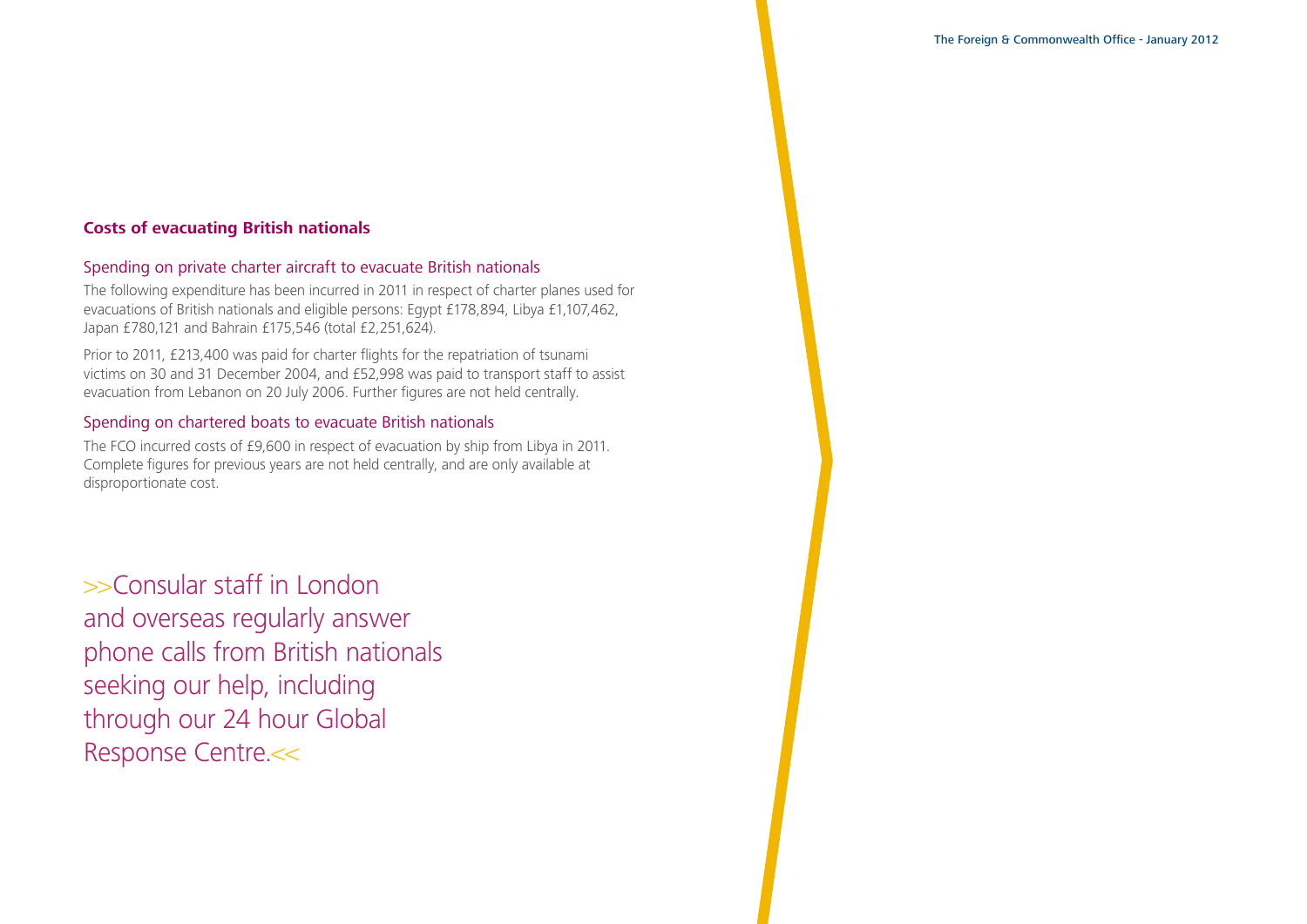# **Information and Technology**

>> We are leading a programme across Government to digitise information assets, and the FCO's contribution will include the digitisation of diplomatic lists to support diplomatic history as well as genealogical and family research, making them available online while also preserving them for future generations.  $\ll$ 

Access to external information is delivered through an electronic library. The decision to close the physical library was taken in 2007 following a review conducted by external consultants. Consequently the FCO Library's remaining 20,000 volumes were transferred to King's College London and the physical library closed in March 2008. King's College is proving to be an excellent custodian of the FCO Library collection, especially as it is now the most heavily used of College's special collections and has never before been made accessible to the public.

FCO records transferred to The National Archives consistently attract the highest level of interest amongst all UK government records. We actively contribute to the transparency agenda with 45 FCO data sets currently linked to data.gov.uk.

Our Historians have published a number of historical documents including Nick Browne's report on why the UK failed to anticipate the Iranian Revolution of 1979 and a volume on Britain's relations with the Nordic countries during the Cold War, as well as holding 'Learning from History' seminars and mounting online exhibitions on British diplomacy in the Napoleonic era, Britain's role in the achievement of South American independence in the early 19th century and historic photographs of Afghanistan.

>> FCO records transferred to The National Archives consistently attract the highest level of interest amongst all UK government records. <<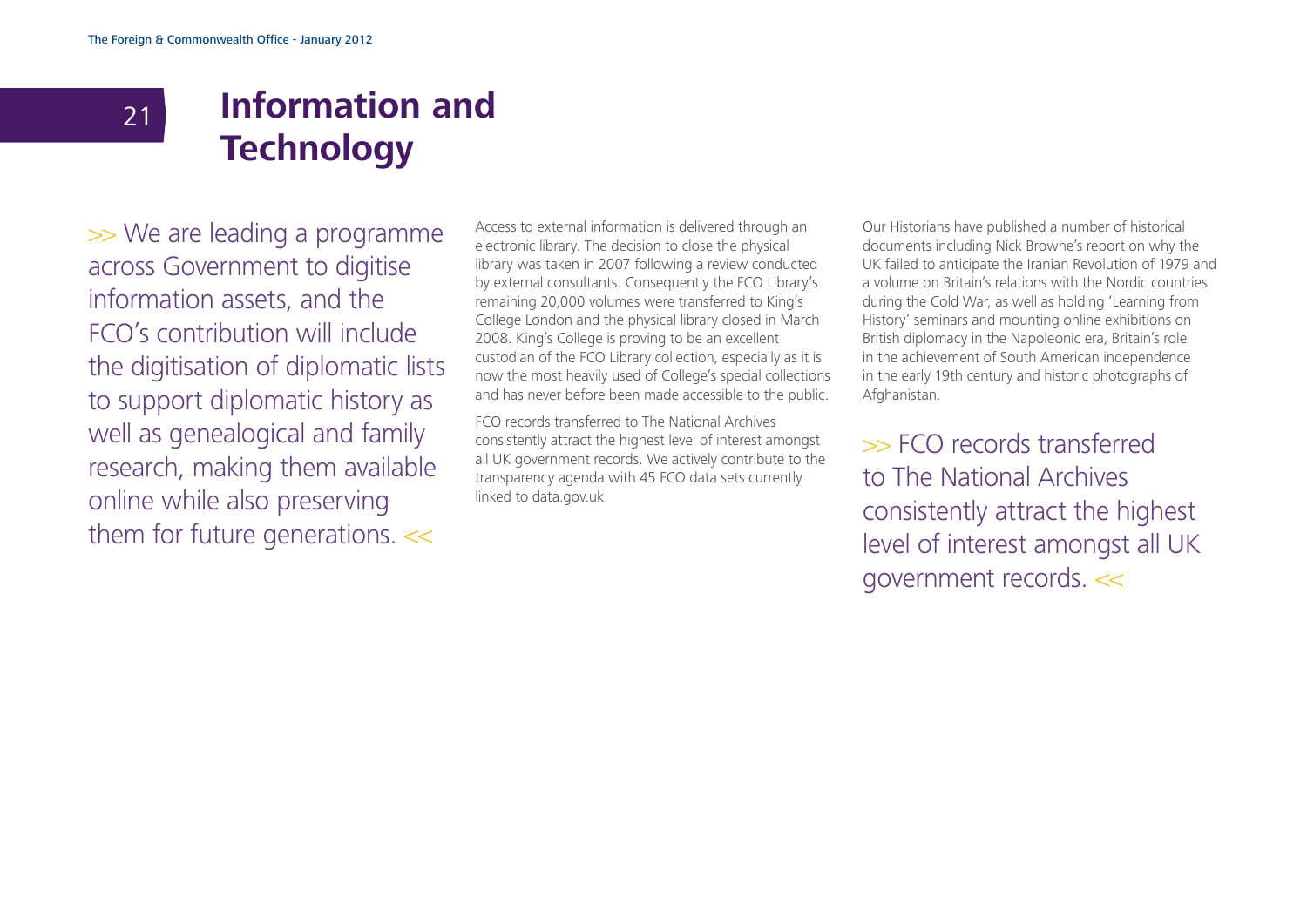The Foreign & Commonwealth Office - January 2012

# **Information and Technology Information and Technology**

### **Diplomatic Service List**

There are no plans to reintroduce the Diplomatic Service List. This was a list of all our diplomats. However due to the pace and flexibility of the modern organisation, the process of maintaining and collating details of staff movements and biographical data would be a year-round task and heavily labour intensive, and the cost of producing such a document, whether electronically or in hard copy cannot be justified.

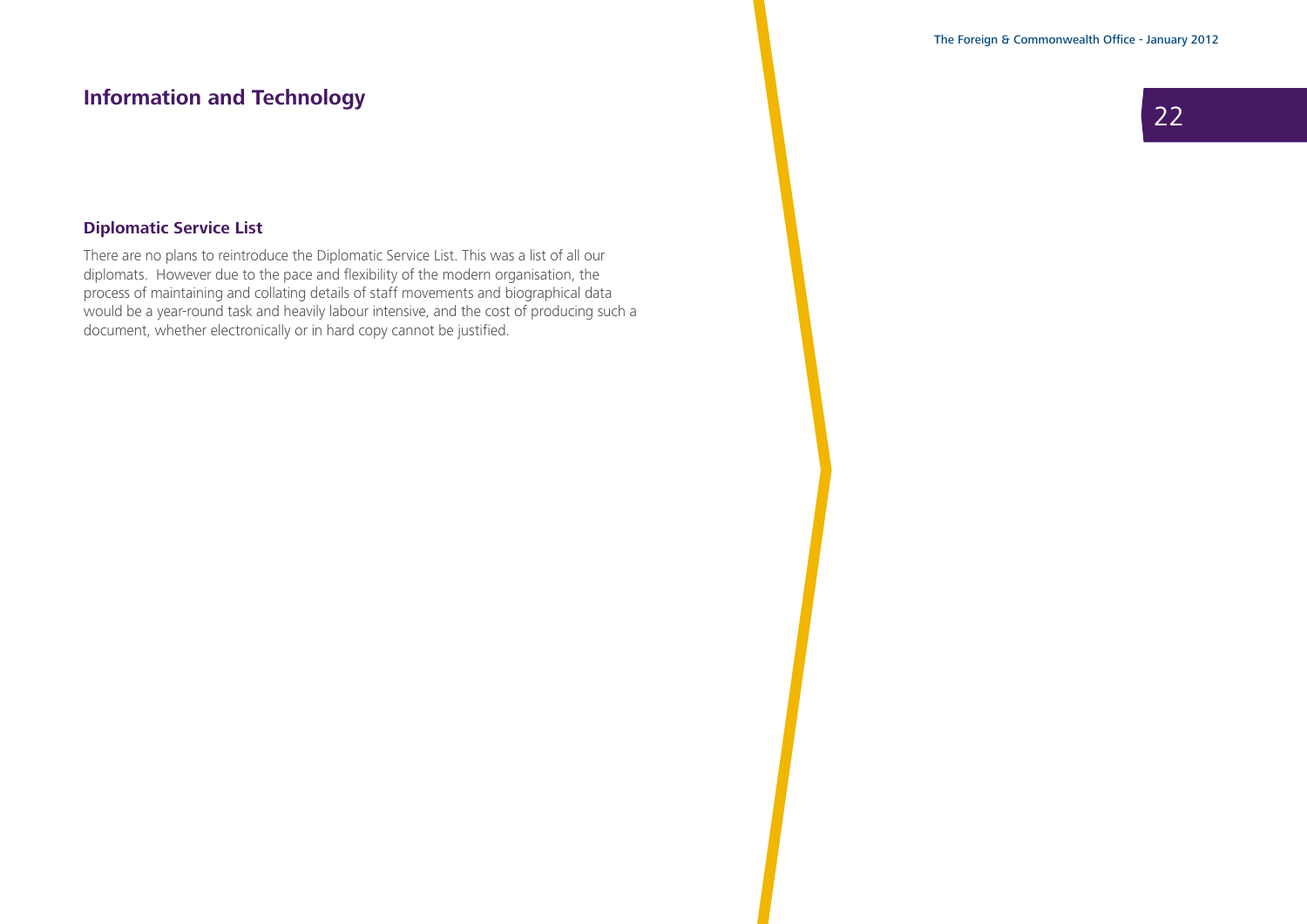>> Protocol Directorate provides guidance to Diplomatic Missions & International Organisations within the UK. This is done in conjunction with its obligations under the Vienna Convention on Diplomatic Relations 1961 (as enacted by the Diplomatic Privileges Act 1964) and the International Organisations Act 1968. <<

Our Royal Households and Honours Secretariat deals with the Diplomatic Service and Overseas List (published in December and June each year) and honorary British awards given to foreign nationals. Lancaster House, on the Mall in central London, is used extensively for government hospitality, and by outside organisations for conferences, meetings and entertaining.

### **Flag flying**

The Department for Culture, Media and Sport issues guidance for the flying of the Union flag on UK Government buildings. The guidance encourages the Union flag to be flown 365 days a year, and as a minimum all departments must fly the Union on the 19 special designated days including Her Majesty the Queen's birthday, Remberance Day and the State Opening of Parliament.

The Foreign and Commonwealth Office flies the Union Flag 365 days of the year on buildings in the United Kingdom. Missions in Commonwealth countries fly the Union flag, the Diplomatic flag is flown at diplomatic posts and the Consular flag is flown at consular posts.

We advise our posts that these flags be flown on all working days during office hours. Flags at the Head of Mission's residence should be flown only on days of local celebration or mourning, on the 19 special designated days and during the stay of one of Her Majesty's ships.

The British flag has precedence. In all cases where it is deployed, the European flag is displayed alongside, not instead of, the British Diplomatic, Consular or (in Commonwealth countries) Union flag. Our Representation to the EU in Brussels displays the European flag at all times, as do all our EU partners on their buildings. On Europe Day (9 May), posts in EU and EU-applicant countries display the European flag. Other posts may also display the European flag on Europe Day where this is normal local practice.

### **Size of the diplomatic community in the UK**

The foreign diplomatic community in the UK numbers around 25,000, inclusive of dependants.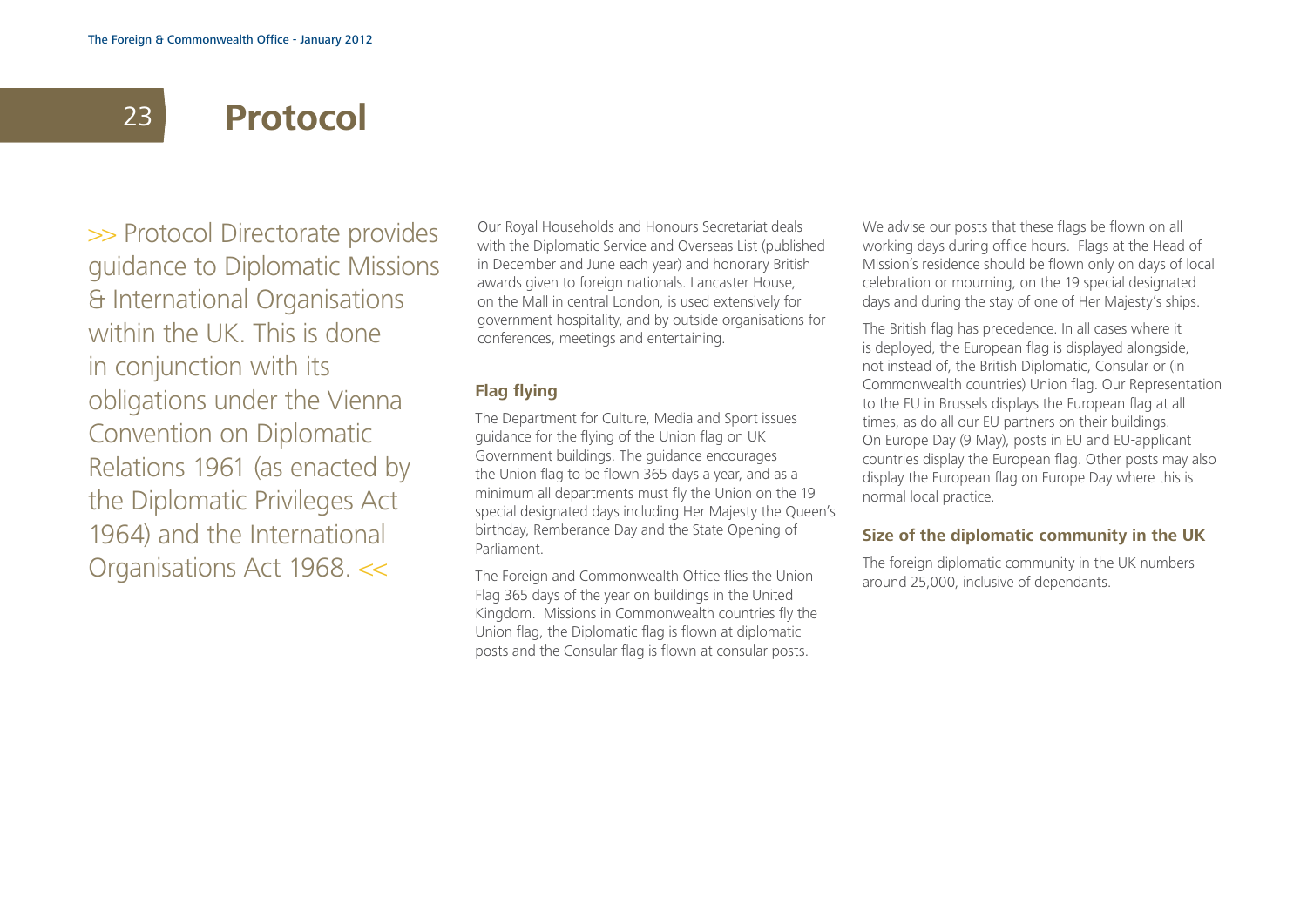### **Heads of state who have visited the United Kingdom**

The following Heads of State have visited the United Kingdom on State visits (S) or as Guests of Her Majesty's Government (G) in the past five years.

### 2006

- President of Dominican Republic (G) 20-26 March 2006
- > President of Brazil (S) 7-9 March 2006
- > President of Estonia (G) 2-4 July 2006
- > President of Liberia (G) 29 May 1 June 2006
- > President of Lithuania (G) 3-5 July 2006
- > President of Latvia (G) 3-13 July 2006
- > President of Algeria (G) 11-12 July 2006
- President of Pakistan (G) 28-29 September 2006
- > King of Jordan (G) 5-7 November 2006
- > President of Poland (G) 6-8 November 2006
- > President of Yemen (G) 14-17 November 2006
- President of Kazakhstan (G) 20-23 November 2006

#### 2007

- > President of Tanzania (G) 15-17 January 2007
- President of Mexico (G) 28-30 January 2007
- > Amir of Kuwait (G) 07-09 May 2007
- > Emperor of Japan (G) 27-29 May 2007
- > President of Ghana (S) 13-15 March 2007
- > President of Namibia (G) 30 May-01 June 2007
- > President of Afghanistan (G) 14-15 February 2007
- > President of Somalia (G) 20-23 February2007
- > President of Mongolia (G) 16-19 April 2007
- > President of Georgia (G) 24-27 April 2007
- President of Ukraine (G) 16-17 May 2007
- > King of Saudi Arabia (S) 29 October 1 November 2007
- > President of Panama (G) 14-17 September 2007
- > President of Afghanistan (G) 1-2 August 2007
- > President of Czech Republic (G) 6-7 November 2007
- > President of Afghanistan (G) 24-26 October 2007

#### 2008

- > President of France (S) 26-28 March 2008
- > President of Sierra Leone (G) 28-29 January 2008
- > Prime Minister of Australia (G) 4-8 April 2008
- > President of Ukraine (G) 14-15 May 2008
- > President of Indonesia (G) 2-3 June 2008
- > President of Kenya (G) 23 July 2008
- > President of Nigeria (G) 16-19 July 2008
- President of Costa Rica (G) 1-3 September 2008
- > President of Israel (G) 13-15 November 2008

#### 2009

- > President of Mexico (S) 31 March 01 April 2009
- > Premier of China (G) 1-3 February 2009
- President of Lebanon (G) 29-30 April 2009
- > President of Ghana (G) 6-9 May 2009
- > President of Azerbaijan (G) 13-14 July 2009
- > President of India (S) 27-29 October 2009
- > President of Portugal (G) 22-23 June 2009

### 2010

- > President of Kenya (G) 22-23 February 2010
- > President of Afghanistan (G) 27-28 January 2010
- > President of South Africa (S) 3-5 March 2010
- > President of Palestine (G) 28-30 January 2010
- > President of Somalia (G) 8-12 March 2010
- > The Pope (S) 16-19 September 2010
- > President of France (G) 18 June 2010
- President of Nigeria (G) 1-2 July 2010
- > Emir of Qatar (S) 26-28 October 2010
- > President of Chile (G) 18-19 October 2010
- > President of Turkey (G) 8-9 November 2010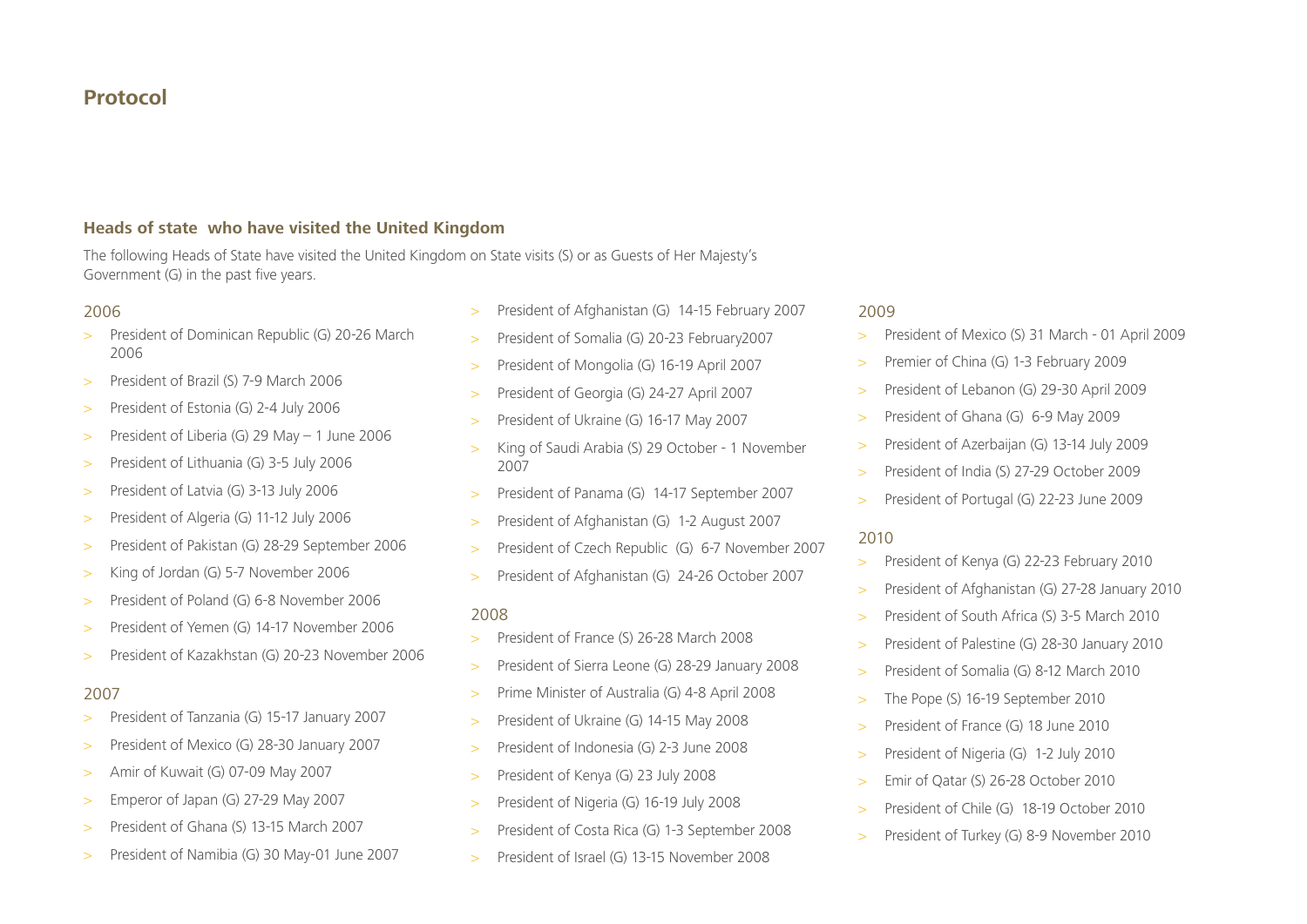### **Embassies representing the United Kingdom in more than one state**

The following British Embassies represent the United Kingdom in more than one state. The Resident Post is shown first with Non-resident Posts to which the Head of Mission is accredited after:

- > Abuja (Nigeria) Cotonou (Benin), Malabo (Equatorial Guinea)
- > Accra (Ghana) Ouagadougou (Burkina Faso), Abidjan (Côte d'Ivoire), Lome (Togo)
- > Addis Ababa (Ethiopia) Djibouti (Djibouti)
- > Astana (Kazakstan) Bishkek (Kyrgyz Republic)
- > Bamako (Mali) Niamey (Niger)
- Bangkok (Thailand) Laos
- Berne (Switzerland) Liechtenstein
- > Bridgetown (Barbados) St Lucia, Grenada, St Christopher & Nevis, St Vincent & Grenadines, Commonwealth of Dominica, Antigua & Barbuda
- Buenos Aires (Argentina) Asuncion (Paraguay)
- > Colombo (Sri Lanka) Male (Maldives)
- > Dakar (Senegal) Prais (Cape Verde), Bissau (Guinea-Bissau)
- > Freetown (Sierra Leone) Monrovia (Liberia)
- > Georgetown (Guyana) Paramaribo (Suriname)
- > Guatamala City (Guatamala) San Salvador (El Salvador), Tegucigalpa (Honduras)
- > Jakarta (Indonesia) Dili (Timor L'Este)
- > Kigali (Rwanda) Bujumbura (Burundi)
- > Kingston (Jamaica) Nassau (Bahamas)
- > Kinshasa (Dem Rep of Congo) Brazzaville (Rep of Congo)
- > Luanda (Angola) Sao Tomé (Sao Tomé & Principe)
- > Madrid (Spain) Andorra
- > Manila (Phillipines) Marshall Islands, Micronesia, Palau
- > Paris (France) Monaco
- > Port Louis (Maritius) Moroni (Comoros), Antananarivo (Madagascar)
- > Rabat (Morocco) Nouakchott (Mauritania)
- > Rome (Italy) San Marino
- > San José (Costa Rica) Managua (Nicaragua)
- > Santo Domingo (Dominican Rep) Port-au-Prince (Haiti)
- > South Africa Mbabane (Swaziland) and Maseru (Lesotho)
- > Stanley (Falkland Islands) Commissioner, South Georgia and the South Sandwich Islands
- > Suva (Fiji) Tarawa (Kiribati), Naura (Nauru), Port Vila (Vanuatu), Nuku'alofa (Tonga), Funafuti (Tuvalu)
- > Wellington (New Zealand) Apia (Samoa), & Governor of Pitcairn, Henderson and Ducie
- > Yaoundé (Cameroon) Bangui (Central African Republic), Ndjamena (Chad), Libreville (Gabon)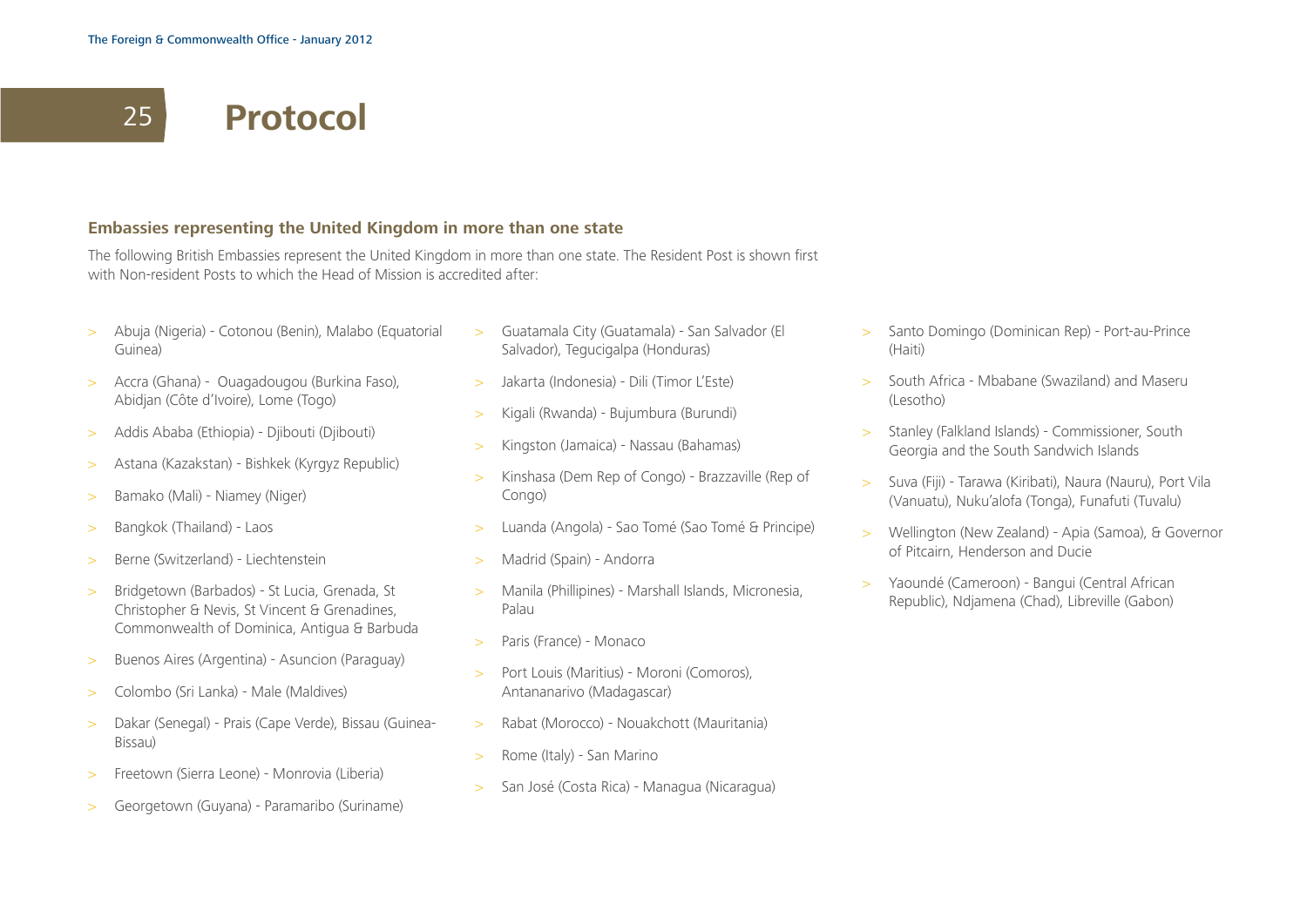26

### **FCO global footprint**

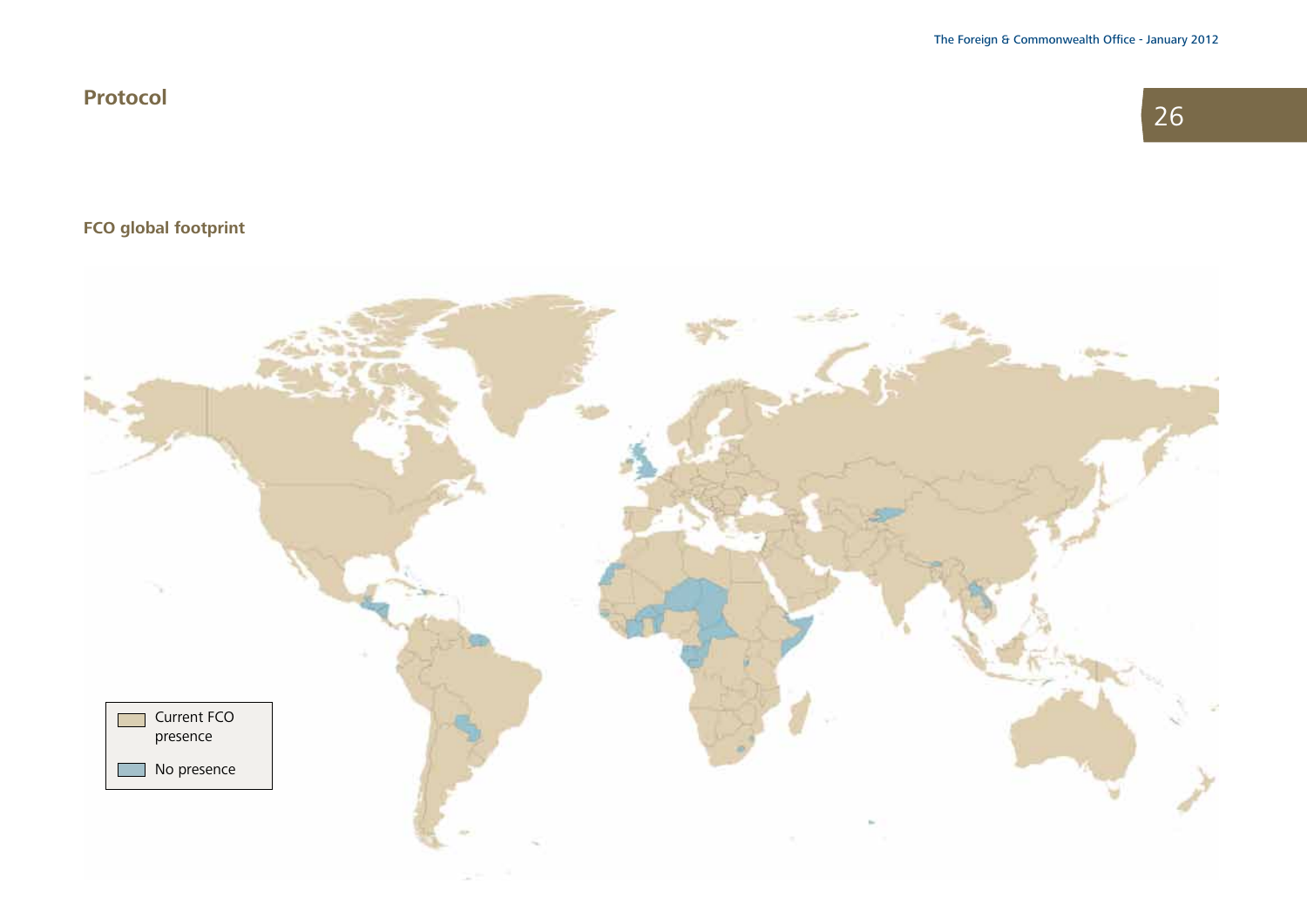### **Human Resources**

>> The Foreign and Commonwealth Office employs approximately 13,200 staff in the UK and in more than 260 Posts overseas. Approximately one-third of these employees are UK-based civil servants (including members of HM Diplomatic Service) and two-thirds are employed locally by our Posts overseas. <<

The table opposite gives the number of FCO employees at each overseas Post/Office in the third quarter of Financial Year 2011-12. Staffing at Posts is kept under constant review so it is not possible to give numbers for future years.

(1) *5 or fewer.* 

*Note: Posts with fewer than 100 staff are rounded up to the nearest 5 and those with 100 or more are rounded up to the nearest 10.*

FCO employees at each overseas Post/Office in the third quarter of Financial Year 2011-12

| <b>Country</b>           | <b>Post</b>         | <b>Staff</b> |
|--------------------------|---------------------|--------------|
| Afghanistan              | Kabul               | 180          |
| Afghanistan              | Lashkar Gah         | 35           |
| Albania                  | Tirana              | 30           |
| Algeria                  | Algiers             | 50           |
| Angola                   | Luanda              | 25           |
| Anguilla                 | Anguilla            |              |
| Argentina                | <b>Buenos Aires</b> | 65           |
| Armenia                  | Yerevan             | 20           |
| <b>Ascension Islands</b> | Ascension           | $(1)$ —      |
| Australia                | <b>Brisbane</b>     | 10           |
| Australia                | Canberra            | 55           |
| Australia                | Melbourne           | 15           |
| Australia                | Perth               | 10           |
| Australia                | Sydney              | 30           |
| Austria                  | Vienna (embassy)    | 55           |
| Austria                  | Vienna (OSCE)       | 15           |
| Austria                  | Vienna (UN)         | 10           |
| Azerbaijan               | <b>Baku</b>         | 45           |
| Bahrain                  | <b>Bahrain</b>      | 45           |
| Bangladesh               | Dhaka               | 230          |
| Bangladesh               | Sylhet              |              |
| <b>Barbados</b>          | Bridgetown          | 40           |
| <b>Belarus</b>           | Minsk               | 20           |
| Belgium                  | Brussels (embassy)  | 65           |

| <b>Country</b>            | <b>Post</b>                   | <b>Staff</b> |
|---------------------------|-------------------------------|--------------|
| Belgium                   | <b>Brussels (NATO)</b>        | 35           |
| Belgium                   | Brussels (EU)                 | 130          |
| <b>Belize</b>             | Belmopan                      | 30           |
| Bermuda                   | Hamilton                      |              |
| <b>Bolivia</b>            | La Paz                        | 25           |
| Bosnia and<br>Herzegovina | Sarajevo                      | 35           |
| Bosnia and<br>Herzegovina | Banja Luka                    | $(1)$ —      |
| Botswana                  | Gaborone                      | 15           |
| <b>Brazil</b>             | <b>Brasilia</b>               | 150          |
| <b>Brazil</b>             | Rio de Janeiro                | 35           |
| <b>Brazil</b>             | Sao Paulo                     | 80           |
| British Virgin Islands    | Tortola                       | 10           |
| <b>Brunei</b>             | <b>Bandar Seri</b><br>Begawan | 25           |
| <b>Bulgaria</b>           | Sofia                         | 45           |
| <b>Burma</b>              | Rangoon                       | 85           |
| Cambodia                  | Phnom Penh                    | 25           |
| Cameroon                  | Yaounde                       | 45           |
| Canada                    | Montreal                      | 10           |
| Canada                    | Ottawa                        | 55           |
| Canada                    | Toronto                       | 25           |
| Canada                    | Vancouver                     | 20           |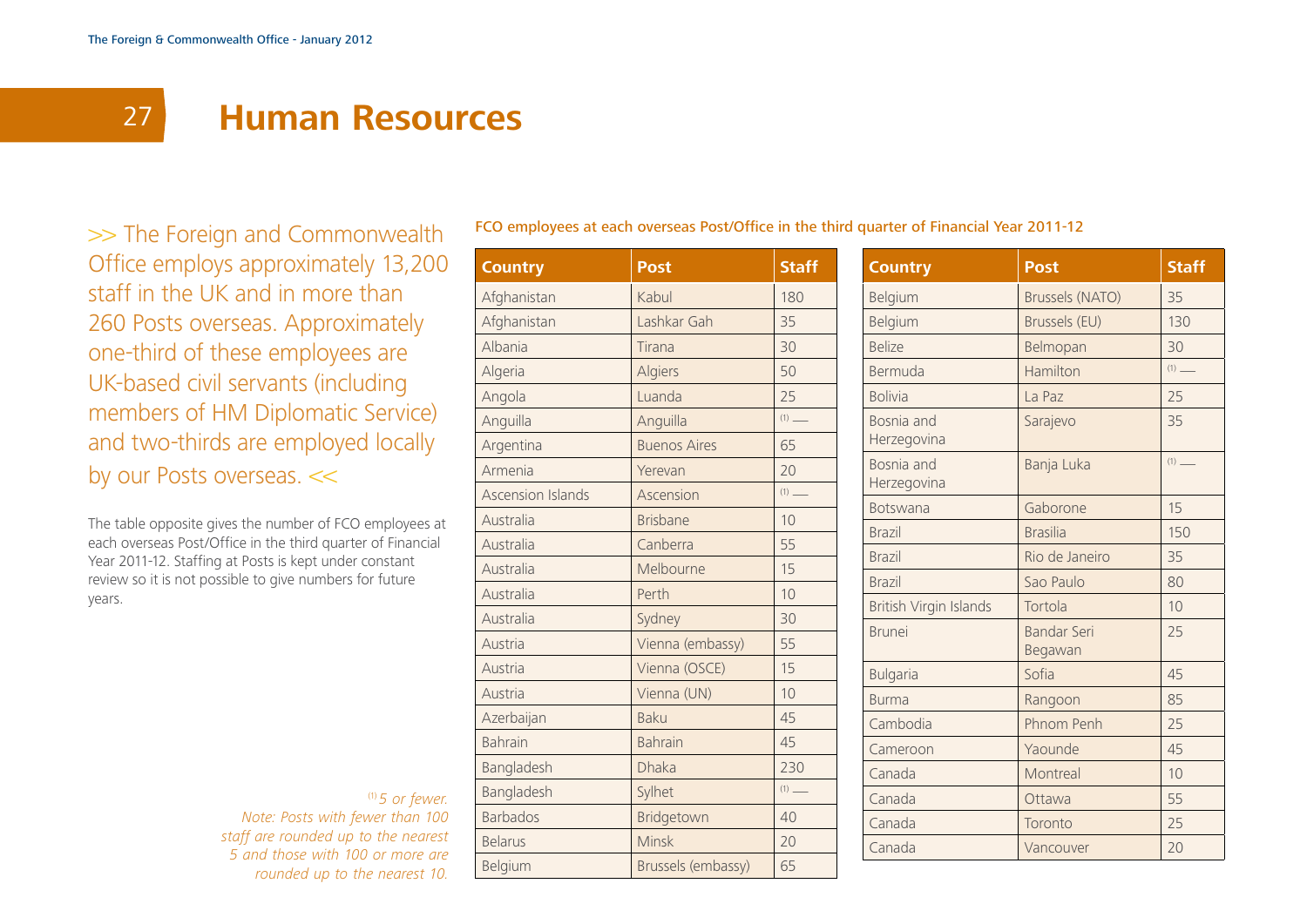### **Human Resources**

### 28

### **Country Post Staff** FCO employees at each overseas Post/Office in the third quarter of Financial Year 2011-12

| Canada                  | Calgary             |     |
|-------------------------|---------------------|-----|
| Cayman Islands          | <b>Grand Cayman</b> |     |
| Chile                   | Santiago            | 55  |
| China                   | Beijing             | 190 |
| China                   | Chongqing           | 35  |
| China                   | Guangzhou           | 60  |
| China                   | Shanghai            | 60  |
| Colombia                | Bogota              | 80  |
| Costa Rica              | San Jose            | 20  |
| Croatia                 | Zagreb              | 30  |
| Cuba                    | Havana              | 50  |
| Cyprus                  | Nicosia             | 65  |
| Czech Republic          | Prague              | 55  |
| D R Congo               | Kinshasa            | 80  |
| Denmark                 | Copenhagen          | 45  |
| Dominica                | Santo Domingo       | 20  |
| Ecuador                 | Quito               | 20  |
| Egypt                   | Alexandria          | 20  |
| Egypt                   | Cairo               | 120 |
| Eritrea                 | Asmara              | 15  |
| Estonia                 | Tallinn             | 30  |
| Ethiopia                | Addis Ababa         | 150 |
| <b>Falkland Islands</b> | Stanley             |     |
| Fiji                    | Suva                | 20  |

| <b>Country</b> | <b>Post</b>      | <b>Staff</b>   |
|----------------|------------------|----------------|
| Finland        | Helsinki         | 45             |
| France         | <b>Bordeaux</b>  | 10             |
| France         | Lille            | 15             |
| France         | Lyon             | 15             |
| France         | Paris (embassy)  | 180            |
| France         | Paris (OECD)     | 15             |
| France         | Strasbourg (CoE) | 10             |
| France         | Marseille        |                |
| Gambia         | Banjul           | 65             |
| Georgia        | <b>Tbilisi</b>   | 45             |
| Germany        | <b>Berlin</b>    | 110            |
| Germany        | Dusseldorf       | 60             |
| Germany        | Munich           | 25             |
| Ghana          | Accra            | 280            |
| Gibraltar      | Gibraltar        | 20             |
| Greece         | Athens           | 75             |
| Greece         | Corfu            |                |
| Greece         | Heraklion        | $(1)$ —        |
| Greece         | Rhodes           | $(1)$ $\qquad$ |
| Greece         | Zakynthos        |                |
| Guatemala      | Guatemala City   | 25             |
| Guinea         | Conakry          | 10             |
| Guyana         | Georgetown       | 15             |
| Hong Kong SAR  | Hong Kong        | 100            |

| <b>Country</b>     | <b>Post</b>     | <b>Staff</b> |
|--------------------|-----------------|--------------|
| Hungary            | <b>Budapest</b> | 55           |
| Iceland            | Reykjavik       | 15           |
| India              | Bangalore       | 20           |
| India              | Chennai         | 55           |
| India              | Kolkata         | 35           |
| India              | Mumbai          | 130          |
| India              | New Delhi       | 380          |
| India              | Hyderabad       |              |
| Indonesia          | Jakarta         | 90           |
| Iran               | Tehran          | $(2)$ —      |
| Iraq               | Baghdad         | 65           |
| Iraq               | Erbil           | 10           |
| Iraq               | <b>Basra</b>    |              |
| Ireland            | Dublin          | 45           |
| Israel             | Jerusalem       | 55           |
| Israel             | <b>Tel Aviv</b> | 65           |
| Italy              | Florence        | 10           |
| Italy              | Milan           | 35           |
| Italy              | <b>Naples</b>   | 10           |
| Italy              | Rome            | 110          |
| Italy              | Venice          | $(1)$ —      |
| <b>Ivory Coast</b> | Abidjan         |              |

(2) *The Embassy in Tehran was evacuated at the end of November 2011*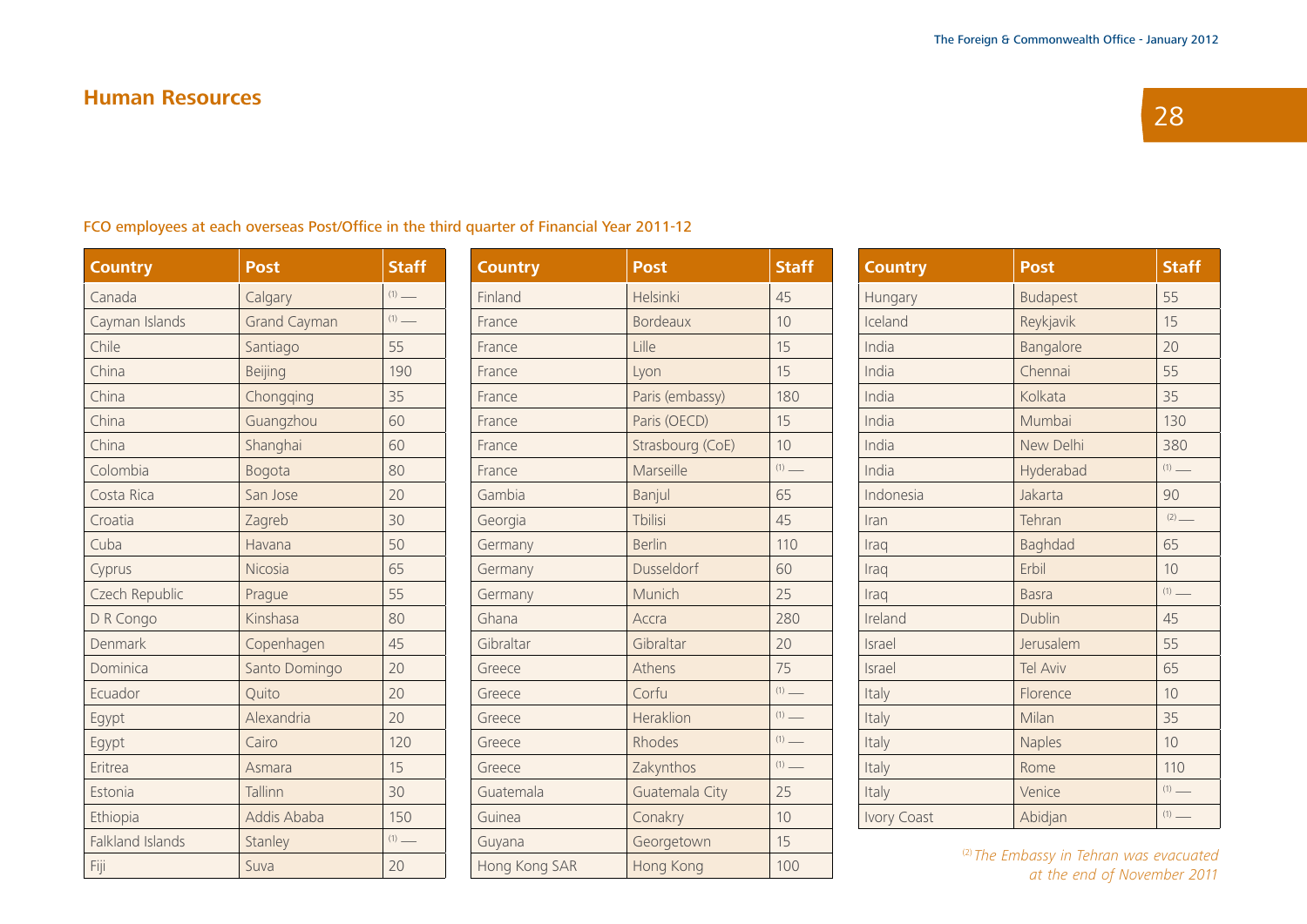### FCO employees at each overseas Post/Office in the third quarter of Financial Year 2011-12

| <b>Country</b> | <b>Post</b>        | <b>Staff</b>   |
|----------------|--------------------|----------------|
| Jamaica        | Kingston           | 60             |
| Japan          | Osaka              | 25             |
| Japan          | Tokyo              | 140            |
| Jordan         | Amman              | 100            |
| Kazakhstan     | Almaty             | 10             |
| Kazakhstan     | Astana             | 30             |
| Kenya          | Nairobi            | 150            |
| Kosova         | Pristina           | 40             |
| Kuwait         | Kuwait             | 70             |
| Latvia         | Riga               | 30             |
| Lebanon        | <b>Beirut</b>      | 75             |
| Liberia        | Monrovia           |                |
| Libya          | Tripoli            | 30             |
| Lithuania      | Vilnius            | 35             |
| Luxembourg     | Luxembourg         | 10             |
| Macedonia      | Skopje             | 30             |
| Madagascar     | Antananarivo       |                |
| Malawi         | Lilongwe           | 35             |
| Malaysia       | Kuala Lumpur       | 95             |
| Malta          | Valletta           | 25             |
| Mauritius      | Port Louis         | 20             |
| Mexico         | <b>Mexico City</b> | 110            |
| Mexico         | Guadalajara        | $(1)$ —        |
| Mexico         | Monterrey          | $(1)$ $\qquad$ |

| <b>Country</b>   | <b>Post</b>  | <b>Staff</b> |
|------------------|--------------|--------------|
| Moldova          | Chisinau     | 30           |
| Mongolia         | Ulaanbaatar  | 15           |
| Montenegro       | Podgorica    | 10           |
| Morocco          | Casablanca   | 20           |
| Morocco          | Rabat        | 80           |
| Morocco          | Tangier      |              |
| Mozambique       | Maputo       | 30           |
| Namibia          | Windhoek     | 25           |
| Nepal            | Kathmandu    | 110          |
| Netherlands      | Amsterdam    | 10           |
| Netherlands      | The Hague    | 60           |
| New Zealand      | Auckland     | 10           |
| New Zealand      | Wellington   | 60           |
| Nigeria          | Abuja        | 220          |
| Nigeria          | Lagos        | 250          |
| North Korea      | Pyongyang    | 10           |
| Norway           | Oslo         | 40           |
| Oman             | Muscat       | 60           |
| Pakistan         | Islamabad    | 310          |
| Pakistan         | Karachi      | 80           |
| Panama           | Panama City  | 20           |
| Papua New Guinea | Port Moresby | 20           |
| Peru             | Lima         | 45           |
| Phillipines      | Manila       | 60           |

| <b>Country</b>   | <b>Post</b>       | <b>Staff</b> |
|------------------|-------------------|--------------|
| Pitcairn Islands | Pitcairn          |              |
| Poland           | Warsaw            | 75           |
| Portugal         | Lisbon            | 50           |
| Portugal         | Portimao          |              |
| Qatar            | Doha              | 30           |
| Romania          | <b>Bucharest</b>  | 55           |
| Russia           | Moscow            | 170          |
| <b>Russia</b>    | St Petersburg     | 25           |
| Russia           | Yekaterinburg     | 15           |
| Rwanda           | Kigali            | 30           |
| Saudi Arabia     | Al Khobar         | 15           |
| Saudi Arabia     | Jedda             | 30           |
| Saudi Arabia     | Riyadh            | 110          |
| Senegal          | Dakar             | 40           |
| Serbia           | Belgrade          | 70           |
| Seychelles       | Victoria          | 15           |
| Sierra Leone     | Freetown          | 200          |
| Singapore        | Singapore         | 90           |
| Slovakia         | <b>Bratislava</b> | 25           |
| Slovenia         | Ljubljana         | 20           |
| Solomon Islands  | Honiara           | 15           |
| South Africa     | Cape Town         | 40           |
| South Africa     | Johannesburg      | 20           |
| South Africa     | Pretoria          | 160          |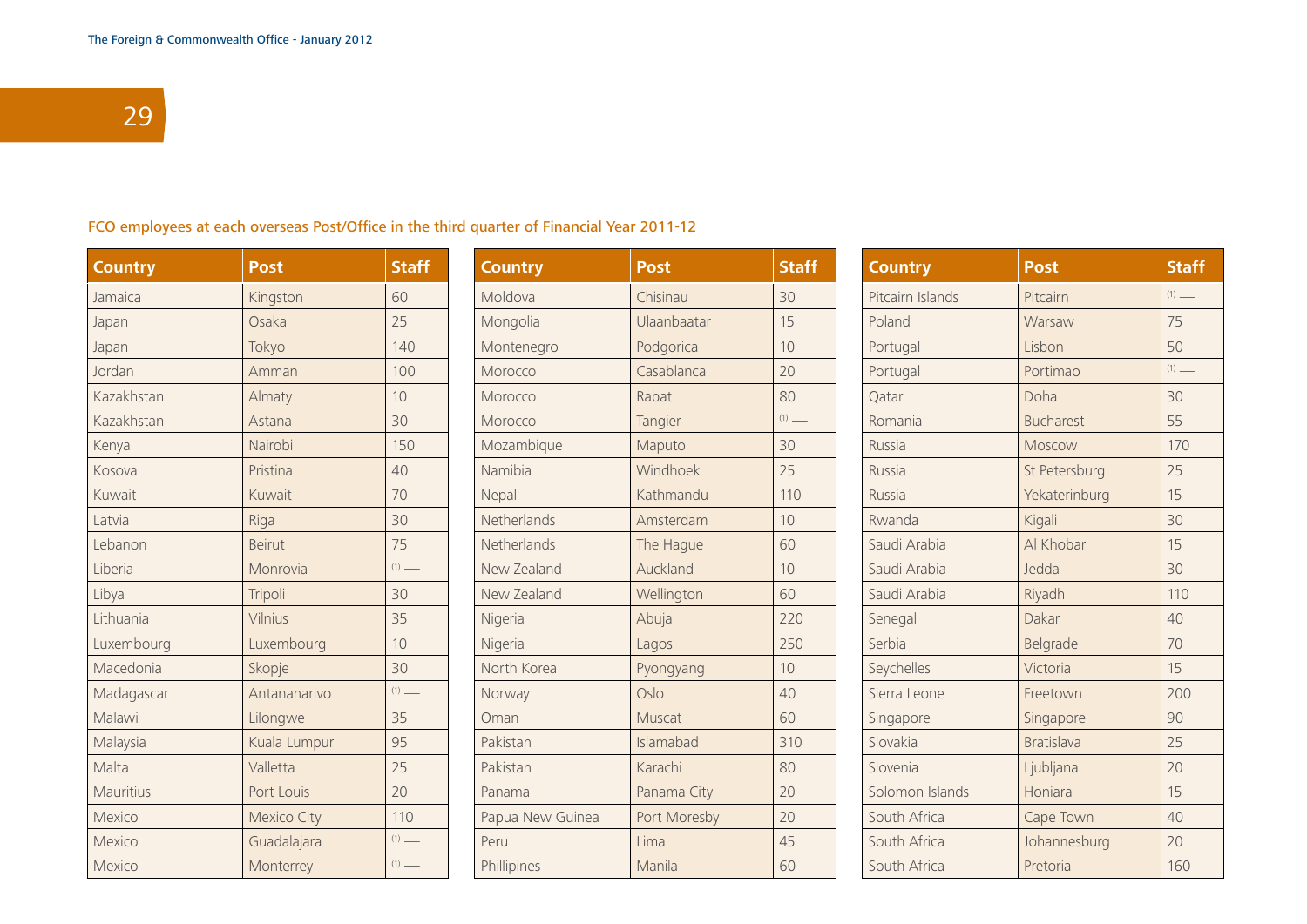

### **Country Post Staff** South Korea Seoul 80 Spain Alicante 10 Spain Barcelona 20 Spain Madrid 110 Spain Malaga 15 Spain Bilbao (1) — Spain  $\left| \right|$  Ibiza  $\left| \right|$  (1) — Spain  $\vert$  Las Palmas  $\vert$  (1) — Spain Palma  $\left| \begin{array}{c} n \end{array} \right|$  (1) — Sri Lanka Colombo 80 St Helena Jamestown  $\left| \begin{array}{ccc} 1 & 1 \\ 1 & -1 \end{array} \right|$ St Helena  $\vert$ Tristan da Cunha  $\vert^{(1)}$  —  $\left| \begin{array}{c} \text{St} \text{ Lucia} \end{array} \right|$  Castries  $\left| \begin{array}{c} \text{(1)} \end{array} \right|$ Sudan Khartoum 250  $\left| \int \right|$  Sudan  $\left| \int \right|$  Juba  $\left| \left| \right|$   $\left| \right|$   $\left| \right|$   $\left| \right|$ Sweden Stockholm 50 Switzerland Berne 35 Switzerland Geneva (consulate general) 10 Switzerland Geneva (UN) 45 Syria **Damascus** 35 Taiwan **Taipei** 50 Tajikistan Dushanbe 40 Tanzania Dares Salaam 40

| <b>Country</b>                     | <b>Post</b>                     | <b>Staff</b> |
|------------------------------------|---------------------------------|--------------|
| Thailand                           | Bangkok                         | 130          |
| Trinidad and Tobago                | Port of Spain                   | 30           |
| Tunisia                            | Tunis                           | 55           |
| Turkey                             | Ankara                          | 120          |
| Turkey                             | Istanbul                        | 90           |
| Turkmenistan                       | Ashgabat                        | 10           |
| <b>Turks and Caicos</b><br>Islands | <b>Grand Turk</b>               | 10           |
| Uganda                             | Kampala                         | 60           |
| Ukraine                            | Kiev                            | 50           |
| <b>United Arab Emirates</b>        | Abu Dhabi                       | 80           |
| <b>United Arab Emirates</b>        | Dubai                           | 110          |
| Uruguay                            | Montevideo                      | 20           |
| <b>USA</b>                         | Atlanta                         | 10           |
| <b>USA</b>                         | <b>Boston</b>                   | 25           |
| <b>USA</b>                         | Chicago                         | 30           |
| <b>USA</b>                         | Houston                         | 25           |
| <b>USA</b>                         | Los Angeles                     | 35           |
| <b>USA</b>                         | Miami                           | 15           |
| <b>USA</b>                         | New York (consulate<br>general) | 55           |
| <b>USA</b>                         | New York (UN)                   | 90           |
| <b>USA</b>                         | San Francisco                   | 35           |
| <b>USA</b>                         | Washington                      | 250          |

| <b>Country</b> | <b>Post</b>     | <b>Staff</b> |
|----------------|-----------------|--------------|
| <b>USA</b>     | Denver          |              |
| <b>USA</b>     | Orlando         |              |
| <b>USA</b>     | Plymouth        | $(1)$ —      |
| Uzbekistan     | Tashkent        | 30           |
| Vatican        | <b>Holy See</b> | 10           |
| Venezuela      | Caracas         | 45           |
| Vietnam        | Hanoi           | 40           |
| Vietnam        | Ho Chi Minh     | 25           |
| Yemen          | Sana'a          | 140          |
| Zambia         | Lusaka          | 30           |
| Zimbabwe       | Harare          | 70           |

### FCO employees at each overseas Post/Office in the third quarter of Financial Year 2011-12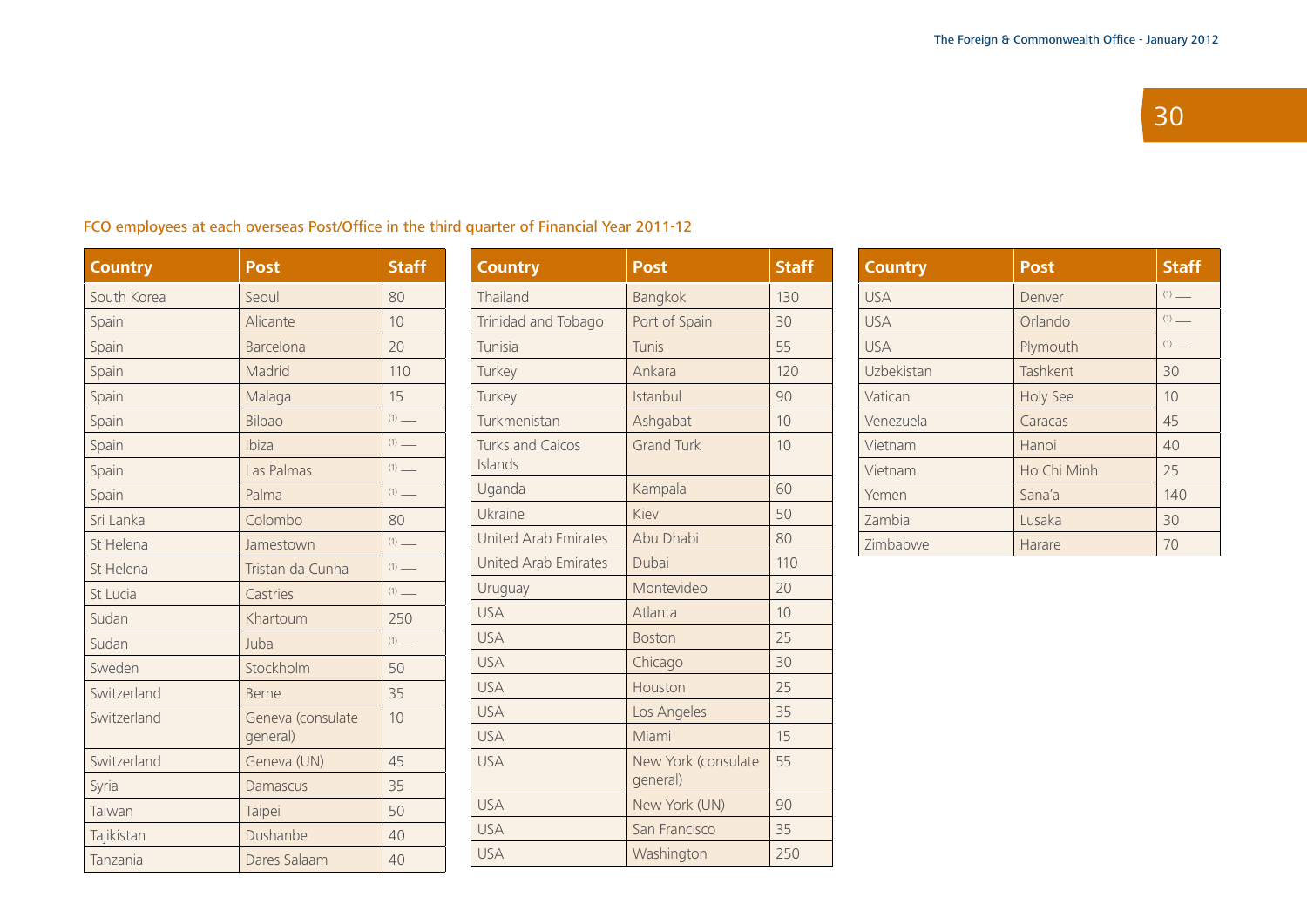### **Pay**

The total remuneration paid to civil servants in the FCO for 2009-10 was £246,776,125. This includes remuneration of £1,973,734 paid to staff at Wilton Park (an FCO agency) but not staff employed by FCO Services.

The paybill for locally-engaged staff, as published in the FCO resource accounts, for the 2009/10 financial year was £167.7m. This figure includes both the salary and pension costs for approximately 10,500 local staff employed by the FCO overseas.

A large proportion of local staff employed by other government departments are recruited and paid according to the FCO's locally set terms and conditions of service, ensuring equality on emoluments. In 2009 the FCO and the Department for International Development undertook an exercise to ensure local staff pay and benefits for both departments remained in line with each other and with local market conditions.

Until 31 March 2005 there were separate sets of pay scales for UK based staff working in London and overseas and for those in other parts of the UK. Since 1 April 2005 all staff have been on the same pay scale but there is a location allowance of £3,520 for staff working in London.

| Pay<br>Grade     | <b>Average salary</b><br>2005-06 | <b>Average salary</b><br>$2011 - 12$ |
|------------------|----------------------------------|--------------------------------------|
| A1 $(AA = )$     | 14,503                           | 16,872                               |
| $A2 (AO =)$      | 17,769                           | 20,216                               |
| $B3$ (EO =)      | 21,852                           | 24,720                               |
| $C4$ (HEO $=$ )  | 26,295                           | 29,211                               |
| $CS$ (SEO $=$ )  | 32,582                           | 36,542                               |
| $D6(G7=)$        | 42,192                           | 47,176                               |
| $D7 (G6 = )$     | 50,807                           | 57,804                               |
| SMS1             | 64,308                           | 67,449                               |
| SMS <sub>2</sub> | 83,567                           | 90,908                               |
| SMS3             | 109,023                          | 133,441*                             |
| SMS4             | 141,472                          | N/A                                  |

*\*The average salary for SMS3 now includes roles and staff that were formerly SMS4.*

The Foreign & Commonwealth office paid a basic salary of more than £140,000 to the following numbers of staff in each year since 2005/2006:

| 2005/2006<br>Ь |                | 2008/2009 | q |
|----------------|----------------|-----------|---|
| 2006/2007      |                | 2009/2010 | 8 |
| 2007/2008      | 1 <sub>0</sub> | 2010/2011 | 8 |

 All payments adhere to central guidance issued by the Cabinet Office and HM Treasury:

(a) Seniority - The FCO does not make additional payments to any staff based on seniority.

(b) Promotion - For staff below the Senior Civil Service (SCS) we plan that promotion between grades within a payband will bring a salary increase of 7.5 per cent or an increase to the higher grade minimum. Promotion to a higher payband will continue to attract a salary increase of 10 per cent or an increase to the higher grade minimum. , as will promotion to or within the SCS

(c) Performance - Staff below the SCS enter the 2-year public sector pay freeze for the period 1 April 2011 to 31 March 2013, so there will be no base pay increases for those earning over £21,000. We will continue to pay Performance Related Pay linked to the annual appraisal process. The amounts paid will range from £720 to £2,990.

Performance Related Pay (PRP) for staff in the SCS follows central guidelines issued annually by the Cabinet Office, following recommendations by the Senior Salaries Review Body. For 1 April 2011 to 31 March 2012 we will pay PRP to the top 25 per cent of performers only. This relates to performance in the period 1 April 2010 to 31 March 2011. The amounts paid will be according to guidance from Cabinet Office.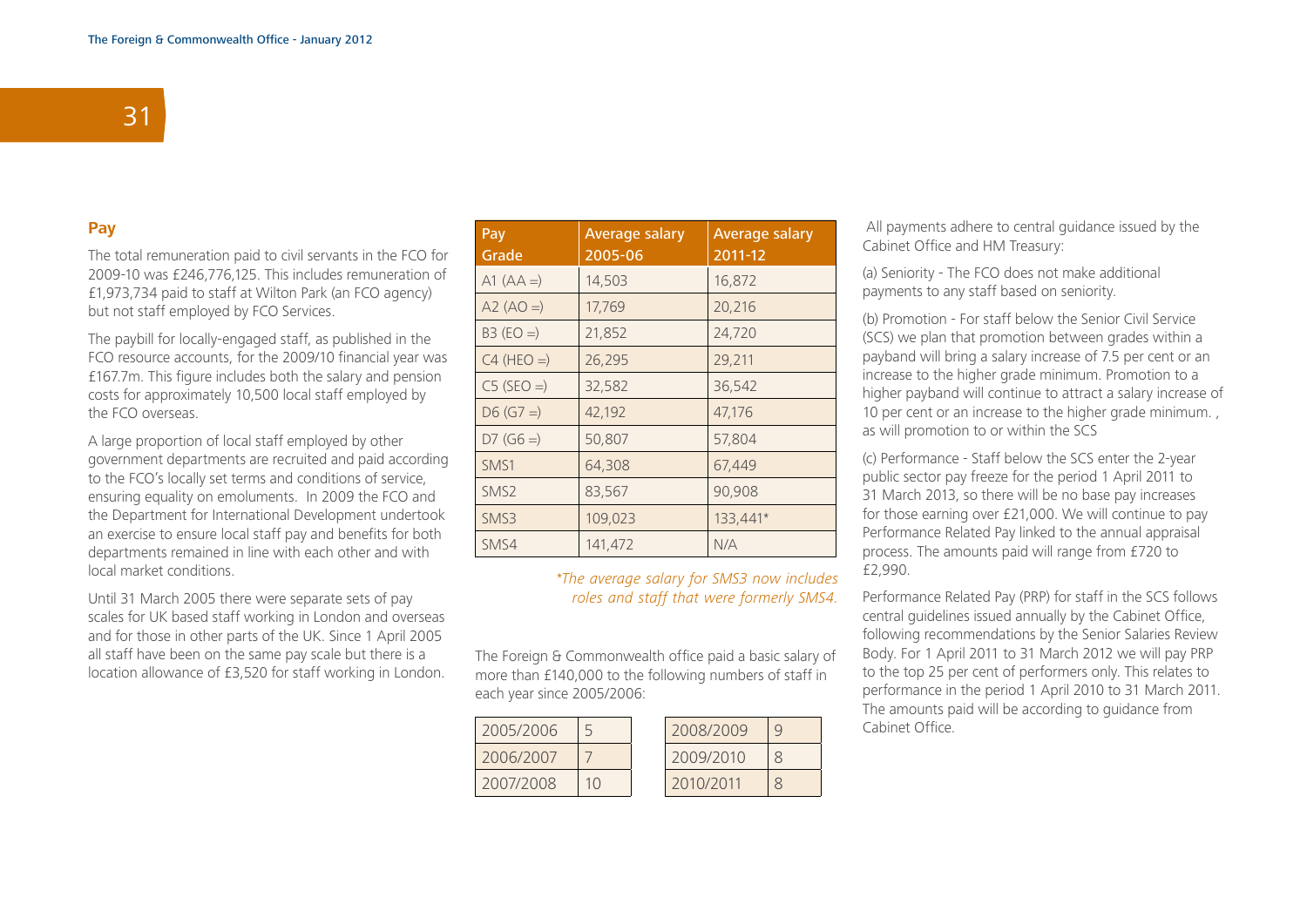### **Performance Related Pay**

A close and effective link between pay and performance is a key element of the pay arrangements for the civil service. FCO arrangements for bonus payments mirror those adopted by other Whitehall Departments. For the senior civil service (SCS), for whom pay is managed by the Cabinet Office and which is based on recommendations by the Senior Salaries Review Body, performance incentives are paid primarily as non-consolidated performance payments.

Non-consolidated, variable, performance related payments help drive continuing high performance as they must be re-earned each year. Performance is measured through the annual appraisal process which is designed specifically to help staff develop their potential and make the fullest contribution towards the achievement of FCO objectives.

The FCO has two types of non consolidated, variable performance pay schemes, both of which are focussed on rewarding high levels of performance. These types of

payment are an integral element of the reward package for staff, have to be re-earned each year and do not add to future pay bill costs (eg pensions):

> In-year payments are devolved to Directorates to allow them to recognise achievement by their own staff. Nominations are moderated within the Directorate for balance and fairness to all staff.

|         | Total paid in non-<br>consolidated, variable,<br>performance related<br>pay: main scheme (£) | Total paid in non-<br>consolidated, variable,<br>performance related pay:<br>in year scheme (f) | Paid to<br><b>Senior Civil</b><br><b>Servants</b> | <b>Recipients:</b><br>main<br>scheme | <b>Recipients:</b><br>in year<br>scheme | % of total<br>pay bill for<br><b>UK based</b><br>staff | Average<br>payment:<br>main<br>scheme | Largest<br>payment:<br>main scheme | Largest<br>payment:<br>in year<br>scheme |
|---------|----------------------------------------------------------------------------------------------|-------------------------------------------------------------------------------------------------|---------------------------------------------------|--------------------------------------|-----------------------------------------|--------------------------------------------------------|---------------------------------------|------------------------------------|------------------------------------------|
| 2001-02 | 2,771,800                                                                                    | n/a                                                                                             | Not paid                                          | 4,753                                |                                         | n/a                                                    | n/a                                   | 4,500                              | n/a                                      |
| 2002-03 | 3,720,700                                                                                    | 306,400                                                                                         | Not paid                                          | 5,085                                |                                         | n/a                                                    | n/a                                   | 15,000                             | n/a                                      |
| 2003-04 | 5,181,400                                                                                    | 385,700                                                                                         | n/a                                               | n/a                                  |                                         | 2.3                                                    | n/a                                   | 12,000                             | n/a                                      |
| 2004-05 | 5,325,300                                                                                    | 440,500                                                                                         | n/a                                               | 5,094                                |                                         | 3.0                                                    | n/a                                   | 13,000                             | n/a                                      |
| 2005-06 | 5,589,900                                                                                    | 399,200                                                                                         | n/a                                               | 4,770                                | 946                                     | 3.1                                                    | 1,083                                 | 25,500                             | 2,000                                    |
| 2006-07 | 7,054,036                                                                                    | 517,800                                                                                         | 2,201,790                                         | 4,838                                | 748                                     | n/a                                                    | 1,217                                 | 17,000                             | 2,000                                    |
| 2007-08 | 6,333,024                                                                                    | 415,128                                                                                         | 2,435,100                                         | 4,702                                | 952                                     | n/a                                                    | 1,303                                 | 30,000                             | 2,000                                    |
| 2008-09 | 7,597,836                                                                                    | n/a                                                                                             | n/a                                               | 4,478                                | 1,190                                   | 2.6                                                    | 1,553                                 | 15,000                             | 2,000                                    |
| 2009-10 | 6,682,843                                                                                    | 437,874                                                                                         | 2,346,403                                         | 3,877                                | 1,055                                   |                                                        | 1,724                                 | 15,000                             | 2,000                                    |
| 2010-11 | 6,185,854                                                                                    | 494,603                                                                                         | 1,400,100                                         | 3,929                                | 1,120                                   |                                                        | 1,574                                 | 13,500                             | 2,000                                    |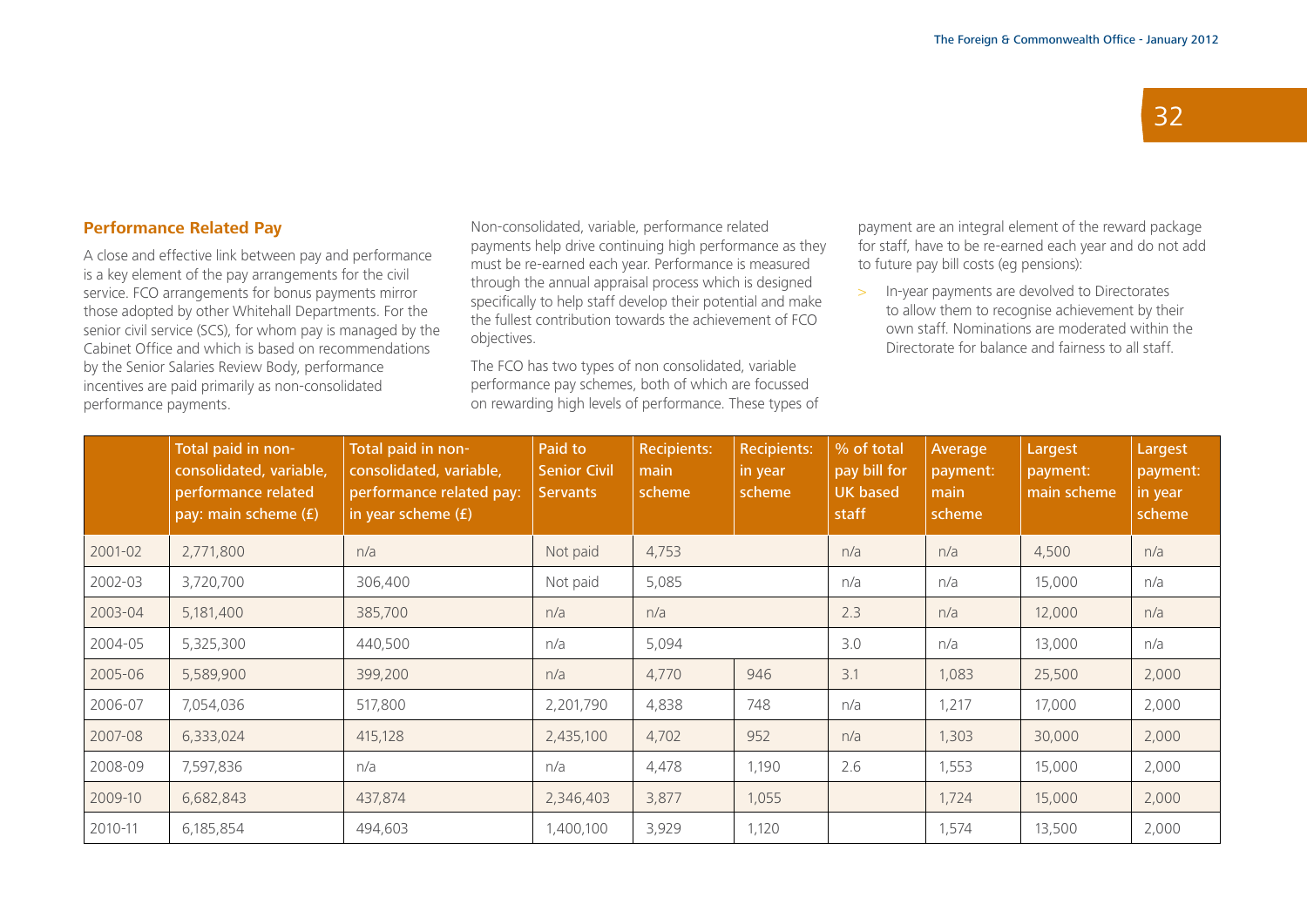### **Recruitment**

The Foreign and Commonwealth Office aims to recruit a talented and diverse workforce that reflects the society we serve and our recruitment policies are designed to encourage applications from the widest possible range of backgrounds. All external recruitment into the Foreign and Commonwealth Office is based on merit, and all campaigns must be fair and open. Since September 2007 we have opened up all of our Senior Management Structure (Senior Civil Service) jobs to candidates from across Whitehall.

In addition, the Foreign and Commonwealth Office's internal promotion and progression schemes are firmly meritocratic, based on objective and consistent criteria against which all candidates are assessed.

The FCO is an equal opportunities employer. Staff are recruited in accordance with the Civil Service Commission Recruitment Code and the Diplomatic Service Order in Council 1991.

The FCO is fully compliant with the government-wide recruitment freeze and is only recruiting in exceptional circumstances, as set out in the policy. In 2010-11, the FCO filled 21 Fast Stream programme and 30 other vacancies for UK based staff through external recruitment campaigns. This represents a vacancy rate of approximately 1.02 per cent.

Our outreach programmes aim to attract talented applicants from diverse backgrounds. From May 2012 the Cabinet Office will begin publishing data on the socioeconomic background of entrants to the Senior Civil Service and the Civil Service Fast Stream. This will include Fast Stream applicants who go on to join the Foreign and Commonwealth Office.

From 2010 the Cabinet Office will begin collecting and publishing data on the socio-economic background of entrants to the Senior Civil Service and the Civil Service Fast Stream. This will include Fast Stream applicants who go on to join the FCO.

*The number of permanent and temporary employees the FCO has recruited in the UK is as follows. The figures do not include staff recruited locally to work at Posts overseas and agency staff.*

|         | Permanent<br>employees<br>recruited into FCO | <b>Temporary</b><br>employees<br>recruited into FCO |
|---------|----------------------------------------------|-----------------------------------------------------|
| 2005-06 | 137                                          | 44                                                  |
| 2006-07 | 266                                          | 55                                                  |
| 2007-08 | 94                                           | 51                                                  |
| 2008-09 | 180                                          |                                                     |

*Data for 2009/10 and 2010/11 not yet released*

The FCO sometimes uses recruitment agencies to attract the widest possible range of talented applicants. For specialist campaigns, agencies are better placed to target applicants with the most relevant skills within that sector for instance Overseas Security Managers and procurement specialists.. The use of agencies has proven to be more cost-effective than using in-house recruitment resources for those aspects of campaigns, and is common practice throughout government departments.

#### *The FCO spent the following amounts on recruitment consultants:*

|         | <b>FCO</b> |
|---------|------------|
| 2003-04 | 763,675    |
| 2004-05 | 314,741    |
| 2005-06 | 854,853    |
| 2006-07 | 1,294,359  |
| 2007-08 | 825,318    |
| 2008-09 | 1,115,890  |
| 2009-10 | n/a        |
| 2010-11 | 286,879    |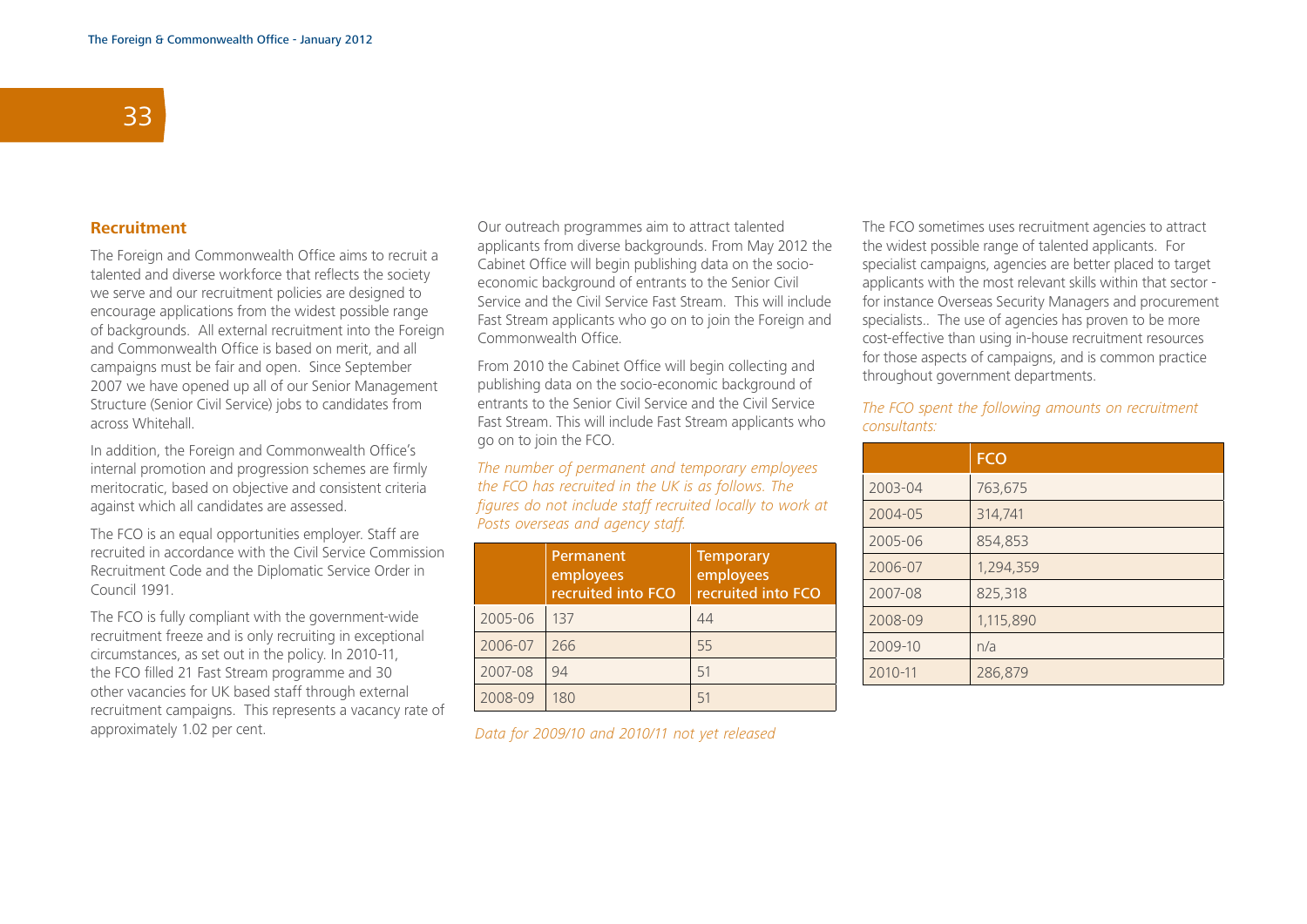External vacancies arise only when roles are not filled either internally or from across Whitehall and it is difficult to predict these in advance. It is not possible to provide an overall figure for vacancy rates in 2011-12. The FCO expects to take on a similar number of applicants to the Fast Stream programme to last year. The Fast Stream Recruitment Programme is exempt from the governmentwide recruitment freeze.

We do not collect information on the educational background of FCO staff. The Cabinet Office publish data on the socio-economic background of entrants to the Senior Civil Service and the Civil Service Fast Stream. This will include Fast Stream applicants who go on to join the Foreign and Commonwealth Office.

### **Diversity**

The FCO collects information about its staff in a number of different ways, which means that the level of detail available about various groups of staff varies. The following applies to all FCO staff, including Heads of Mission:

(a) ethnic minority background: Information about ethnicity is recorded by staff themselves on the FCO's management information system, and in the annual staff survey. But since disclosure is optional in both cases, the available information is incomplete.

(b) gender: Information on the gender of the FCO's c. 4,500 UK-based staff is recorded centrally. The gender breakdown among these staff is approximately 60 per cent male and 40 per cent female.

(c) sexual orientation: The FCO began to collect data about the sexual orientation of staff in 2011, by giving staff the opportunity to record their orientation on the FCO's management information system. The proportion of staff who have done this has not yet reached a level which allows reliable analysis.

(d) socio-economic background: We do not collect information on the socio-economic background of staff.

### **Number of disabled people**

The HR Directorate of the Foreign and Commonwealth Office provides support for disabled staff.

As of 4 September 2011, 264 members of staff have disclosed a disability and those that require them have been provided with reasonable adjustments. **+8.3%**

### **Gender split by Grade**

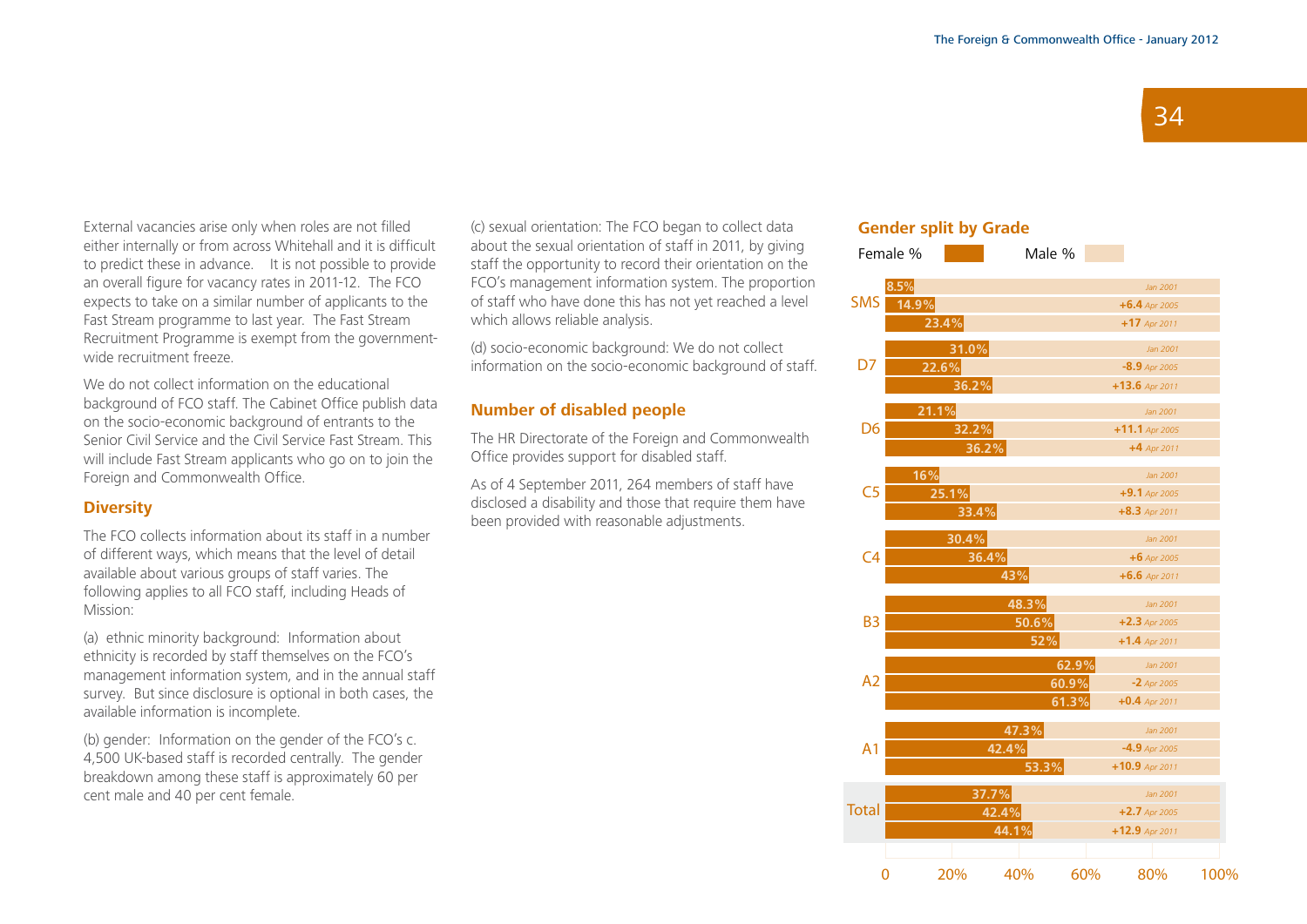#### **Interns**

The Foreign and Commonwealth Office has offered a range of work experience and internship opportunities in recent years. These schemes have helped us to encourage a wider range of talented applicants to consider a future career with us, and also to offer the young people involved beneficial career experience. This included female students, those from an ethnic minority background or those who are in receipt of a full maintenance grant. The FCO has also taken part in other internship schemes. In 2009/10, the FCO took on 30 graduate interns as part of the Graduate Talent Pool Programme which was used to fill gaps at Band A. This scheme was open to unemployed graduates from any background. The FCO also offered specialist subject work experience to students from all backgrounds in subjects such as economics, in the legal library and in communications.

The FCO reviews our participation in these schemes each year.

In 2011, the Foreign and Commonwealth Office engaged 52 interns through FCO / wider Whitehall wide internship schemes as follows:

Partner University Placement Scheme (33) - PUPS is a work-experience and training programme run by the Foreign & Commonwealth Office that placed twenty undergraduates for a four week period over the summer. In 2011, PUPS focused on female graduates who had an interest in applying to the FCO Fast Stream. The remaining 13 PUPS were returning interns from the 2010 scheme. The FCO's Partner Universities Placement Scheme has offered high-calibre undergraduates from low income

backgrounds training placements at the FCO every summer since 2008. We continue to invest in that scheme.

- > Cabinet Office Summer Placement Scheme (9) a government-wide diversity outreach programme. The FCO took on five interns from a low socioeconomic background and four from an ethnic minority background for a period of 6-9 weeks
- > Economic Sandwich Placement Scheme and Economist Interns (7)
- $>$  Whitehall Internship Programme on Diversity (3) A new cross Whitehall internship scheme for 16-18 year old students from under represented groups

The interns worked in various roles spread across the office's 3,000 strong London workforce. All the interns were paid a salary.

### **Redundancies and staff leaving**

The FCO plans to reduce its workforce over the next four years in line with our settlement in the Comprehensive Spending Review. This has not required any spending on compulsory redundancies which we hope to avoid through careful workforce planning and voluntary exit rounds.

The FCO will only consider making redundancies when its requirements for members of staff to carry out work of a particular kind or at a particular location have reduced, ceased or are expected to do so. None of the nondepartmental public bodies for which we are responsible have made compulsory redundancies. Since April 2010 We have made payments equivalent to statutory redundancy to two non-permanent members of staff who were appointed on fixed term contracts and were entitled

to a redundancy payment following expiry of their fixed terms. The cost to the public purse of these payments was £2,850.

The FCO offered the following numbers of staff early retirement on Compulsory Early Retirement (CER) or Flexible Early Retirement (FER) terms. CER and FER are the only schemes which allow for an enhancement of service. The Civil Service Pensions Website has descriptions of the various terms currently on offer under the Civil Service Compensation Scheme (CSCS). The costs below are based on financial years.

- > 2010/2011 : 95 staff left under Flexible or Compulsory Early Retirement terms (FER/CER). 13 left under a voluntary exit scheme run under the new Civil Service Compensation Scheme (CSCS). The total cost to The FCO was £13,170,378. This includes a sum of £819,928 which went to buying out the actuarial reduction of the pension for the seven staff who chose this option under the CSCS. 23 left under Approved Early Retirement (AER) terms with a total cost of £2,128,806.
- > 2009/2010: 111 staff left under FER/CER terms, the total cost to the FCO was £12,407,375. 10 left under AFR terms with a total cost of £1,748,774.
- > 2008/2009: 79 left under FER/CER terms, the total cost was £10,986,999.
- > 2007/2008: 103 left under FER/CER terms, the total cost to the FCO was £18,918,138. 17 left under AER terms and the total cost was £777,707.
- > 2006/2007: 84 left under FER/CER terms, the total cost to the FCO was £11,269,250. 3 left under AER terms and the total cost was £489,251.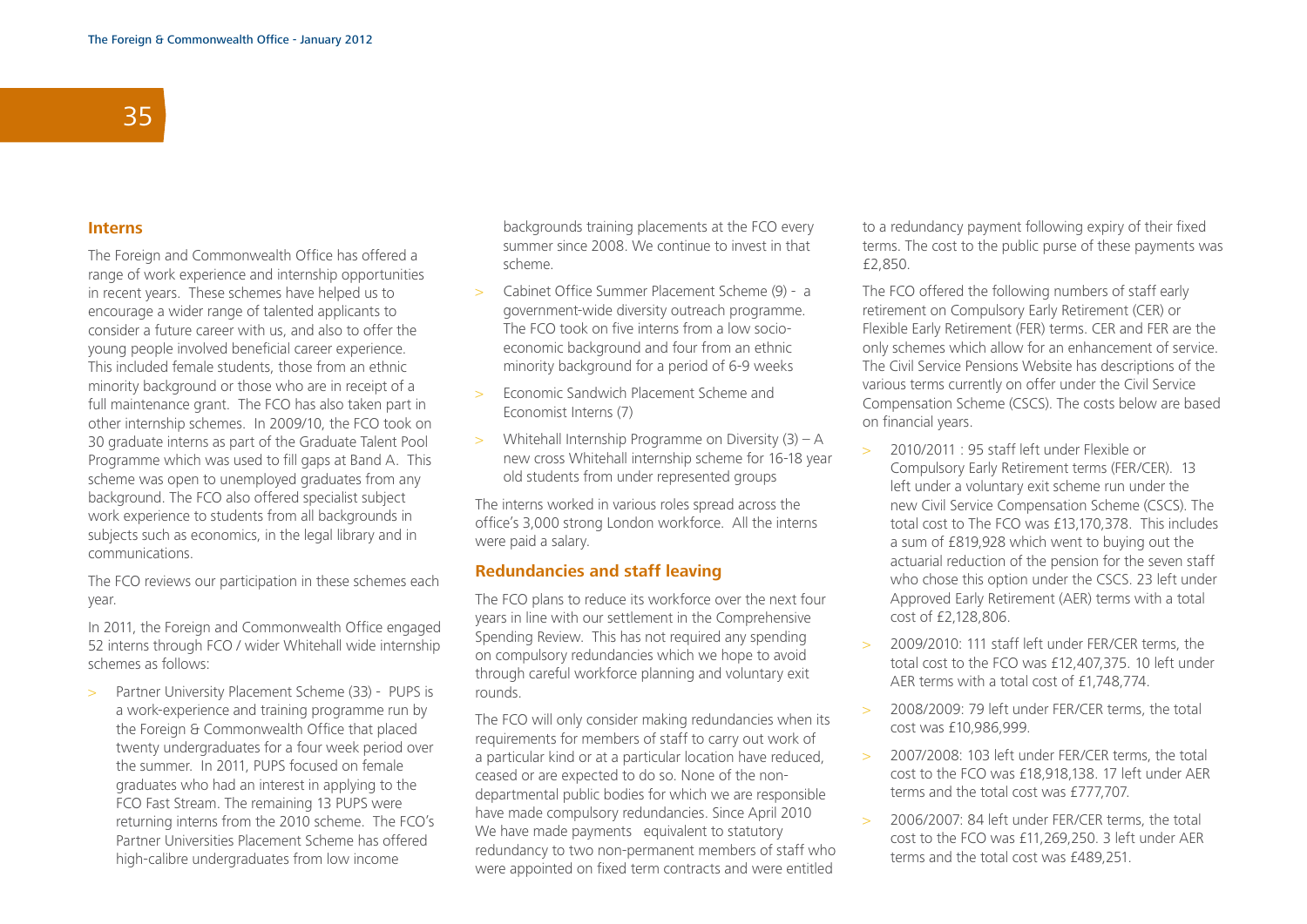| <b>FCO Services:-</b> |       |  |
|-----------------------|-------|--|
| 2008-09               | 1 CFR |  |
| 2009-10               | Nil   |  |
| $2010 - 11$           | Nil   |  |

| <b>Wilton Park:-</b> |       |  |
|----------------------|-------|--|
| 2008-09              | Nil   |  |
| 2009-10              | Nil   |  |
| $2010 - 11$          | 4 FFR |  |

The Foreign and Commonwealth Office and our agencies only offer early departure schemes where they will help to address staffing issues within the organisation which have been identified by our Strategic Workforce Plan. Applications are assessed against a number of criteria including business need and value for money. All packages which are agreed are calculated and paid in strict accordance with the rules of the CSCS.

In financial year 2010/11, the FCO spent a total of £26,325 on outplacement agency fees for displaced and redundant staff. This includes outplacement support and the running of Career Transition Workshops.

#### **Allowances**

FCO staff may be eligible for certain allowances depending upon where they are posted to work; in the United Kingdom or in a mission overseas. The following figures represent the total amount paid in financial year 2009-10. Figures prior to 2009-10 are not available.

### **Overseas**

Diplomatic service staff have a global mobility obligation, and will typically spend over half of their careers outside of the UK, moving country every two to three years. The Foreign and Commonwealth Office pays overseas allowances to compensate for the extra costs incurred through moving frequently and living overseas, the diplomatic service compensation allowance (DSCA). The total for DSCA amount paid in 2009-10 was £23,263,035. In 2010-11, it was £20,091,499.

### DSCA (diplomatic service allowance):

DSCA is paid to compensate staff for the range of additional costs that result from the career-long disruption caused by frequent changes of location, and any indirect representational expenses. This can include the inability to buy or sell property when conditions are most favourable, costs associated with purchasing vehicles suited to local conditions, the costs of maintaining contact with family and friends, including the cost of transport and accommodation on visits to the UK and costs not covered elsewhere, arising from making provision for children (such as arrangements for children at boarding school during half terms etc and provision for older dependent children in the UK who would normally live in the family home.

DSCA (hardship) is paid to compensate staff for the additional costs of maintaining quality of life at hardship posts. Examples include the cost of:

- > taking additional rest breaks from the country
- security and the need for specialist four wheel drive vehicles
- > extra maintenance of vehicles where driving conditions/servicing are poor
- > preventative health measures and medicines.

Each post has an individual score in relation to hardship. Many posts do not reach the qualifying level and therefore people in them do not receive an allowance. Other posts do and for these the rate at which DSCA (hardship) is set depends on their individual score.

DCSA (spouse or partner pension compensation): there is a small contribution towards a pension for spouses who have lost their state pension entitlement through accompanying their spouse overseas for many years.

### OLA (Overseas Location Allowance)

Overseas location allowance (OLA) was a small additional hardship payment awarded to staff at some of the most difficult posts. OLA has now been abolished as a result of the 2009-10 review of FCO allowances. The amount paid in 2009-10 (the last year for which is was paid) was £1,366,466.

Cost of living allowances (CoLA) compensate for the additional costs of maintaining UK living standards while staff are overseas. The amount paid in 2009-10 was £20,853,196. In 2010-11, it was £21,551,890.

In countries where the cost of living is less expensive than in the UK, CoLA might be set at zero. CoLA may fall as well as rise depending on a number of factors. Rates of CoLA vary between countries and can go up or down during a posting. CoLA is based on data gathered by a private company, Employment Conditions Abroad (ECA). ECA supplies data on expatriate terms and conditions to a wide range of international companies, governments and organisations. Their data are based on information sent in by their members, i.e. expatriates employed by the companies who are part of the network, and are then checked against independent sources such as international surveys. ECA provides an objective and logical means of assessing CoLA requirements.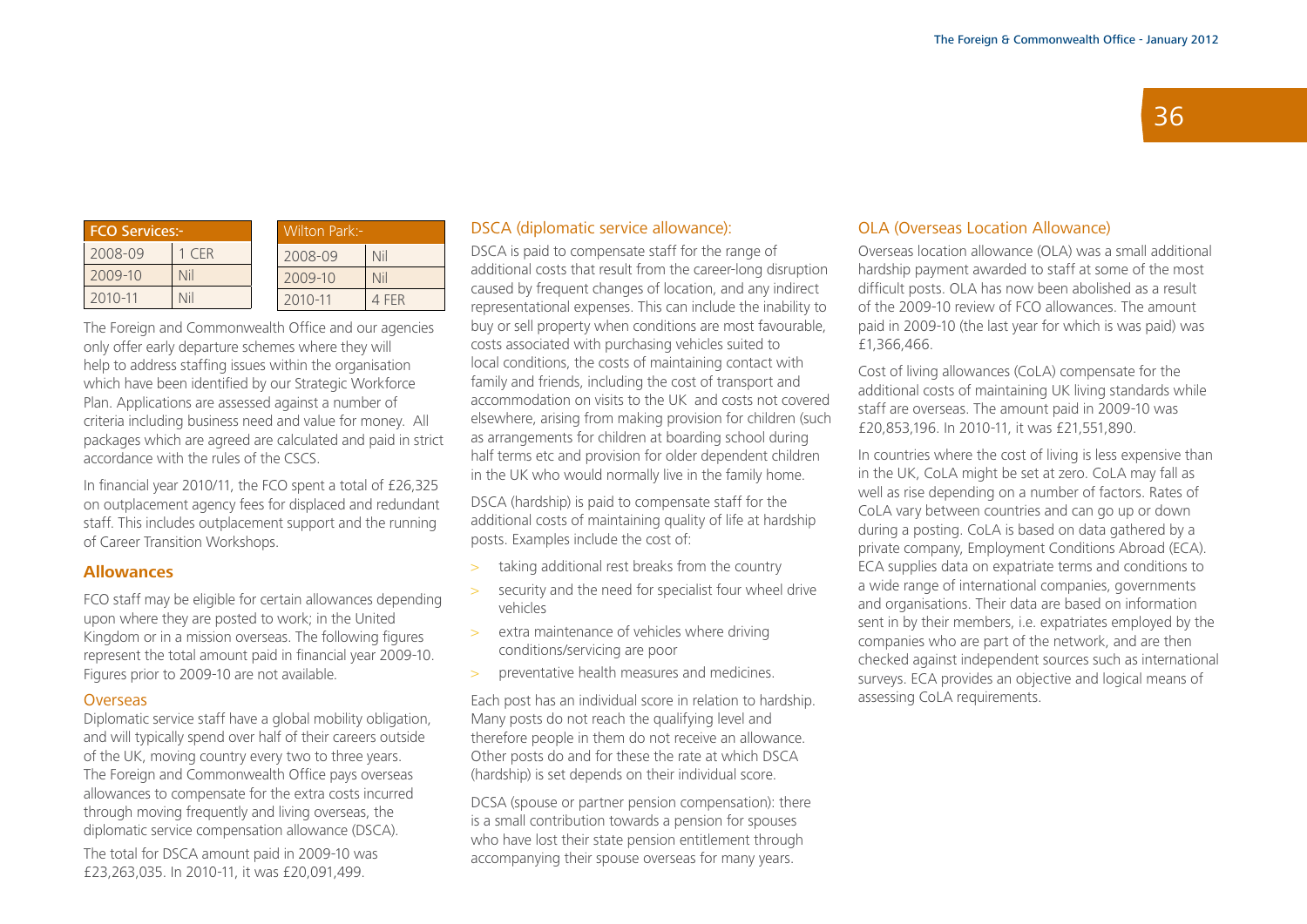### **Education allowances**

Children's education should not be disadvantaged by the fact that their parents are in the Diplomatic Service.

 It is a condition of their employment that members of the Diplomatic Service must be prepared to serve anywhere in the world at any time during their career, sometimes at very short notice. Those with children have a legal obligation as parents to ensure that their children receive a full-time education from the age of five years. Members of the Diplomatic Service pay UK tax wherever they work and are entitled to have their children educated at public expense. Most parents prefer to take their children with them on posting, but in some countries we do not permit staff to take their children either for health or security reasons. In others, local schools of an acceptable standard are not available.

Continuity of education is also an important factor, particularly at secondary level. More than half the children for whom Continuity of Education Allowance is paid are of secondary school age.

The FCO helps staff with the mobility requirement to meet their potentially conflicting obligations by providing financial support for their children's education in the UK where staff choose this, or are obliged to do so given local conditions in the country to which they are posted. We expect children who accompany their parents on postings overseas to use free state schooling if it is available locally and suitable. If suitable English-language schooling is not available free of charge locally, but is available at fee-charging schools, we refund fees to enable children to receive the education they would be entitled to in the UK. This provision applies to all our

diverse DS staff posted overseas, including junior support staff and single parents.

The FCO refunds standard term fees up to a ceiling which is reviewed annually. Staff choosing a more expensive school must pay the difference in cost themselves. The maximum amount the FCO will pay is determined by an independent survey conducted by ECA International, which is used by public and private sector employers whose staff work across the world. Various factors, including availability of places (sometimes at short notice) and proximity of other family members, influence which schools staff choose for their children. The ceiling figure for a Senior Boarder for the academic year 2010/11 was £8,236 per term.

Over the last 5 years the department has paid for between 1500 and 2000 children of British diplomats to receive the education to which they are entitled, either in the UK or at local schools overseas.

During the academic year 2009-10, 339 officers received Continuity of Education Allowance for 521 children. This represents about 6% of staff employed in the FCO and FCO Services (a trading fund for which the FCO is responsible). The average sum paid by the FCO per child in 2009/10 was £17,342. The median figure was £17,008. The total costs relating to staff currently serving in the UK was £7,487,435, while that for staff currently working at Posts overseas was £ 5,843,415. Three-quarters of the recipients are below the senior management grade in the FCO (equivalent to the SCS), including junior support staff and single parents.

Expenditure on education in the UK has decreased in real terms as fewer families now choose boarding school but costs of schools overseas have increased as sterling has weakened. The costs are as follows:-

#### *Education in the UK*

| 2005-06 | £9,361,407 |
|---------|------------|
| 2006-07 | £9,242,316 |
| 2007-08 | £8,951,104 |
| 2008-09 | £9,381,705 |
| 2009-10 | £9,399,215 |

#### *Education at Local schools Overseas*

| 2005-06 | £6,696,235  |
|---------|-------------|
| 2006-07 | £7,160,449  |
| 2007-08 | £7,157,772  |
| 2008-09 | £8,622,749  |
| 2009-10 | £11,535,667 |

The figures include the cost of low to moderate special needs support where required. This provision is benchmarked against the provision at School Action and School Action Plus in the state school sector. The figures do not include the cost of the education provided by the FCO for one child with severe learning difficulties.

We cannot provide details of payments made in connection with specific schools. This is necessary to avoid disclosures that could identify individual members of staff and their families.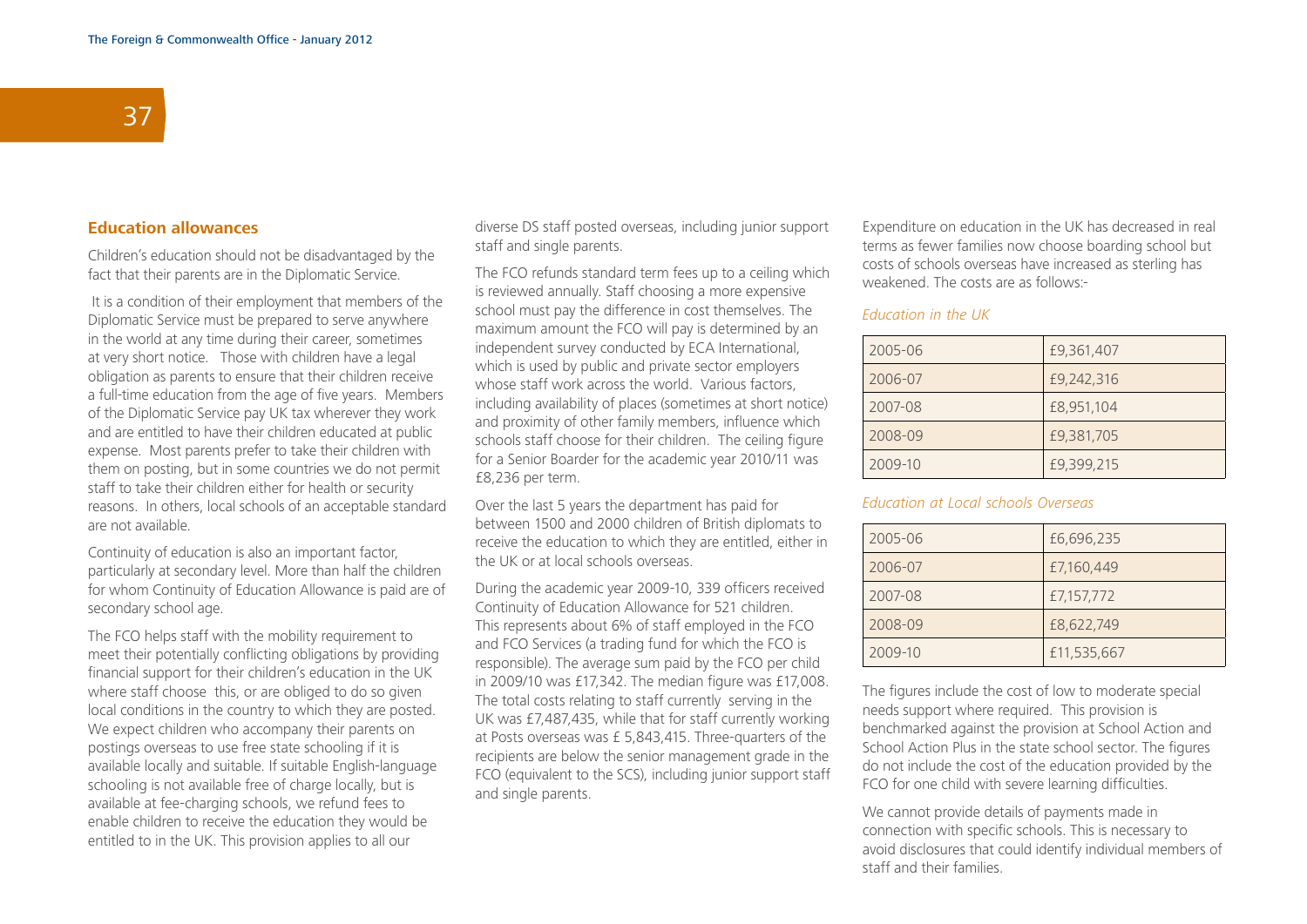### **Trade unions**

The FCO does not make any payments to trade unions in the UK. Members of staff who belong to any trade union pay their own subscriptions which are either deducted from their salaries and paid to the relevant union or paid directly by the staff in the form of direct debits.

Prospect, the Diplomatic Service Association (the Diplomatic Service section of the FDA) and Public and Commercial Services Union are recognised by the FCO. The FCO currently funds 8.5 full time positions for union representatives. Some of these represent Wilton Park which has no representatives of its own.

The FCO provides office facilities to its union representatives and meets day-to-day running costs.

The FCO also allows up to 25 days time off for staff elected to the branch executive committees of their unions to engage in union activities. Actual time taken is not recorded centrally and is at the discretion of line management. As of September 2010, we had 38 volunteer members of staff who were branch committee members.

The amount of trade union facility time allowed in the FCO is in compliance with the Trade Union and Labour Relations (Consolidation) Act 1992 and the Advisory, Conciliation and Arbitration Service (ACAS) code of practice 'Time off for trade union duties and activities'.

### **Volunteering and payroll giving by FCO staff**

The FCO has a strong tradition of voluntary work, ranging from individuals getting involved with their local communities to whole departments undertaking voluntary activities in the UK and throughout our overseas network. The amount of time given varies according to the nature of the activity, but all employees are offered up to five days special paid leave a year to volunteer. Examples of some of the voluntary activity undertaken by individual members of staff granted special paid leave are:

- > Youth Educator, Envision Project
- > Participation in reintegration project for young ex convicts
- > Facilitation of Royal Commonwealth Society Commonwealth Youth Summits
- > Event promotion for Croydon Community Against **Trafficking**
- > Counsellors for the Samaritans
- > Fundrasing for the Civil Service Benevolent Fund
- > Work as Forces Reservists

Additional special paid leave may also be granted for certain public service volunteering such as School Governor work

Our Special Unpaid Leave policy (SUPL) allows staff, among other things, to work outside the FCO, for example with a non-governmental or charitable organisation for a period of up to five years.

The FCO has a policy in place where staff can contribute to their chosen charity via a Give as You Earn/Payroll Giving scheme. Each year the FCO provides several

reminders to staff how effective contributions via their payroll in either regular or single donations can be, especially for higher rate taxpayers. There are currently over 300 employees in the FCO who have signed up to payroll giving, with around 21 charities represented, including the National Society for the Prevention of Cruelty to Children, Royal Society for the Prevention of Cruelty to Animals, Cancer Research, Help for Heroes and the UN Children's Fund. In Financial Year 2009-10 FCO staff donated over £100,000.

### **Languages spoken by UK based staff**

Based on our 2010 central HR database records, the approximate proportions of UK-based staff with language skills registered are:

| French     | 52% |
|------------|-----|
| German     | 29% |
| Spanish    | 18% |
| Portuguese | 4%  |
| Russian    | 6%  |
| Arabic     | 4%  |
| Mandarin   | 3%  |

| Hindi    | 1%              |
|----------|-----------------|
| Punjabi  | Less<br>than 1% |
| Sindhi   | Less<br>than 1% |
| Japanese | 3%              |

This does not include all languages spoken by FCO staff.

We are creating extra speaker slots in the FCO Network in line with foreign policy priorities, including in the Middle East, China, and Latin America. We will invest in additional full time language training for officers appointed to these positions.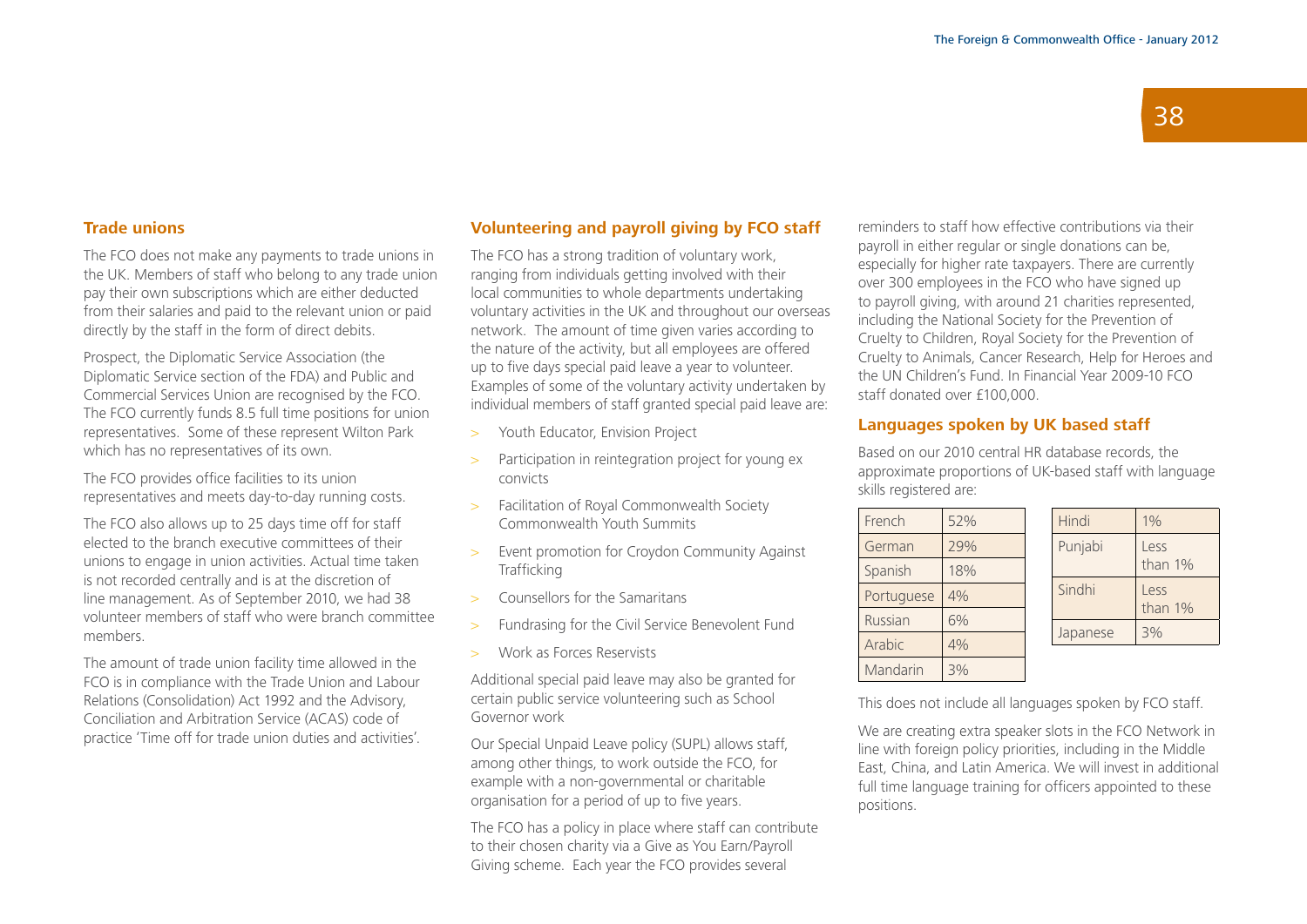#### **Training courses**

The Human Resources Directorate of the FCO spent approximately £8.86 million on training in Financial Year 20/11. This was broken down as follows:

| Language training                         | £3.0 million  |
|-------------------------------------------|---------------|
| Overseas Training Network   £2.62 million |               |
| <b>UK Training</b>                        | £2.6 million  |
| Coaching and mentoring                    | £0.44 million |
| e-learning                                | £0.2 million  |

A number of other directorates within the FCO run specialist training courses for their area of activity. Expenditure on this type of training is not recorded centrally.

In 2010/11 The HR Directorate sourced almost all of its training in the UK from external suppliers. In most cases they were contracted to facilitate courses for which the FCO holds the intellectual property rights. However there was some external training that was provided by companies using their own products. The two main suppliers that fall into this category are the Open University and RADA.

RADA's contract expired at the end of FY 2010/11 and was not renewed. The FCO is also winding up its current involvement with the Open University. There were no new starts for MBAs in FY2010/11 and all existing students are scheduled to complete their MBAs during FY 2012/13. In FY 10/11 there were 115 staff studying for a qualification with the Open University.

### **Personal injury claims**

Spend on damages, claimant costs and defendant costs in respect of civil claims, in which the claimant was successful or the Department settled

The FCO recognises the successful management of Health and Safety to be an essential part of corporate risk management, a key management objective and an integral part of its business performance, and takes all necessary steps to ensure that all legal, moral and economic obligations so far as is reasonably practicable are met.

Our figures show that the FCO paid the following amounts for

### *(a) damages*

| 2010/11 | £424,032      |
|---------|---------------|
| 2009/10 | £212,900      |
| 2008/09 | Not available |

#### *and (b) claimant costs*

| 2010/11 | £523,620      |
|---------|---------------|
| 2009/10 | £258,110      |
| 2008/09 | Not available |

We do not keep records of defendant costs in respect of all civil claims brought against the department in which the claimant was successful or the Department settled.

The figures above are for claims on civil damages and do not include employment tribunals.

### **Disciplinary proceedings**

The Foreign and Commonwealth Office has detailed guidance on our misconduct procedures which is accessible to all staff (FCO Guidance, HR Volume 1, Chapter 22). They apply to all UK-based officers working for the FCO but not staff on interchange to the FCO. A Conduct Adviser in the Human Resources Directorate advises officers and their managers on how to implement the misconduct procedures and ensures best practice across the office. Additionally, our posts overseas have specific misconduct procedures in place, based on local law, which are applicable to locally-engaged staff.

The number of UK based FCO officials who have been subject to disciplinary action in each year since 1997 where the allegation was substantiated are as follows. The figures are per calendar year. Records for locally engaged officials are not held centrally.

#### *Number of officials subject to disciplinary action*

| 1997 | 37 | 2002 |    | 2007 | 18    |
|------|----|------|----|------|-------|
| 1998 | 28 | 2003 | 27 | 2008 | 31    |
| 1999 | 20 | 2004 | 5  | 2009 | 33    |
| 2000 | 8  | 2005 | 16 | 2010 | 29    |
| 2001 | 15 | 2006 | 25 | 2011 | $18*$ |

#### \**up to 29/09/11*

In total 25 members of FCO staff have been dismissed since 1997 (to 29/09/11). We do not provide annual breakdowns of these figures for reasons of confidentiality.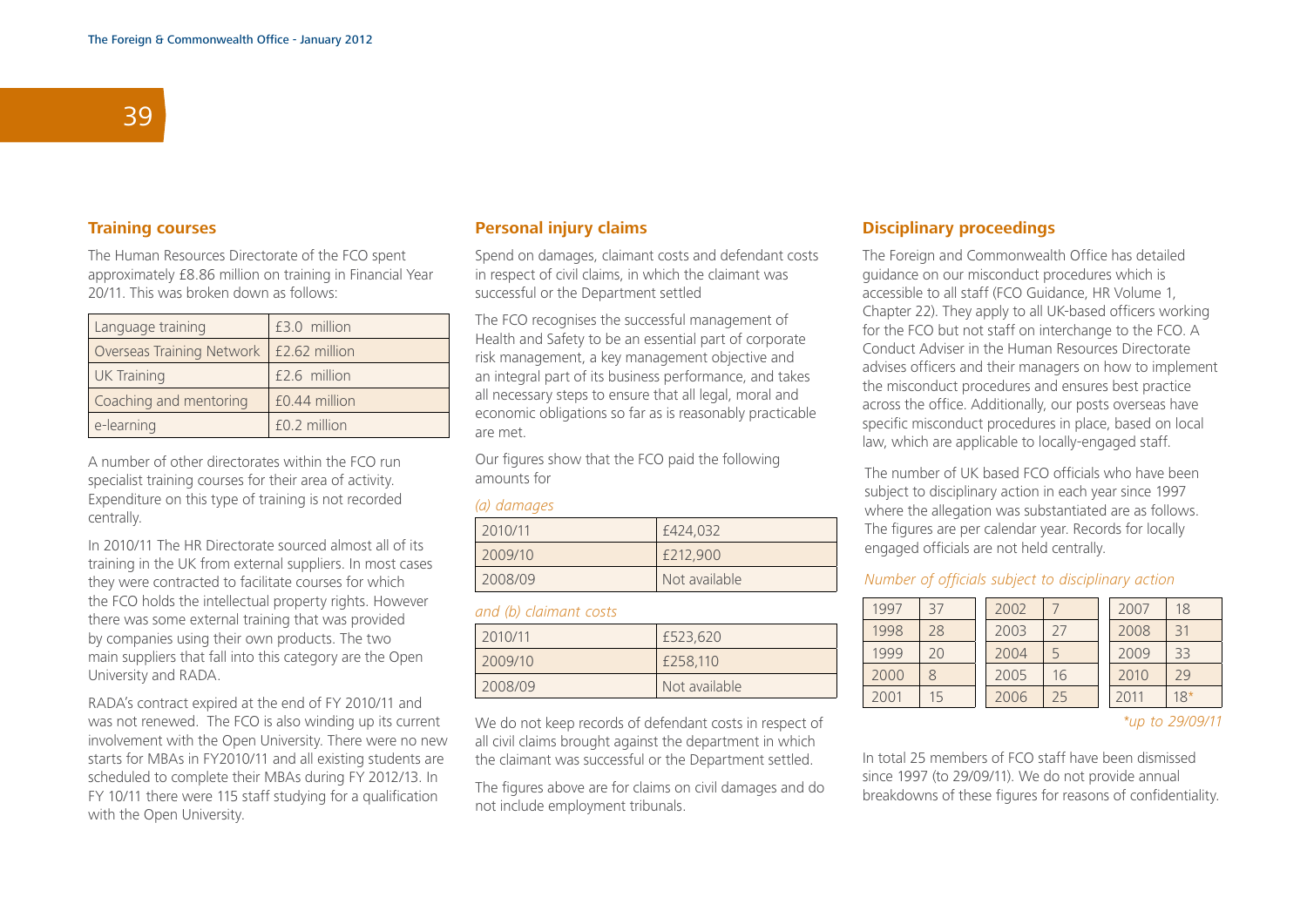

### **Staff on secondment**

This table shows the staff that have come into the FCO on loan from outside the civil service.

| From       | To         | <b>Secondments</b> |
|------------|------------|--------------------|
| 01/01/2006 | 31/12/2006 |                    |
| 01/01/2007 | 31/12/2007 | $\left( \right)$   |
| 01/01/2008 | 31/12/2008 | 4                  |
| 01/01/2009 | 31/12/2009 | 2                  |
| 01/01/2010 | 31/12/2010 |                    |
| 01/01/2011 | 31/08/2011 |                    |

This table shows the staff that have come into the FCO on loan from other civil service bodies or NDPBs.

| Year | Quarter        | Interchange |
|------|----------------|-------------|
| 2007 | Q <sub>1</sub> | 13          |
|      | Q <sub>2</sub> | 15          |
|      | Q <sub>3</sub> | 20          |
|      | Q4             | 20          |
| 2008 | Q1             | 22          |
|      | Q <sub>2</sub> | 22          |
|      | Q <sub>3</sub> | 32          |
|      | Q4             | 29          |
| 2009 | Q <sub>1</sub> | 27          |
|      | Q <sub>2</sub> | 27          |
|      | Q3             | 59          |
|      | Q4             | 20          |
| 2010 | Q1             | 36          |
|      | Q2             | 22          |
|      | Q3             | 26          |
|      | Q4             | 22          |
| 2011 | Q1             | 30          |
|      | Q2             | 22          |

### **Cycle to work scheme**

The Foreign and Commonwealth Office has approximately 70 UK based employees participating in the Cycle to Work scheme.